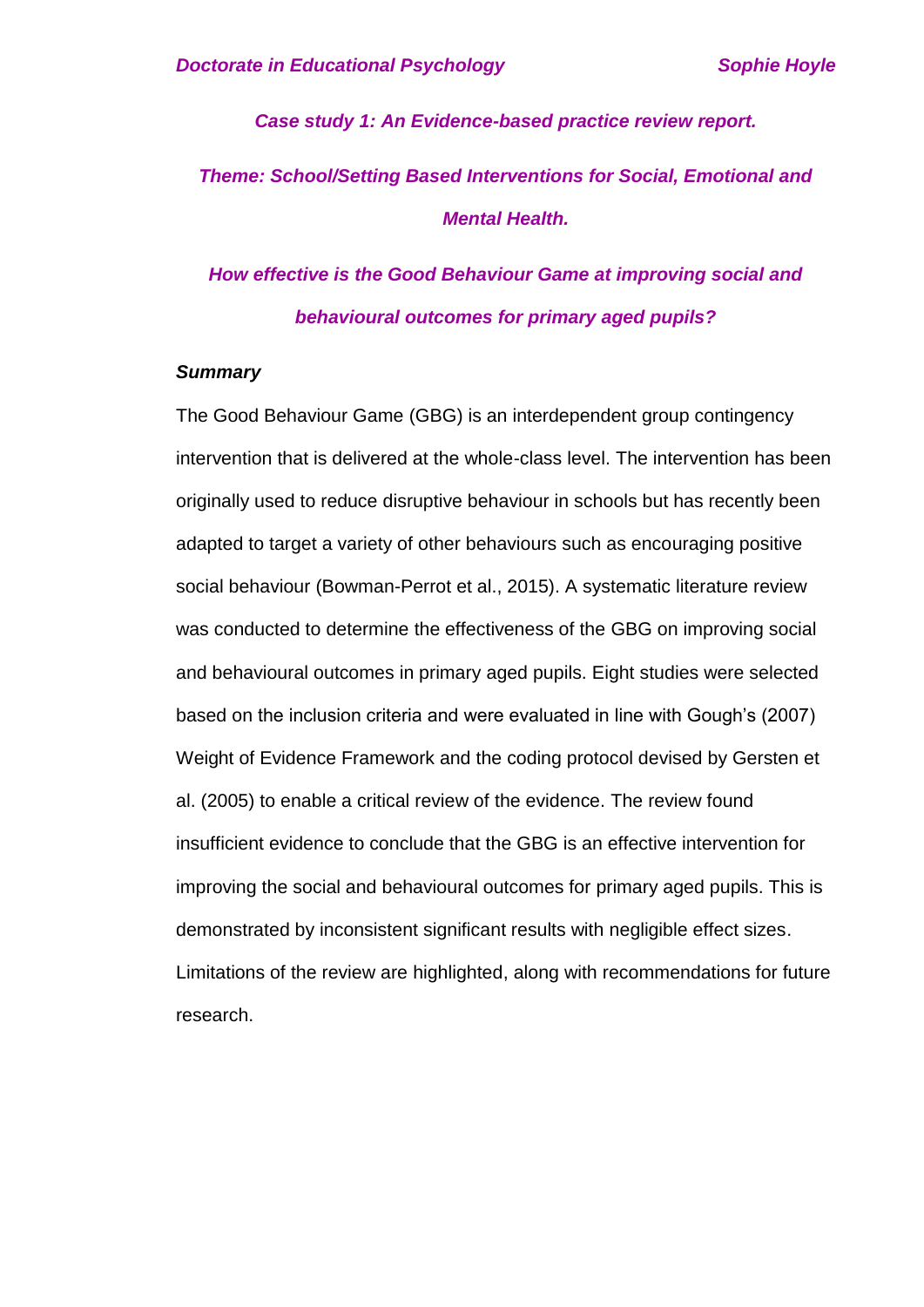## **Introduction**

### *The Good Behaviour Game*

The Good Behaviour Game (GBG) is a universal behaviour management intervention that employs an interdependent group contingency to increase desirable behaviours in the classroom (Bowman-Perrot et al., 2015). This form of group contingency involves a reward system contingent upon the collective group performance (Tingstrom et al., 2006). The GBG involves playing a game during a lesson, where the class work together in teams to self-regulate their own behaviour as well as their peers so that they can access an individual or group reward (Coombes et al., 2016). The GBG follows four core principles, involving creating and adhering to classroom rules, being a part of a team, behaviour monitoring, and access to positive reinforcements (Chan et al., 2012). Initially, the class is divided into teams with each team balanced by behaviour, gender and academic ability to ensure equivalent groups. The class teacher then outlines the rules of the game which involve a description of desired classroom behaviour, such as '*work quietly'*. For every rule that is broken, the class teacher will give a point to that team. The team that scores the least amount of points by the end of the lesson will win the game (Coombes et al., 2016).

The GBG incorporates a natural progression in terms of how it is implemented. To begin with, games are played three times a week, for 10 minutes across the academic year, gradually increasing to games being played daily for the

 $\mathfrak{p}$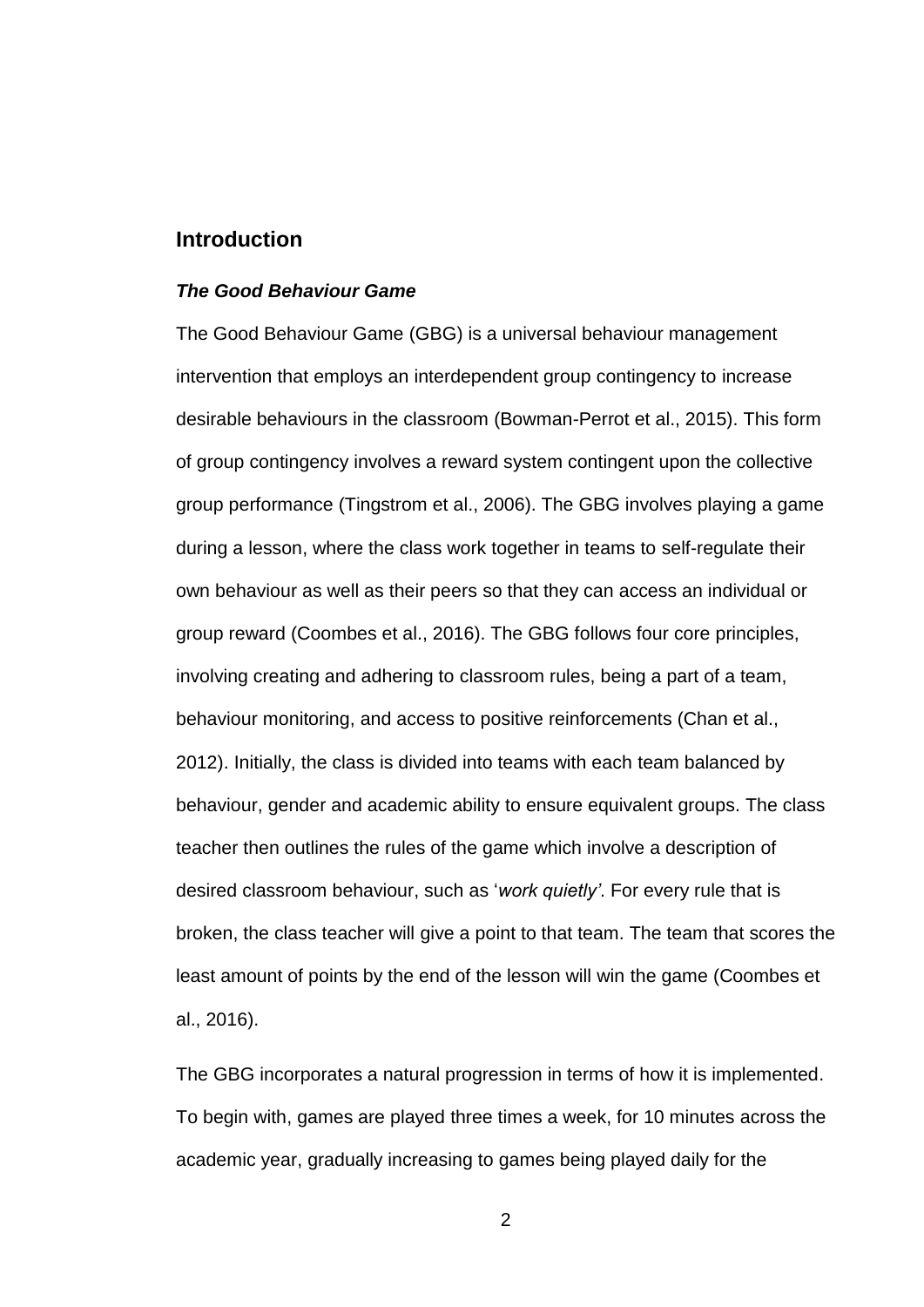duration of a lesson (Humphrey et al., 2018). Additionally, rewards will be given to the winning team using tangible reinforcements, such as stickers, which are then replaced by less tangible rewards and extrinsic rewards over time, including golden time and verbal praise (Coombes et al., 2016). The aim of this, is to increase pupils' motivation, interest and enable behaviours to be generalised across other activities (Humphrey et al., 2018).

Originally developed in the United States (US) by Barrish et al. (1969), the GBG has been implemented in elementary schools to reduce disruptive behaviour such as, out-of-seat and talking-out behaviour. Since its conception, the GBG has been implemented to reduce a variety of problem behaviours including, oppositional behaviour (Leflot et al., 2010) aggression and bullying (Kellam et al., 2008). More recently, the GBG has been evaluated to assess its impact on promoting positive social behaviours with peers (Sewell, 2020), based on the assumption that peer acceptance is likely to increase when pupils try to help and support each other to display desirable behaviour (Breeman et al., 2016). The GBG has also been subject to various modifications, such as providing points for displaying positive behaviours, and has been implemented in a variety of setting such as, cafeterias (Bowman-Perrott et al., 2016) and in afterschool clubs (Smith et al., 2018). In a review of single-case experimental designs, Bowman-Perrot et al. (2016) reported that modified versions of the GBG are equally effective, as long as adherence to the interdependent group contingency strategy and the four key principles, outlined above, are maintained.

The advantages of the GBG is that it is a behaviour management strategy that is easy to implement and can be played alongside the curriculum, without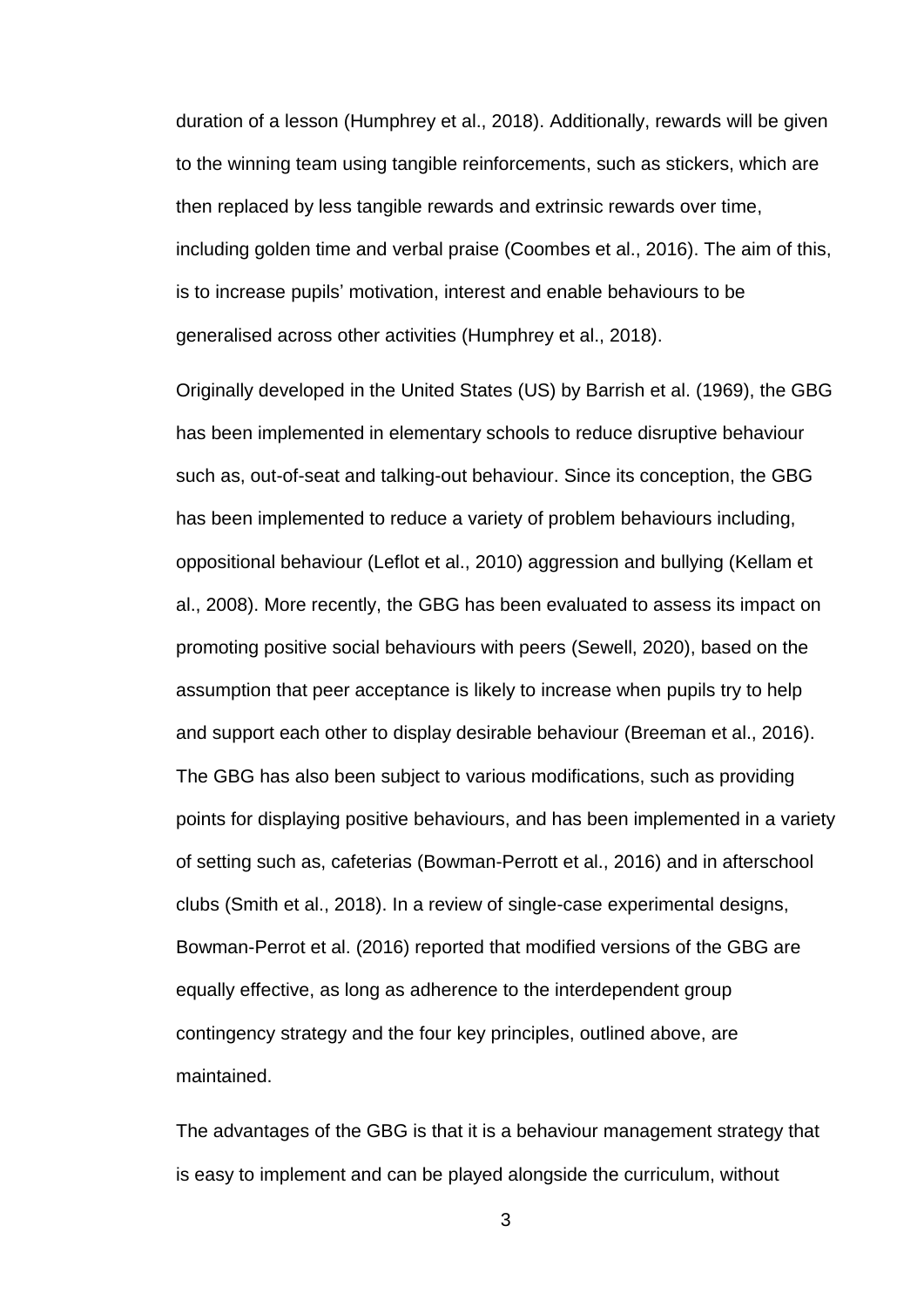compromising valuable teaching time (Chan et al., 2012). Additionally, it offers teachers flexibility in terms of the behaviours they choose to target, when games are played, as well as the type of reinforcements that work best for the class (Bowman-Perrott et al., 2016).

### *Psychological Basis of the GBG*

The GBG is underpinned by three theories for understanding human behaviour. Firstly, principles from Behaviourism (Skinner, 1945) suggest that positive behaviours are likely to be reproduced if followed by a positive reinforcement. Similarly, undesirable behaviours are less likely to reoccur if the behaviour is followed by a negative reinforcement such as, a punishment or sanction. The use of a reward system in the GBG given to the team who displays the least amount of undesirable behaviour aims to ensure positive behaviours are reproduced and maintained. Given that the GBG uses a group contingency, the intervention is also underpinned by Bandura's (1977) Social Learning Theory, in that pupils can learn appropriate behaviours from model peers. Lastly, the GBG draws upon the Life Course/Social Field theory (Kellam et al., 2011) which proposes the idea that social tasks demand, such as complying with rules, paying attention and interacting appropriately, are associated with successful adaptations in other social situations. Within this context, the GBG allows teachers to directly teach socially acceptable behaviours to help prepare pupils for social contexts beyond the classroom (Humphrey et al., 2018).

### *Rationale and Relevance*

The presence of low-level disruptive behaviour in the classroom, such as calling out and off-task behaviour, can have a detrimental impact on learning, participation in lesson's and overall academic outcomes (Ofsted, 2014). It was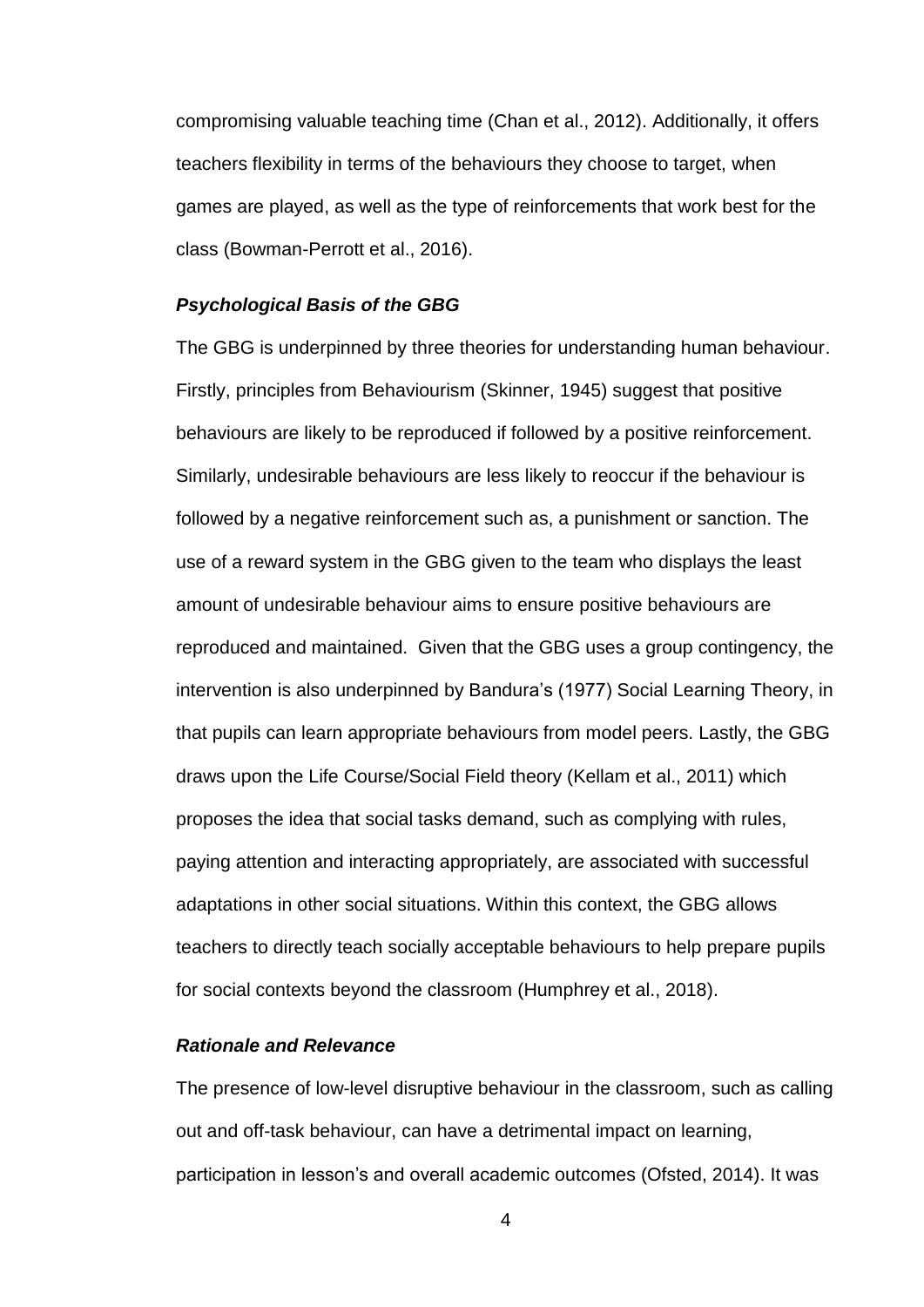reported by the Office for Standards in Education (2014) that approximately one hour of learning is lost daily due to disruptive behaviour in the classroom. In the United Kingdom (UK), the rate of exclusions has increased from 2018 to 2019, with persistent disruptive behaviour accounting for 31% of fixed-term exclusions and 35% of permanent exclusions across state-funded schools (DfE, 2021). Not only can disruptive behaviour impact upon pupil outcomes, it can also interfere with the learning of others and has led to the reduction of teachers in the profession (Ofsted, 2014).

Additionally, pupils displaying disruptive behaviour also tend to demonstrate poor relationships with others and low social competence (Hukkelberg et al., 2019). Low social competence has been associated with poorer emotional wellbeing in childhood and can lead to disruptive behaviour being displayed in school. Furthermore, children who receive social skills support are less likely to develop psychiatric disorders in adulthood (Sewell, 2019; Coombes et al., 2016).

As well as a rise in exclusion rates, there has been increasing concerns in regards to children's mental health, with more children experiencing social, emotional and behavioural difficulties in schools (DHSC & DfE, 2017). This emphasises the need for schools to deliver evidence-based interventions to support children at the individual, group and whole-school level so that risks to mental health and school exclusions are prevented.

In the UK, Educational Psychologist's (EPs) support schools with the implementation of evidence-based interventions (HCPC, 2016), and play a key role in facilitating change in social, emotional and mental health outcomes at the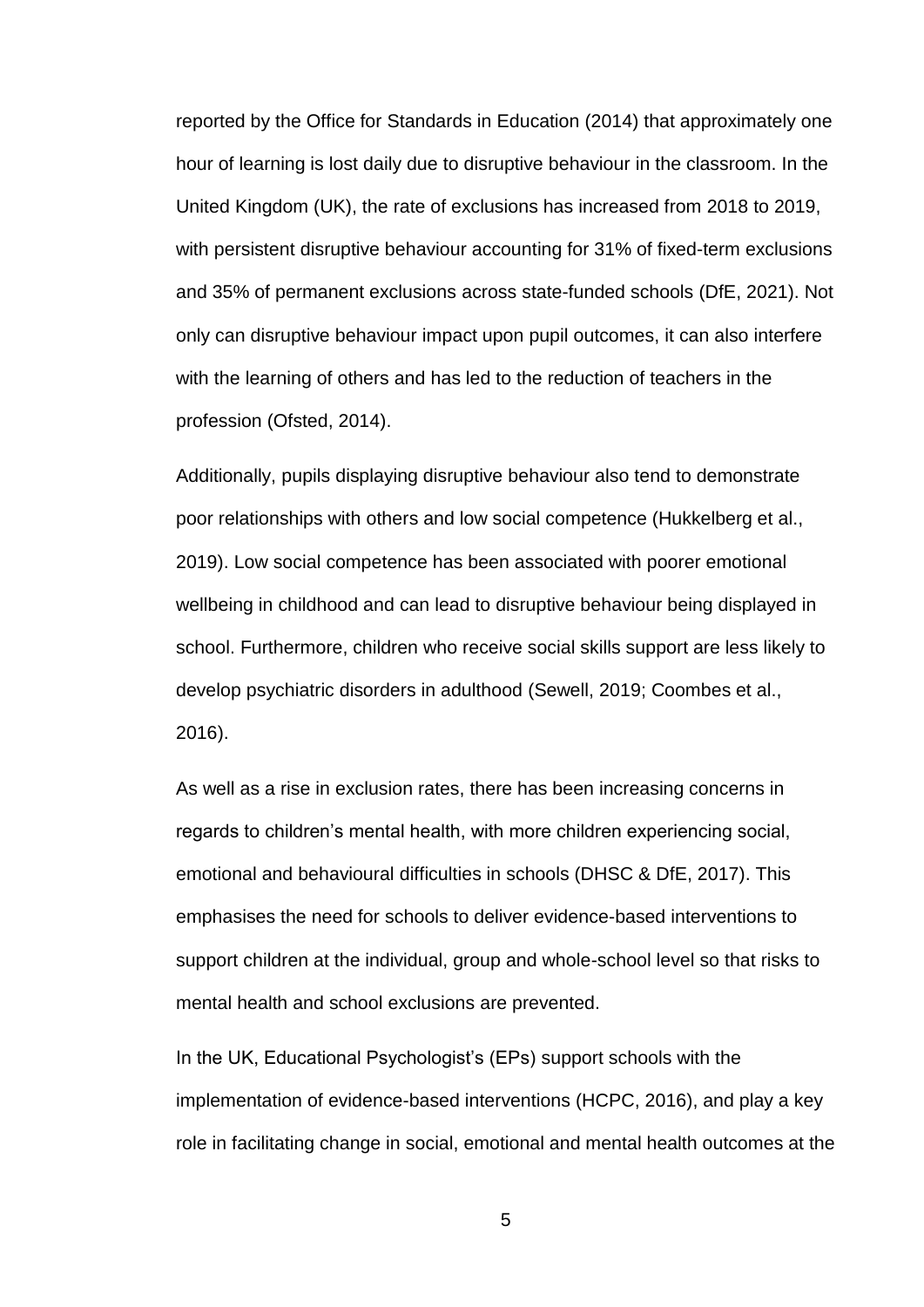individual, group and universal level (DHSC & DfE, 2017; DfE & DoH, 2015). The GBG provides a universal intervention that can be used as a behavioural management system to decrease disruptive behaviour (Barrish et al., 1969) and increase positive social behaviour (Sewell, 2020). Therefore, the purpose of this will review will be of relevance to EP practice as the findings will provide an overview of the evidence-base on the impact of the GBG game on social and behavioural outcomes, which can be offered to schools to prevent the rise in social and behavioural difficulties present in school.

While the GBG has undergone extensive research and has been evaluated in numerous literature reviews and meta-analyses (Flower et al., 2014; Bowman-Perrott et al., 2016; Tingstrom et al., 2006), it has been concluded that the methodological rigour of previous findings were not enough to meet standards for evidence-base practice (Bowman-Perrott et al., 2016). Thus, highlighting the need for a review of research using more robust methodology that compares the effects of the GBG with a control group. Additionally, the focus of previous reviews has been on disruptive behaviour, with little known about the overall effects of the GBG on promoting positive social behaviour (Coombes et al., 2016; Sewell, 2020). This demonstrates the need to conduct a review to explore the impact of the GBG on social and disruptive behaviour.

### *Review Question*

How effective is the GBG at improving social and behavioural outcomes for primary aged pupils?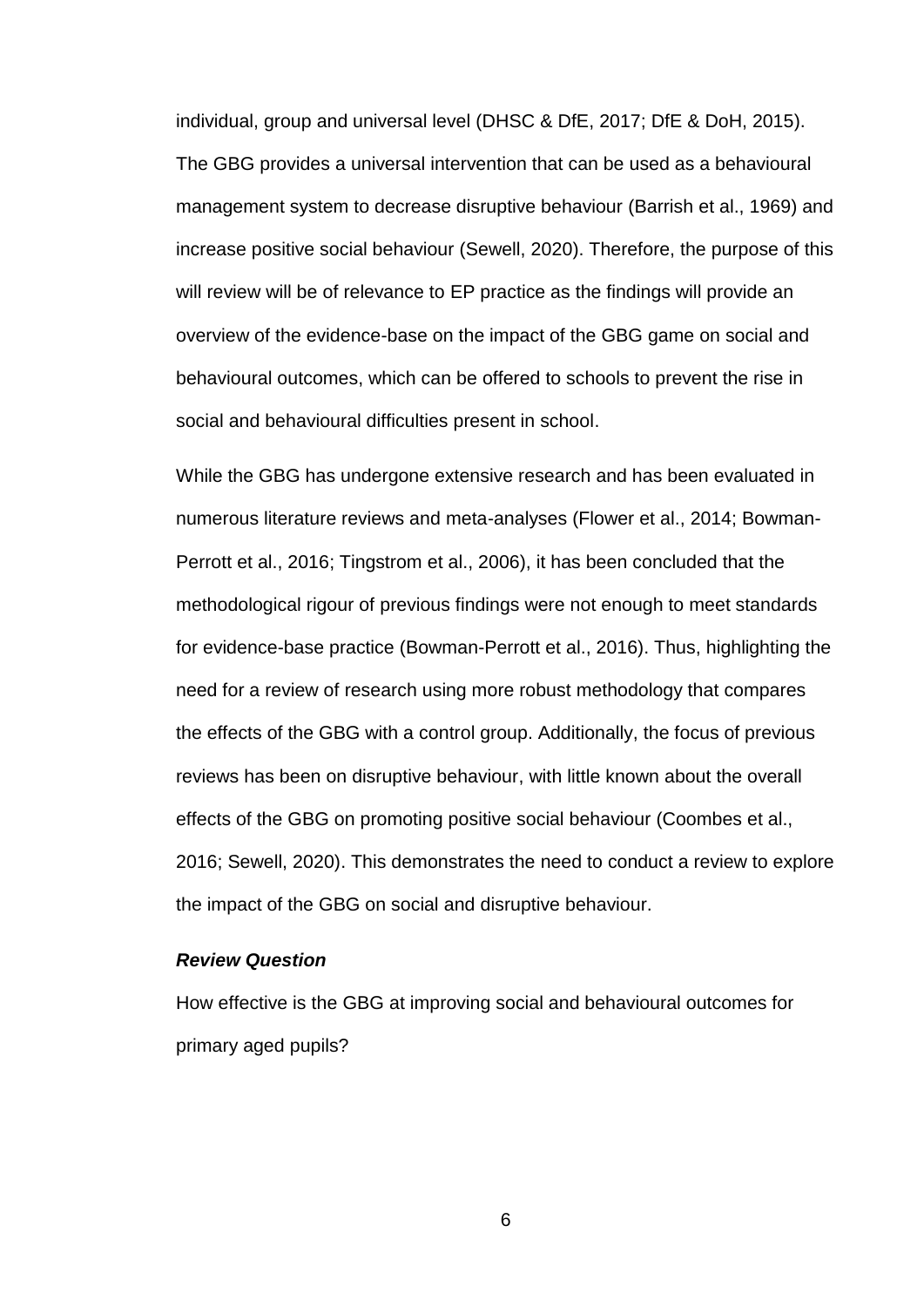# **Critical Review of the Evidence Base**

# *Literature Search*

A systematic literature search was carried out on  $5<sup>th</sup>$  January 2021 using the following three databases: PsycINFO, Web of Science and Educational Resources Information Center (ERIC). Table 1 outlines the search terms used in the literature search.

# **Table 1.**

### *Search Terms for Literature Search*

| Intervention     |            | Context |            | Participants   |
|------------------|------------|---------|------------|----------------|
| "Good            | <b>AND</b> | School  | <b>AND</b> | Pupil          |
| <b>Behaviour</b> |            |         |            | OR             |
| Game"            |            |         |            | <b>Student</b> |
| OR               |            |         |            | <b>OR</b>      |
| GBG              |            |         |            | Children       |

*Note: The use of 'AND' combines search term so that results include both terms. Search terms separated by 'OR' ensures that results consider alternative terms of the same concept (e.g. pupil OR student). Quotation marks yield results for the exact phrase of concepts (e.g. "Good Behaviour Game").* 

# *Article Screening*

Figure 1 represents a flow diagram of the literature search and article screening process. Where possible, search results were filtered to studies that had been peer reviewed (PsycINFO and ERIC) and published between 2015 to 2021 (PsycINFO and Web of Science). The rationale for this is outlined in the inclusion and exclusion criteria in Table 2. This yielded a total of 276 studies. After the removal of duplicates, the titles and abstracts of 262 studies were screened against the inclusion and exclusion criteria to determine eligibility for review. This led to the exclusion of 243 studies, with full-text screening carried out on the remaining 19 studies. Studies excluded at the full-text screening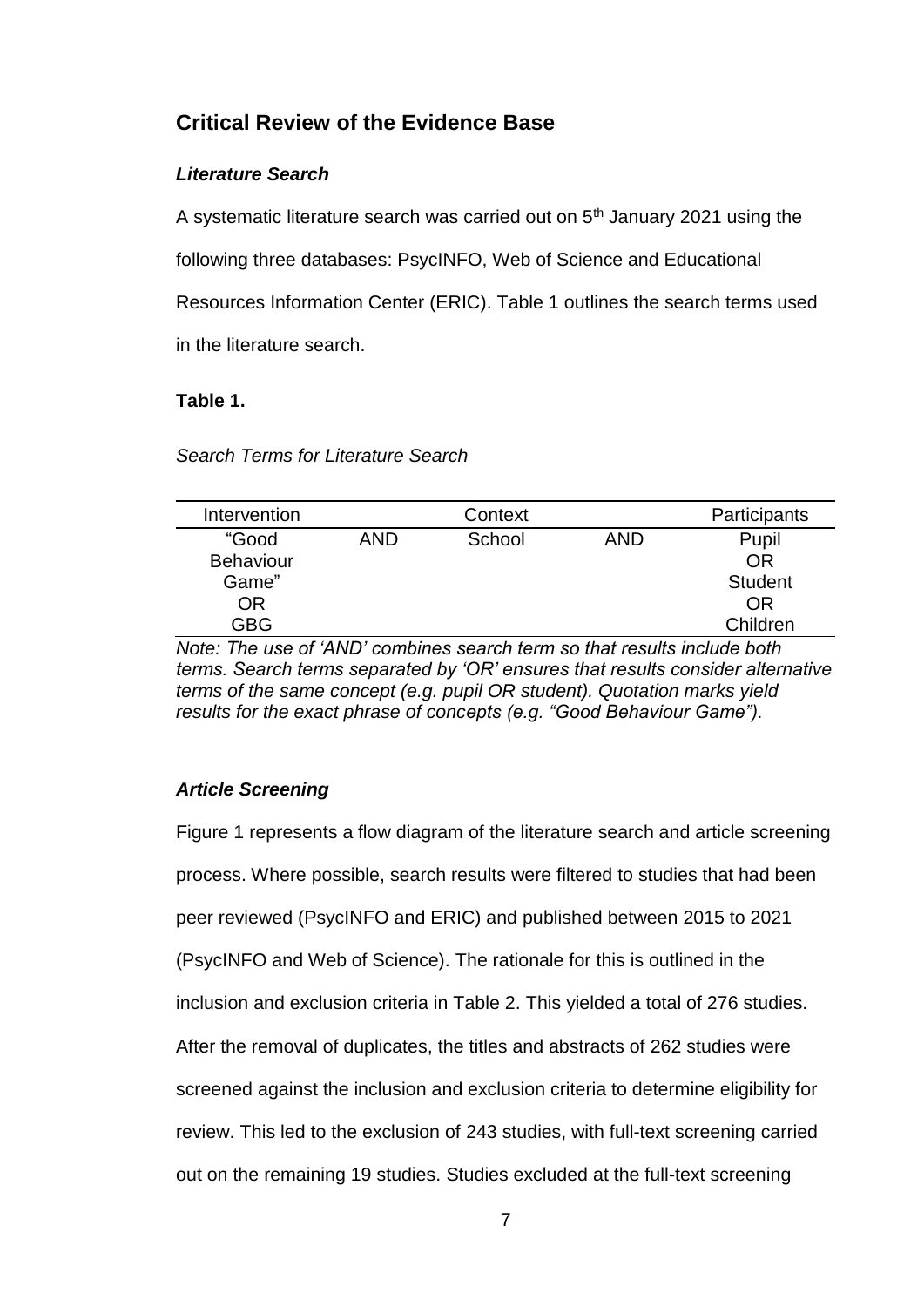stage are presented in Appendix A with the reasons for exclusion. A total of 8 studies met the eligibility criteria and were selected for in depth review (see Table 3 for included studies).

# **Figure 1:**



*Flow Chart of the Systematic Literature Search Process*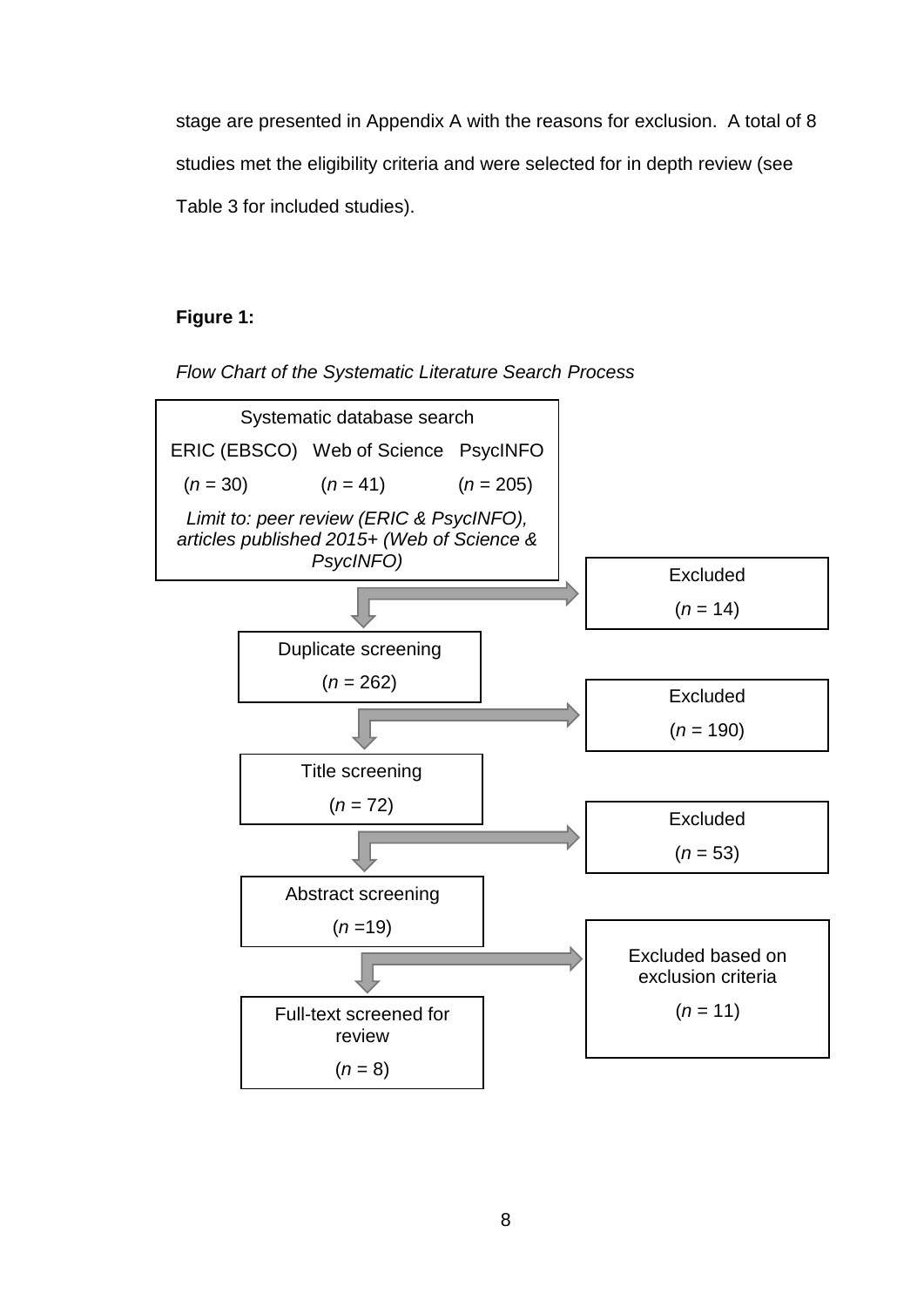# **Doctorate in Educational Psychology** Manual Assets of the Sophie Hoyle

# **Table 2.**

*Inclusion and Exclusion for Study Screening* 

| <b>Study Feature</b>                                     | <b>Inclusion Criteria</b>                                                               | <b>Exclusion Criteria</b>                                                                           | Rationale                                                                                                                                                                                                                           |
|----------------------------------------------------------|-----------------------------------------------------------------------------------------|-----------------------------------------------------------------------------------------------------|-------------------------------------------------------------------------------------------------------------------------------------------------------------------------------------------------------------------------------------|
| 1. Intervention                                          | Good Behaviour Game<br>or adapted version of the<br><b>GBG</b>                          | Good Behaviour Game is not<br>included in the study                                                 | The research question aims to examine the<br>effectiveness of the GBG intervention                                                                                                                                                  |
| 2. Participants                                          | Study includes pupils of<br>primary school age (5 to<br>11 years)                       | Participants not of primary<br>school age                                                           | Research questions aims to address the<br>intervention effect on primary aged pupils<br>which has been the main focus of previous<br>GBG research (Bowman-Perrott et al., 2016)                                                     |
| 3. Publication<br>type                                   | Peer reviewed study                                                                     | Non-peer reviewed studies                                                                           | To ensure study has been rigorously reviewed                                                                                                                                                                                        |
| 4. Research<br>design                                    | Experimental design<br>with comparison group                                            | Experimental studies without<br>a comparison group,<br>qualitative research, case<br>study designs  | To date, there has been no review conducted<br>on studies that use experimental designs with<br>a comparison group. Comparison studies will<br>help to explore whether the outcomes are<br>associated with the intervention or not. |
| 5. Outcomes                                              | Pre- and post-<br>intervention measures<br>assessing social and<br>behavioural outcomes | Study presents no pre- and<br>post- intervention measures<br>for social and behavioural<br>outcomes | To review the effects of the intervention on<br>pupils' social and behavioural outcomes                                                                                                                                             |
| 6.<br>Language                                           | Study published in<br>English                                                           | Study published in a<br>language other than English                                                 | This review has not got access to software to<br>translate articles                                                                                                                                                                 |
| Date of<br>$7_{\scriptscriptstyle{\sim}}$<br>publication | Study published in 2015<br>onwards                                                      | Studies published prior to<br>2015                                                                  | This review aims to examine recent findings<br>on the GBG. Studies published in the past six<br>years was considered appropriate by author.                                                                                         |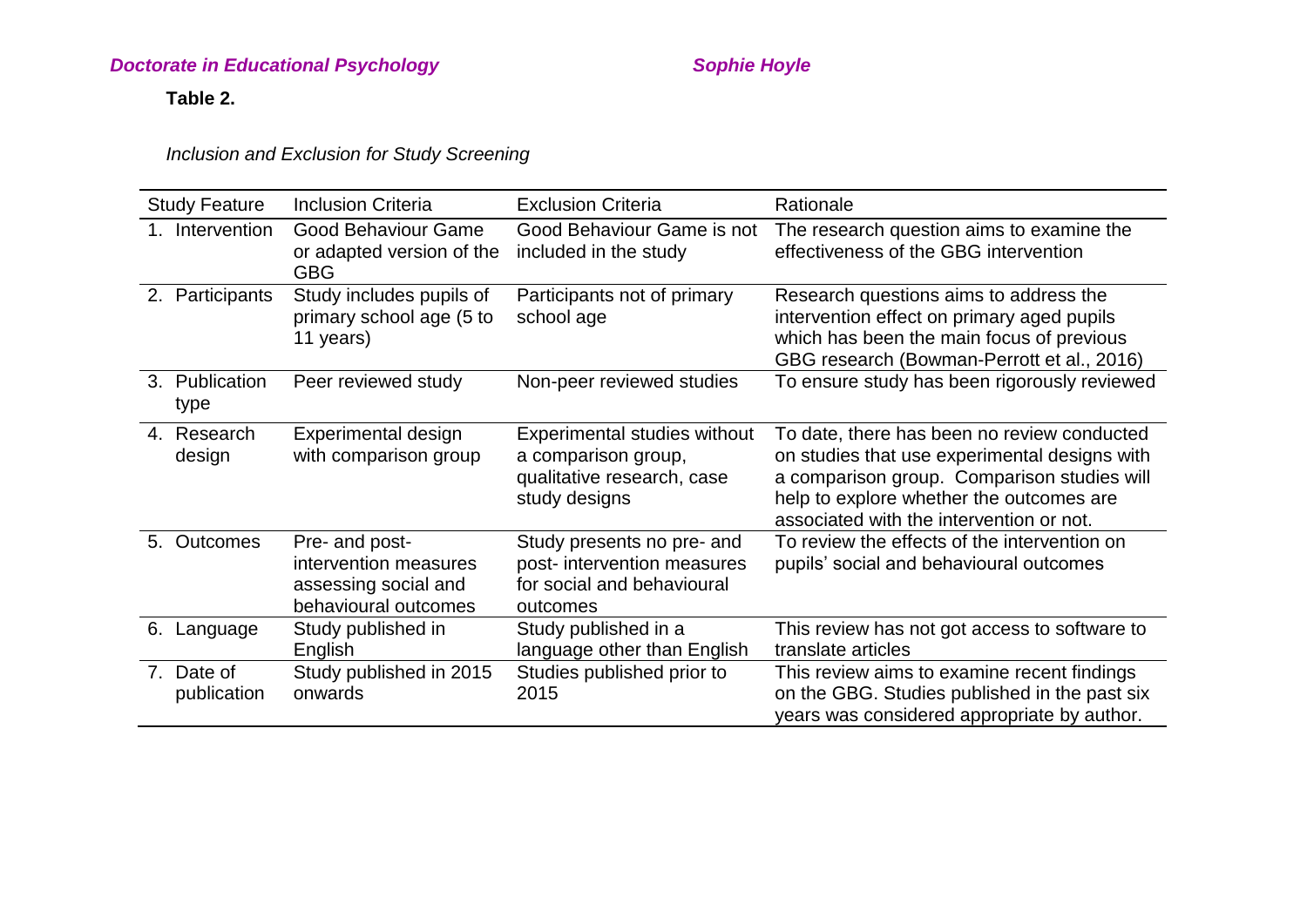**Table 3.**

*Full Reference of Studies included in the Review* 

Studies included review

Ashworth, E., Humphrey, N., & Hennessey, A. (2020). Game Over? No Main or Subgroup Effects of the Good Behavior Game in a Randomized Trial in English Primary Schools. *Journal of Research on Educational Effectiveness, 13*(2), 298–321.

Bradshaw, C. P., Shukla, K. D., Pas, E. T., Berg, J. K., & Ialongo, N. S. (2020). Using Complier Average Causal Effect Estimation to Examine Pupil Outcomes of the PAX Good Behavior Game When Integrated with the PATHS Curriculum. *Administration and Policy in Mental Health and Mental Health Services Research, 47*(6), 972–986.

Breeman, L. D., van Lier, P. A. C., Wubbels, T., Verhulst, F. C., van der Ende, J., Maras, A., Struiksma, A. J. C., Hopman, J. A. B., & Tick, N. T. (2016). Effects of the Good Behavior Game on the Behavioral, Emotional, and Social Problems of Children with Psychiatric Disorders in Special Education Settings. *Journal of Positive Behavior Interventions, 18*(3), 156–167.

Hart, S. R., Celene, D., Embry, D. D., Becker, K., Lawson, A., & Ialongo, N. (2021). The Effects of Two Elementary School-Based Universal Preventive Interventions on Special Education Pupils' Socioemotional Outcomes: RASE. *Remedial and Special Education, 42*(1), 31–43.

Ialongo, N. S., Domitrovich, C., Embry, D., Greenberg, M., Lawson, A., Becker, K. D., & Bradshaw, C. (2019). A Randomized Controlled Trial of the Combination of Two School-Based Universal Preventive Interventions. *Developmental Psychology, 55*(6), 1313–1325.

Smith, E. P., Osgood, D. W., Oh, Y., & Caldwell, L. C. (2018). Promoting Afterschool Quality and Positive Youth Development: Cluster Randomized Trial of the Pax Good Behavior Game. *Prevention Science, 19*(2), 159–173.

Spilt, J. L., Leflot, G., Onghena, P., & Colpin, H. (2016). Use of Praise and Reprimands as Critical Ingredients of Teacher Behavior Management: Effects on Children's Development in the Context of a Teacher-Mediated Classroom Intervention. *Prevention Science, 17*(6), 732–742.

Streimann, K., Selart, A., Trummal, A., Karin, S., Anne, S., & Aire, T. (2020). Effectiveness of a Universal, Classroom-Based Preventive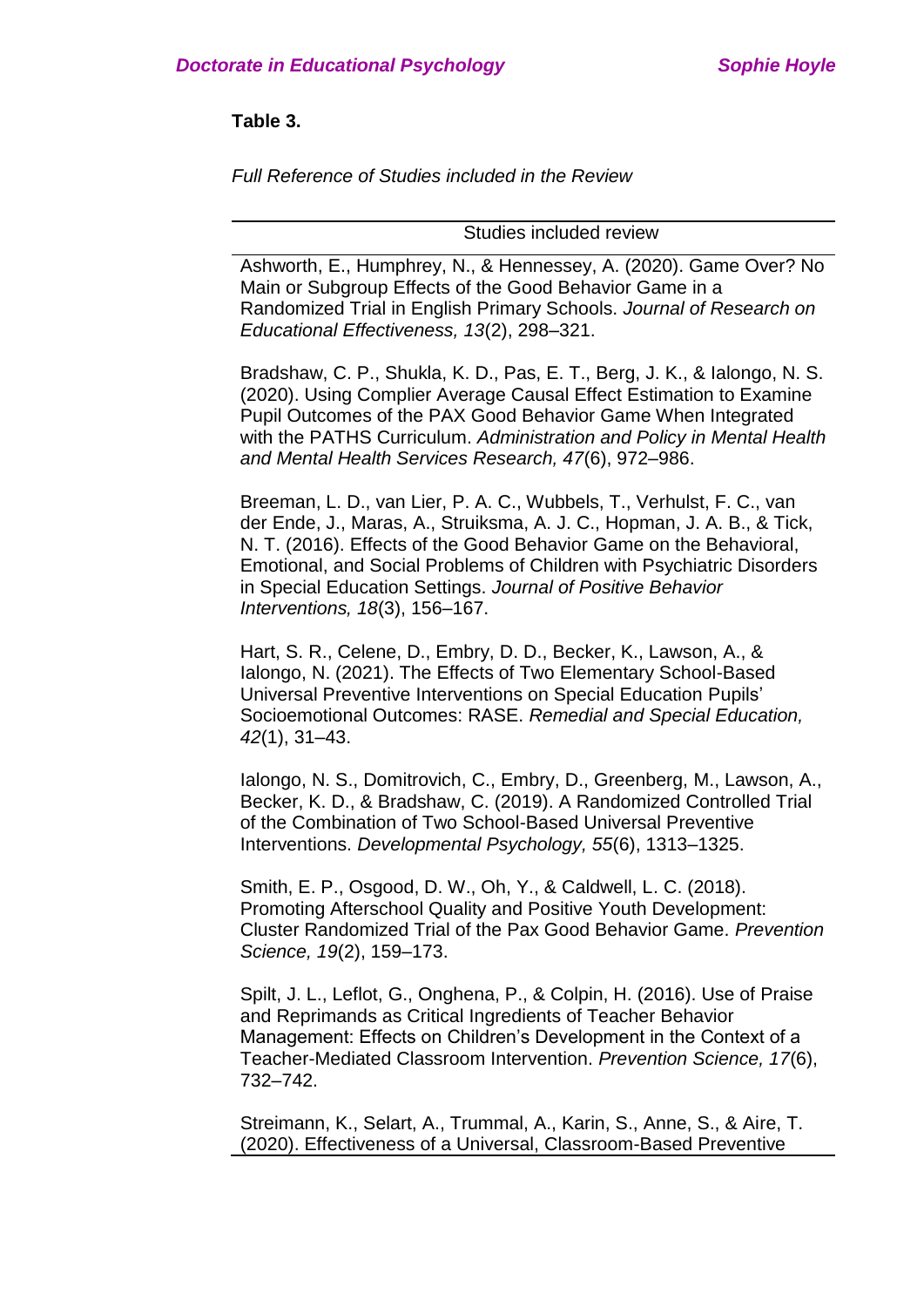Intervention (PAX GBG) in Estonia: a Cluster-Randomized Controlled Trial. *Prevention Science, 21*(2), 234–244.

# *Mapping the Field*

A description of the eight studies included in this systematic literature review is

presented in Table 4.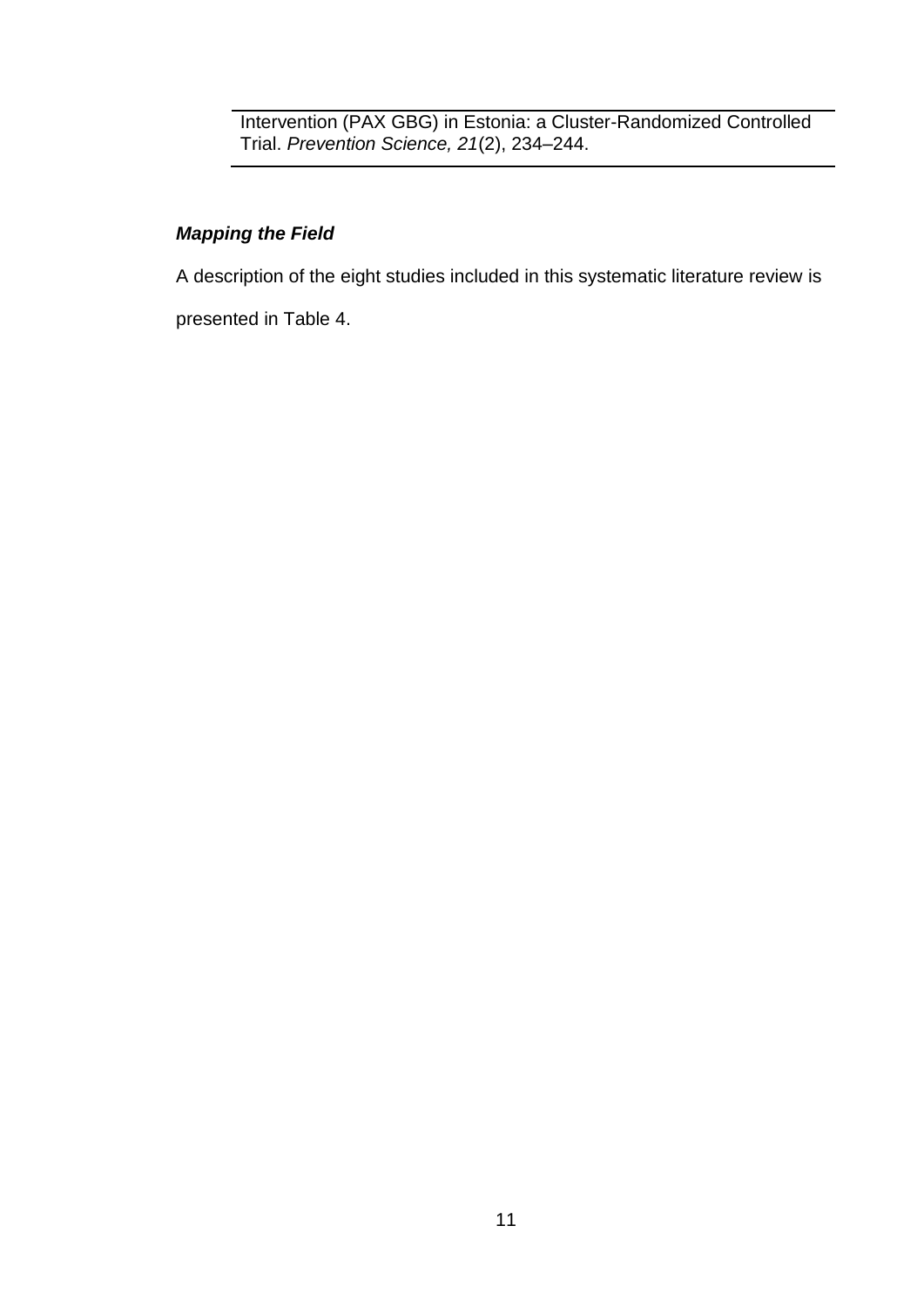# **Doctorate in Educational Psychology** Manual Assets of the Sophie Hoyle

# **Table 4.**

# *Mapping the Field*

| Author                             | Location                       | Sample & Participant<br>Characteristics                                                                                                                                                                          | <b>Study Type &amp; Control</b><br>Group                                                                                                                 | <b>Measures</b>                                                                                         | <b>Outcomes</b>                                                                                                                                                                         |
|------------------------------------|--------------------------------|------------------------------------------------------------------------------------------------------------------------------------------------------------------------------------------------------------------|----------------------------------------------------------------------------------------------------------------------------------------------------------|---------------------------------------------------------------------------------------------------------|-----------------------------------------------------------------------------------------------------------------------------------------------------------------------------------------|
| Ashworth<br>et al.<br>(2020)       | United<br>Kingdom              | $N = 3084$ pupils (77)<br>schools)<br>Primary pupils aged<br>between 6-7 years<br>(male: 52.6%, female:<br>47.4%)<br>Male: 52.6%, Female:                                                                        | <b>Cluster Randomised</b><br><b>Control Trial</b><br>Intervention: The GBG<br>Control: Usual provision<br>(schools usual behaviour<br>management system) | Teacher rated:<br><b>Teacher Observation</b><br>of Classroom<br>Adaptation (TOCA-C)                     | No significant main<br>effect of GBG on<br>disruptive behaviour<br>and prosocial<br>behaviour compared to<br>control group.                                                             |
|                                    |                                | 47.4                                                                                                                                                                                                             |                                                                                                                                                          |                                                                                                         |                                                                                                                                                                                         |
| <b>Bradshaw</b><br>et al<br>(2020) | <b>United</b><br><b>States</b> | $N = 1526 (27 \text{ schools})$<br><b>Elementary pupils</b><br>across Kindergarten to<br>5 <sup>th</sup> grade identified<br>displaying disruptive and<br>aggressive behaviour<br>Male: 50.81%, Female:<br>49.19 | <b>Cluster Randomised</b><br><b>Control Trial</b><br>Intervention: PAX GBG<br>Control: Usual provision<br>(schools usual behaviour<br>management system) | Teacher rated:<br><b>Teacher Observation</b><br>of Classroom<br><b>Adaptation-Revised</b><br>$(TOCA-R)$ | No significant main<br>effects were found for<br>pupils in the GBG<br>condition for<br>hyperactivity,<br>aggressive-disruptive<br>problems, social<br>competence and peer<br>relations. |
| <b>Breeman</b><br>et al.<br>(2016) | Netherlands                    | $N = 389$ (11 schools)                                                                                                                                                                                           | <b>Cluster Randomised</b><br><b>Control Trial</b>                                                                                                        | Teacher rated:                                                                                          | There was a significant<br>main effect of the<br>intervention on teacher                                                                                                                |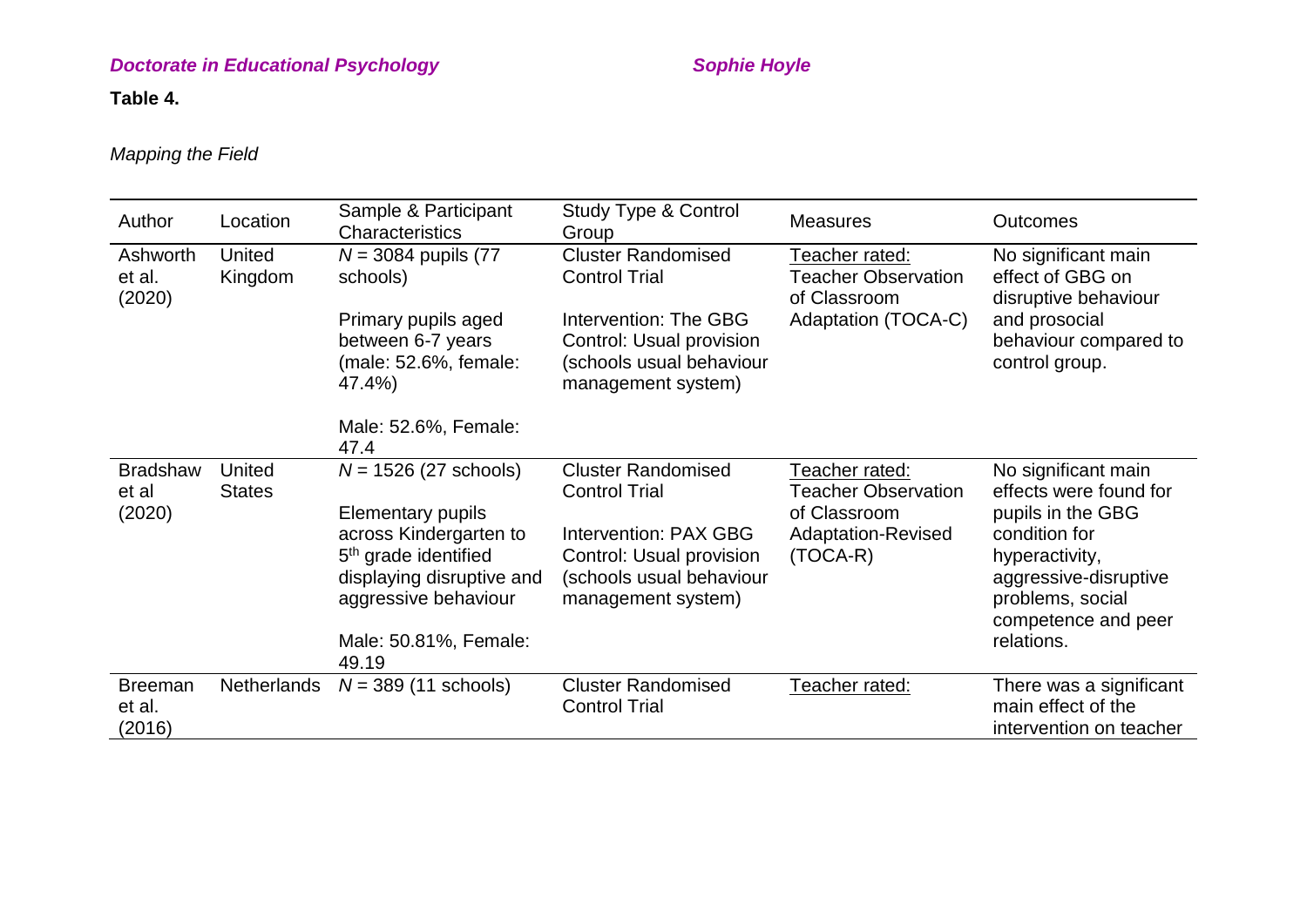|                       |                         | Pupils aged 5 - 13 years<br>$(M = 10.08 \text{ years})$<br>attending a special<br>primary education.<br>All pupils had been<br>referred to the setting for<br>significant social,<br>emotional and<br>behavioural problems<br>(e.g. Autism: 44.5%,<br><b>Attention Deficit</b><br><b>Hyperactivity Disorder:</b><br>38.8%, Conduct<br>Disorder: 28.0%)<br>Male: 87%, Female:<br>13% | Intervention: The GBG<br>Control group: Usual<br>provision (schools usual<br>behaviour management<br>system)                           | Problem Behaviour at<br><b>School Interview</b><br>(PBSI)<br>Child rated:<br><b>Children's Social</b><br><b>Preference Procedure</b>                                | reported behavioural<br>problems. This was<br>demonstrated by a<br>reduction in<br>behavioural problem<br>scores at post-test.<br>No differences were<br>found on pupil-reported<br>social preference. |
|-----------------------|-------------------------|-------------------------------------------------------------------------------------------------------------------------------------------------------------------------------------------------------------------------------------------------------------------------------------------------------------------------------------------------------------------------------------|----------------------------------------------------------------------------------------------------------------------------------------|---------------------------------------------------------------------------------------------------------------------------------------------------------------------|--------------------------------------------------------------------------------------------------------------------------------------------------------------------------------------------------------|
| Hart et al.<br>(2021) | United<br><b>States</b> | $N = 650$ (27 schools)<br><b>Elementary pupils</b><br>receiving special<br>education across K-5<br>grade<br>Male: 65.2%, Female:<br>34.8%                                                                                                                                                                                                                                           | <b>Cluster Randomised</b><br><b>Control Trial</b><br><b>Intervention: PAX GBG</b><br>Control: no description of<br>control group given | Researcher:<br>Independent<br>observation of pupil<br>behaviour<br>Teacher rated:<br><b>Teacher Observation</b><br>of Classroom<br>Adaptation-Revised<br>$(TOCA-R)$ | Pupils in the<br>intervention group did<br>not significantly differ<br>from the comparison<br>group in terms of<br>authority acceptance,<br>total problem<br>behaviours and social<br>competence.      |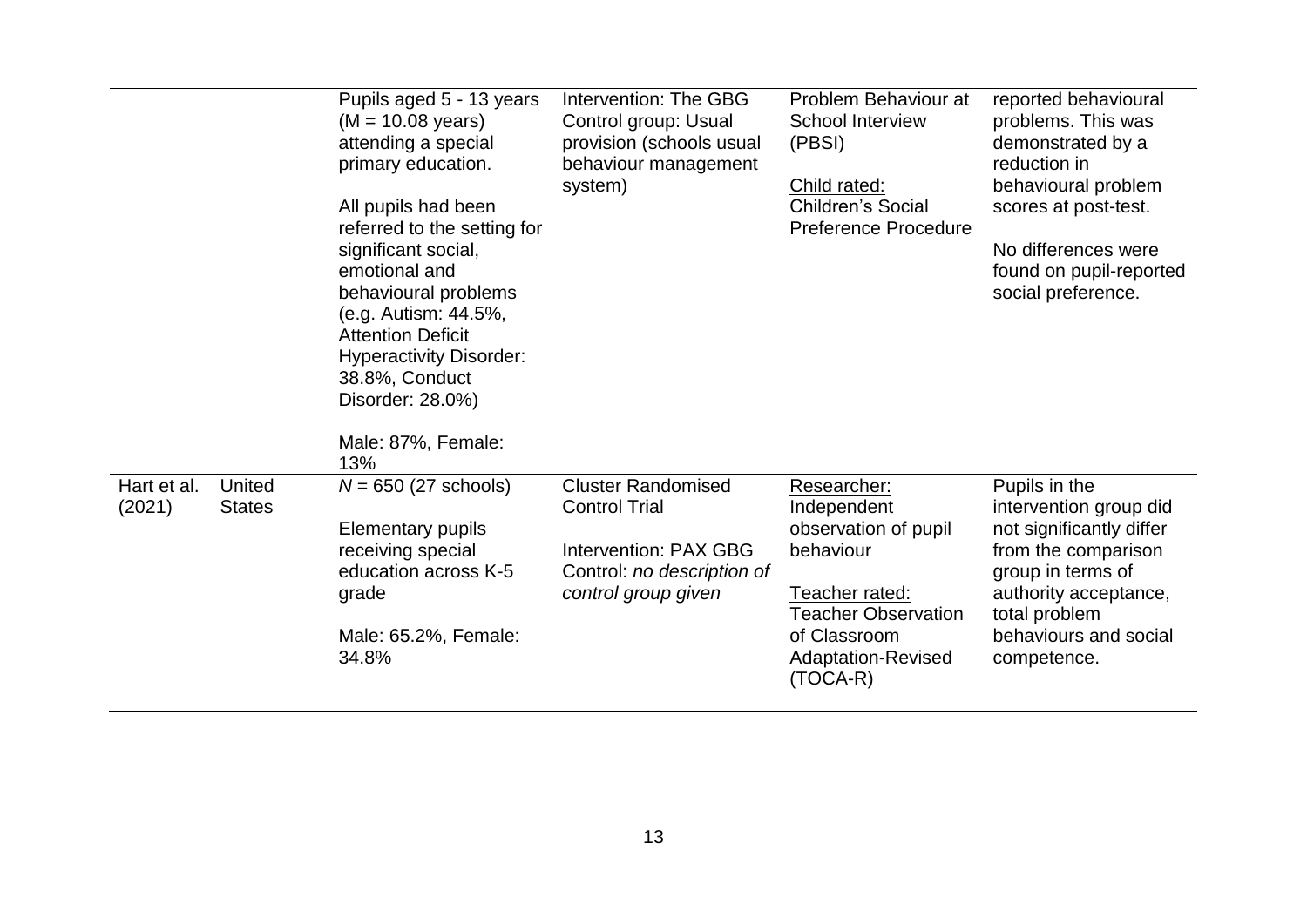|                          |                                |                                                                                                      |                                                                                             | <b>The Social Health</b><br><b>Profile Social</b><br><b>Competence Scale</b> |                                                                                                                          |
|--------------------------|--------------------------------|------------------------------------------------------------------------------------------------------|---------------------------------------------------------------------------------------------|------------------------------------------------------------------------------|--------------------------------------------------------------------------------------------------------------------------|
| lalongo et<br>al. (2019) | United<br><b>States</b>        | $N = 5611$ (9 schools)<br>Elementary pupil across                                                    | <b>Cluster Randomised</b><br><b>Control Trial</b>                                           | Researcher:<br>Independent<br>observation of pupil                           | Pupils in the<br>intervention group<br>demonstrated a                                                                    |
|                          |                                | Kindergarten to 5 <sup>th</sup> grade                                                                | Intervention: PAX GBG<br>Control: Usual provision                                           | behaviour                                                                    | reduction in problem<br>behaviour at post-test                                                                           |
|                          |                                | Male: 50.81%, Female:<br>49.19%                                                                      | (schools usual behaviour<br>management system)                                              | Teacher rated:<br><b>Teacher Observation</b><br>of Classroom                 | compared to pupils in<br>the control group.                                                                              |
|                          |                                |                                                                                                      |                                                                                             | <b>Adaptation-Revised</b><br>$(TOCA-R)$                                      | No significant<br>differences were found<br>for social competence.                                                       |
|                          |                                |                                                                                                      |                                                                                             | <b>The Social Health</b><br><b>Profile Social</b><br><b>Competence Scale</b> |                                                                                                                          |
| Smith et<br>al. (2018)   | <b>United</b><br><b>States</b> | $N = 811$ (76 afterschool<br>programs)                                                               | <b>Cluster Randomised</b><br><b>Control Trial</b>                                           | Child rated:<br>Strengths and<br><b>Difficulties</b>                         | Pupils in the<br>intervention group had<br>significantly higher                                                          |
|                          |                                | <b>Elementary pupils</b><br>across grades 2-5 (aged<br>5-13 years) attending<br>afterschool programs | Intervention: PAX GBG<br>Control: Usual provision<br>(usual behaviour<br>management system) | Questionnaire (SDQ)                                                          | levels of pupil-reported<br>prosocial behaviours at<br>post-test than the<br>control group. No<br>differences were found |
|                          |                                | Male: 49.90%, Female:<br>50.1%                                                                       |                                                                                             |                                                                              | between control and<br>intervention group for<br>total problem behaviour<br>and conduct problems.                        |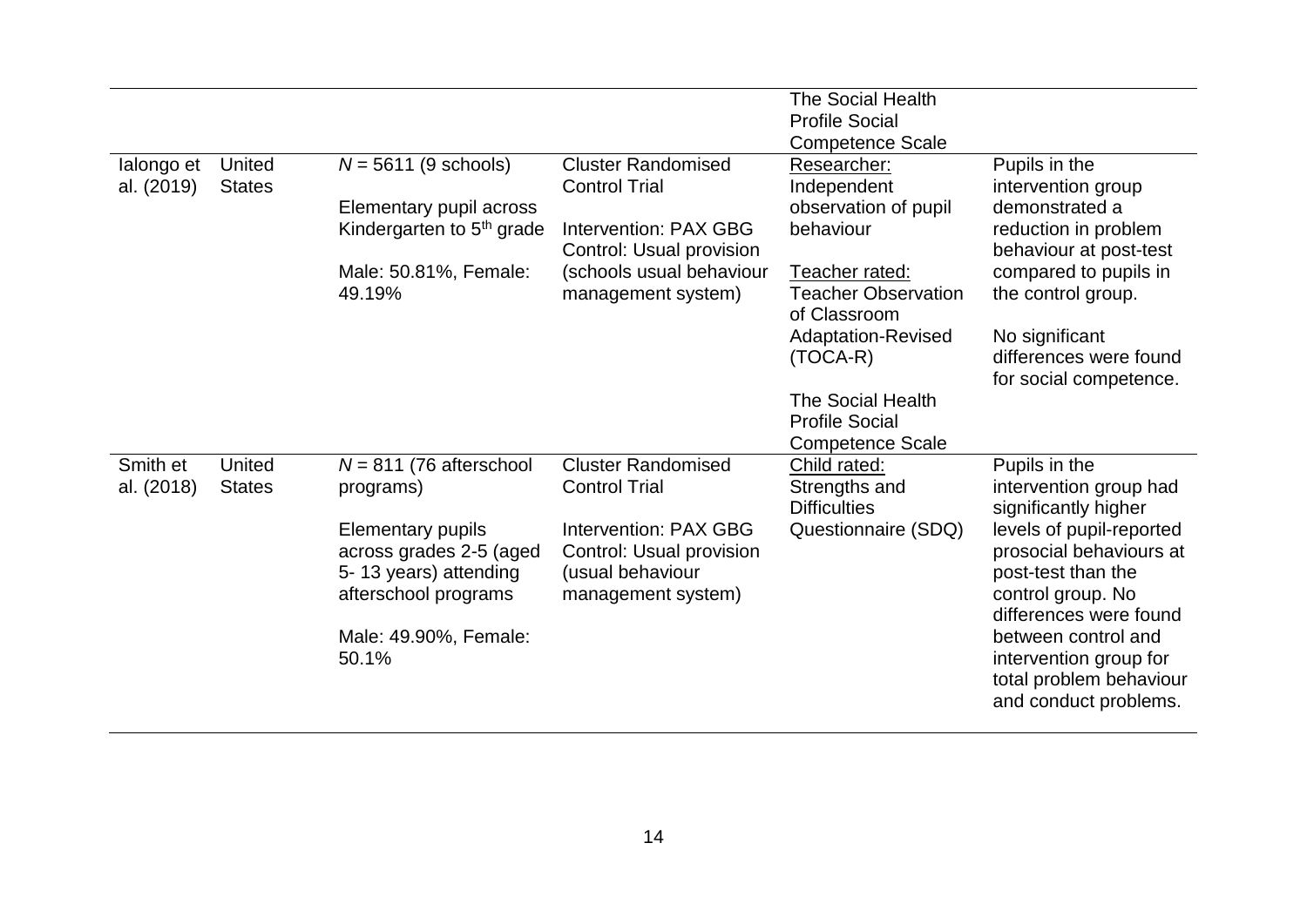| Split et al.<br>(2016) | <b>Belgium</b> | $N = 570$ (15 schools)<br>Elementary pupils with a<br>mean age of 7 years and<br>5 months | <b>Cluster Randomised</b><br><b>Control Trial</b><br>Intervention: The GBG<br>Control: no description of<br>control group given | Teacher rated:<br>The Problem<br><b>Behaviour at School</b><br>Interview-revised<br>(PBSI) | Pupils reported a<br>significant reduction in<br>scores on oppositional<br>behaviour in the<br>intervention group<br>compared to the |
|------------------------|----------------|-------------------------------------------------------------------------------------------|---------------------------------------------------------------------------------------------------------------------------------|--------------------------------------------------------------------------------------------|--------------------------------------------------------------------------------------------------------------------------------------|
|                        |                | Males: 49.5%                                                                              |                                                                                                                                 | <b>The Asocial Behaviour</b><br>subscale of Child<br><b>Behaviour Scale</b>                | control group. No<br>significant differences<br>were reported for other<br>behavioural outcomes.                                     |
|                        |                |                                                                                           |                                                                                                                                 | <b>Child rated:</b><br>Peer nomination<br>assessment                                       |                                                                                                                                      |
| Streimann<br>et al.    | Estonia        | $N = 708$ (42 schools)                                                                    | <b>Cluster Randomised</b><br><b>Control Trial</b>                                                                               | Teacher rated:<br>Strengths and                                                            | Pupils in the<br>intervention group                                                                                                  |
| (2020)                 |                | Elementary pupils (aged                                                                   |                                                                                                                                 | <b>Difficulties</b>                                                                        | demonstrated a                                                                                                                       |
|                        |                | 7 to 8 years)                                                                             | Intervention: PAX GBG<br>Control: Wait-list control                                                                             | Questionnaire (SDQ)                                                                        | reduction in conduct<br>problem behaviour in                                                                                         |
|                        |                | Males: 49.9%                                                                              |                                                                                                                                 | Parent rated:<br>Strengths and<br><b>Difficulties</b>                                      | the intervention group<br>at post-test.                                                                                              |
|                        |                |                                                                                           |                                                                                                                                 | Questionnaire (SDQ)                                                                        | No differences were<br>found between the<br>intervention and control<br>group for prosocial<br>behaviours.                           |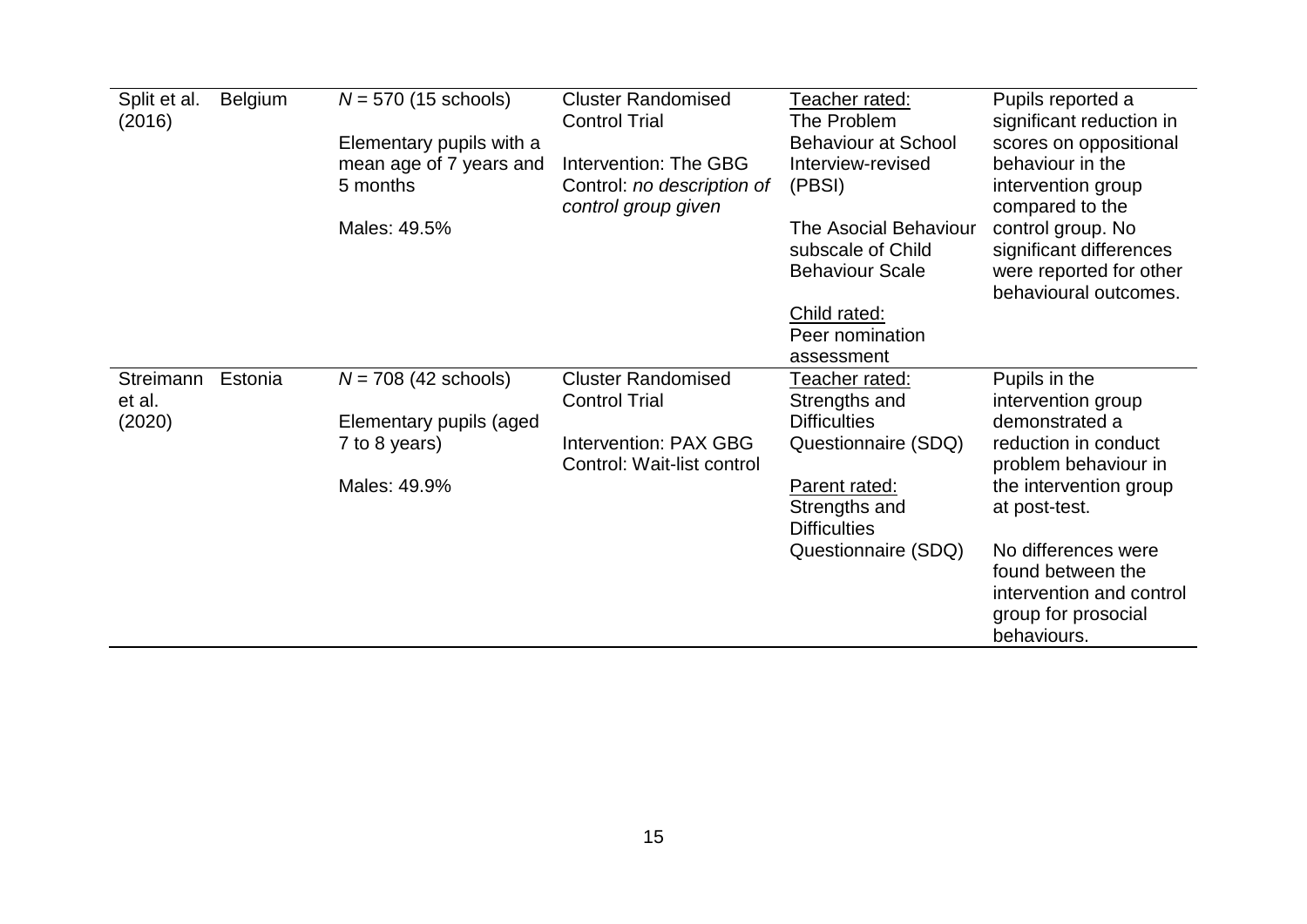### *Weight of Evidence*

Gough's (2007) Weight of Evidence (WoE) Framework was employed to evaluate the extent to which the eight included studies contribute to answering the review question. The framework consists of making weighted judgements across three dimensions. The first involves an appraisal of each study based on the quality of the methodology, referred to as Weight of Evidence A (WoE A; Gough, 2007). This required the use of the coding protocol by Gersten et al. (2005) which is suitable for evaluating studies that used experimental group designs. See Appendix B for an example of the coding protocol. Secondly, studies were then evaluated based on the methodological relevance in answering the review question (WoE B; Gough, 2007). A judgement for WoE B was made in line with Petticrew and Roberts' (2003) typology of evidence. Each study was then appraised on how relevant the topic of the study was in answering this review question (WoE C) based on criteria determined by the author. See Appendix C and D for judgement criteria for WoE B and C. Scores were given for each dimension (WoE A, B and C) and were then averaged to produce an overall judgement rating (WoE D; see Table 5).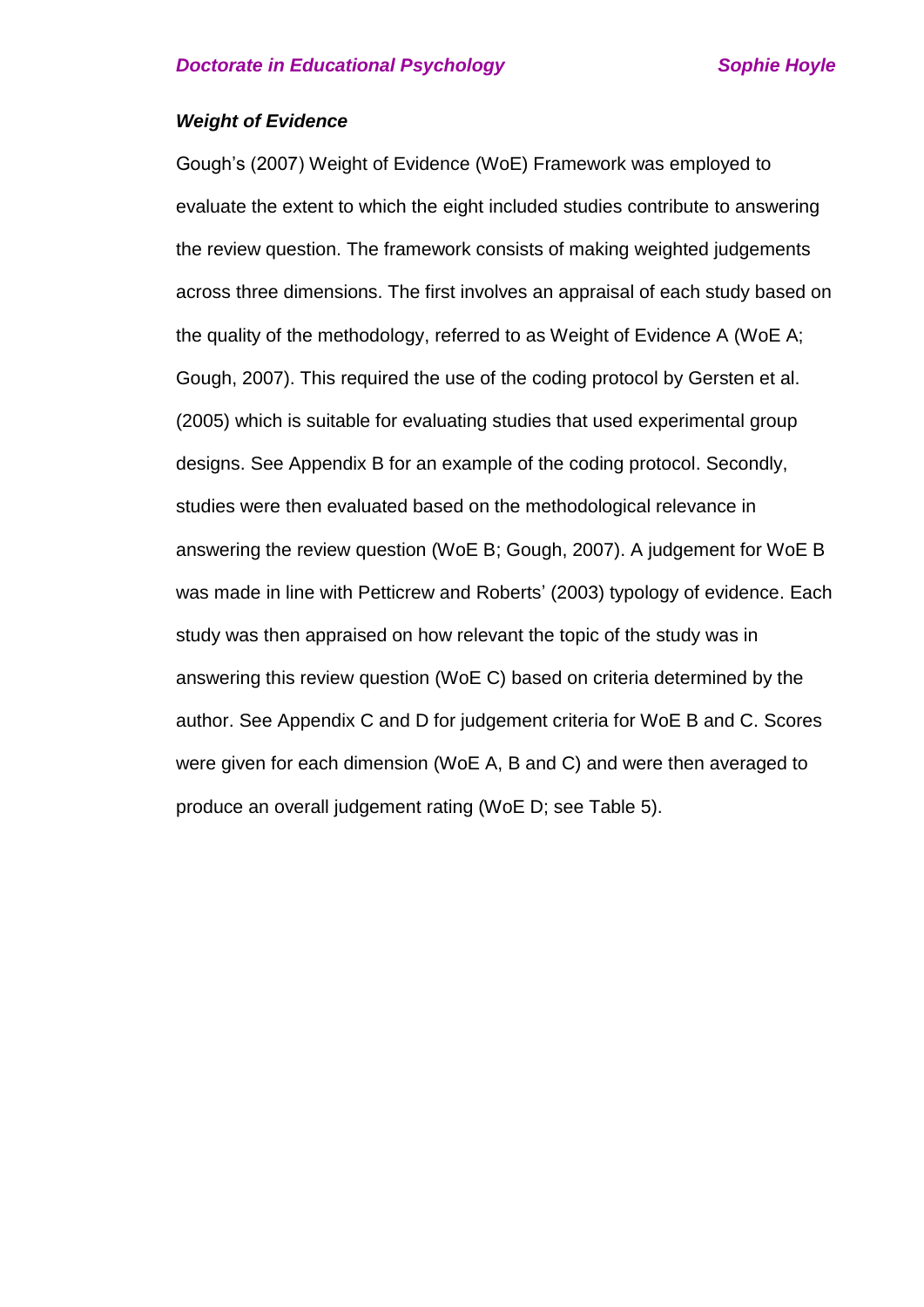### **Table 5.**

### *Weight of Evidence Ratings*

| <b>Studies</b>                                                                        | WoE A  | WoE B    | WoE C             | WoE D    |  |
|---------------------------------------------------------------------------------------|--------|----------|-------------------|----------|--|
| Ashworth et al. (2020)                                                                | 3      | 3        | 2.75              | 2.92     |  |
|                                                                                       | (High) | (High)   | (High)            | (High)   |  |
| Bradshaw et al (2020)                                                                 | 3      | 3        | 2.25              | 2.75     |  |
|                                                                                       | (High) | (High)   | (High)            | (Medium) |  |
| Breeman et al. (2016)                                                                 |        | 3        | 2.5               | 2.17     |  |
|                                                                                       | (Low)  | (High)   | (High)            | (Low)    |  |
| Hart et al. (2021)                                                                    |        | 3        | 2                 | 2.00     |  |
|                                                                                       | (Low)  | (High)   | (Medium)          | (Low)    |  |
| lalongo et al. (2019)                                                                 | 3      | 3        | 2.25              | 2.75     |  |
|                                                                                       | (High) | (High)   | (High)            | (Medium) |  |
| Smith et al. (2018)                                                                   | 3      | 3        | 1.75              | 2.58     |  |
|                                                                                       | (High) | (High)   | (Medium)          | (Medium) |  |
| Split et al. (2016)                                                                   | 3      | 3        | 2.25              | 2.75     |  |
|                                                                                       | (High) | (High)   | (High)            | (Medium) |  |
| Streimann et al. (2020)                                                               |        | 3        | 2.25              | 2.08     |  |
|                                                                                       | (Low)  | (High)   | (High)            | (Low)    |  |
| $N = 5$ $\frac{11}{6}$ $\Gamma$ $\Omega$ $\Omega$ $\Omega$ $\Omega$ $\Omega$ $\Omega$ |        | 1.1.0007 | ົ<br>maadiyaa ∩ ∩ | المنابط  |  |

*Note. For WoE D a score of 2-2.5 = low, 2.6-2.7 = medium, 2.8.-3 = high* 

### *Participants*

The combined total of 13,349 participants took part in the reviewed studies, ranging from a sample of 389 to 3084 across studies. In line with the inclusion criteria, all studies included participants of primary school age and were randomly allocated to experimental or comparison groups at the school or classroom level. To limit the effects on selection bias to internal validity, six studies reported either using matched pairs or stratification methods to ensure equivalency between settings and conditions. Two studies, did not described how randomised allocation occurred to ensure equivalent groups. However, demographic profiles of participants involved in the study were reported (Bradshaw et al., 2020; Split et al., 2016). The inclusion of male and female participants was fairly equivalent across studies, apart from one study where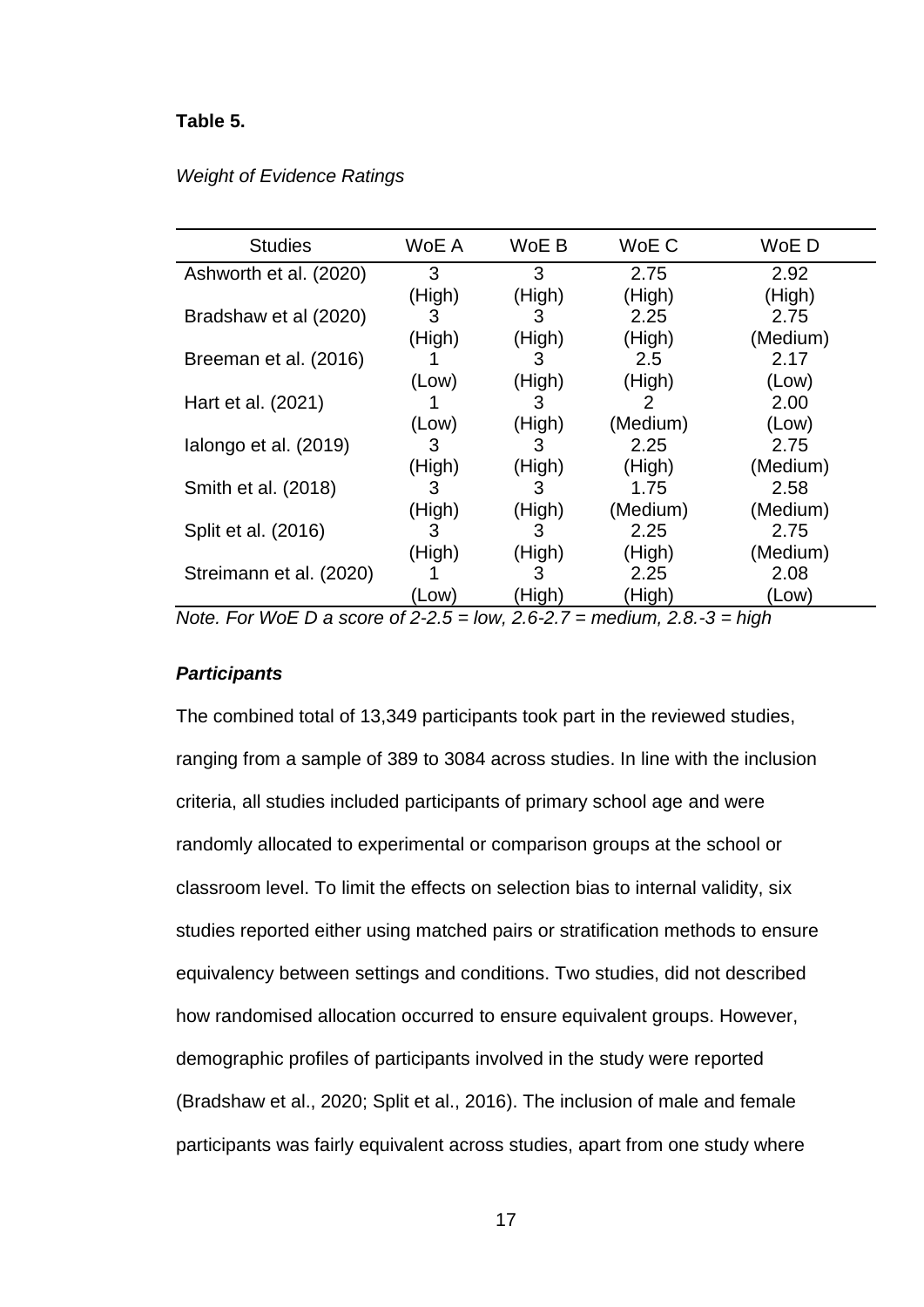the proportion of males make up 87% of the sample size (Breeman et al., 2016).

Among the studies, three recruited participants identified as 'high-risk' based on evaluated aggressive-disruptive scores at baseline (Bradshaw et al., 2020), those receiving special education (Hart et al., 2021) or diagnosed with a psychiatric disorder associated with social, emotional and mental health needs (Breeman et al., 2016; see Table 4 for outline of diagnoses). Previous findings report that the benefits of the GBG are most salient for pupils who display higher levels of social, emotional and behavioural difficulties (Bowman-Perrot et al., 2016). With this in mind, it is hypothesised that these studies are more likely to produce positive outcomes, thus were given higher WoE C ratings on participant characteristics. The remaining five studies did not report descriptions of difficulties presented at the class or individual level. Therefore, received lower WoE C ratings (see Appendix D, Table 1 & 2).

### *Setting*

One of the studies was conducted in a primary school in the UK (Ashworth et al., 2020). This allows for findings to be generalised to the UK, so received a higher WoE C rating for setting (see Appendix D, Table 1 & 2). Six studies received a medium rating for being conducted in elementary school settings across the US (Bradshaw et al., 2020; Hart et al., 2021), the Netherlands (Breeman et al., 2016; Ialongo et al., 2019), Belgium (Split et al., 2016), and Estonia (Streimann et al.,2020). These settings are Organisation for Economic Co-operation and Development (OECD) countries where education systems are fairly similar, which led to medium ratings. Smith et al. (2018) received a lower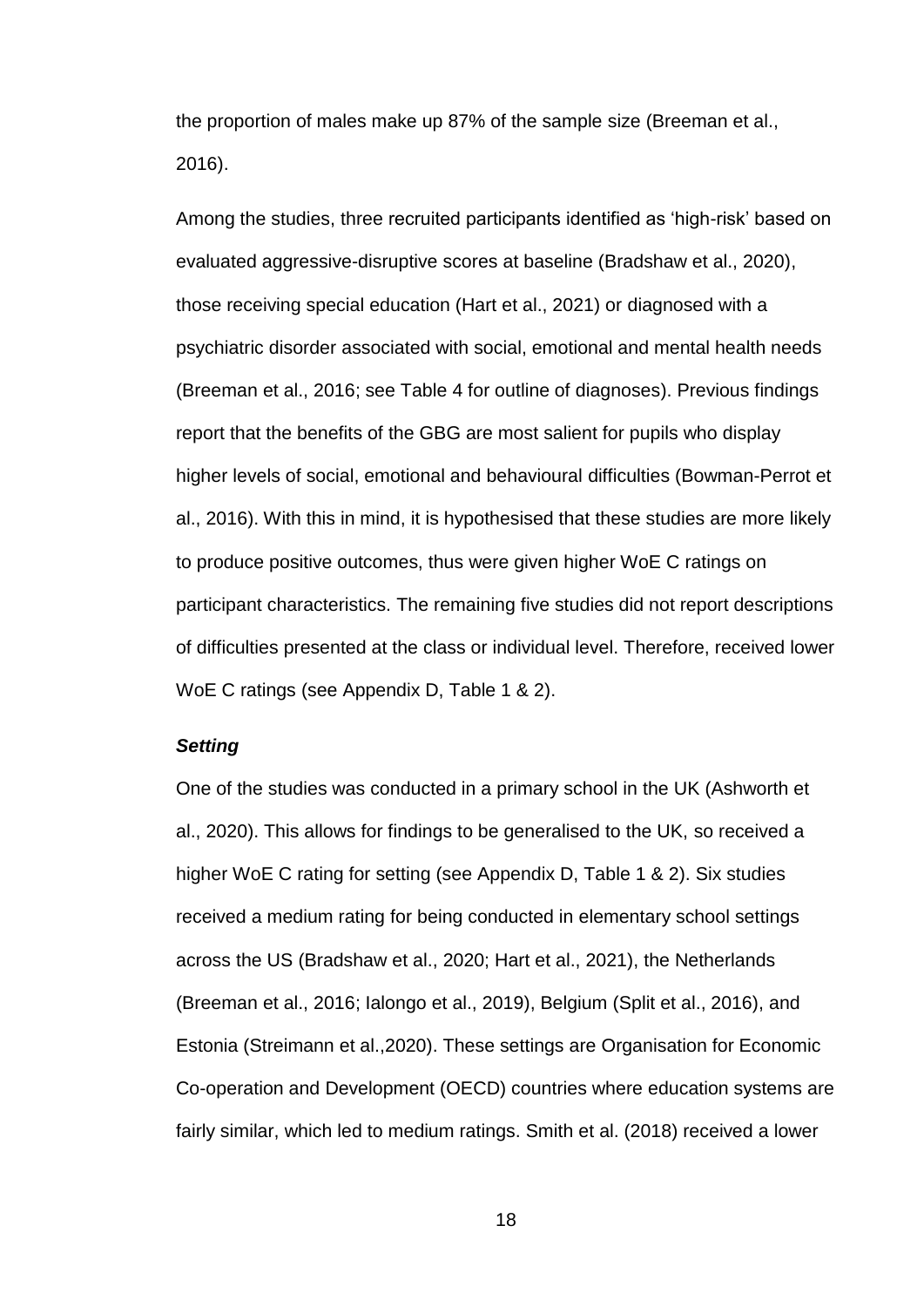WoE C rating as the intervention was conducted across afterschool programs in the US, thus lacking ecological validity to school settings.

### *Research Design*

All eight studies used Cluster Randomised Control Trials (RCT), identified as a high-quality research design suitable for examining the effectiveness of interventions (Petticrew & Roberts, 2003). Additionally, all studies met criteria for including pre- and post-measures with a comparison group, leading to high WoE B ratings (see Appendix C, Table 1, 2 & 3). Six of the studies included their usual provision which was the behaviour management system currently being used in that setting. Three of the six studies that included usual provision as a comparison group also compared the GBG with an integrated version of the programme. This involved the GBG and the Promoting Alternative Thinking Strategies (PATHS) curriculum which is a socio-emotional literacy programme (Bradshaw et al., 2020; Hart et al., 2021; Ialongo et al., 2019). For the purpose of this review, the GBG was not compared against the integrated version as they are similar in design, thus will not help to answer the review question. Streimann et al. (2020) included a wait-list control which meant the intervention can be compared against the settings usual behaviour management system, whilst also allowing children to benefit from the intervention at a later stage. Comparison groups were not described in two of the eight studies (Hart et al., 2021; Split et al., 2016). Therefore, little is known about the differences between outcomes of the GBG and the comparison group.

### *Intervention*

The origins of the intervention varied across the studies. Only one of the eight studies (Ashworth et al., 2020) implemented the original version of the GBG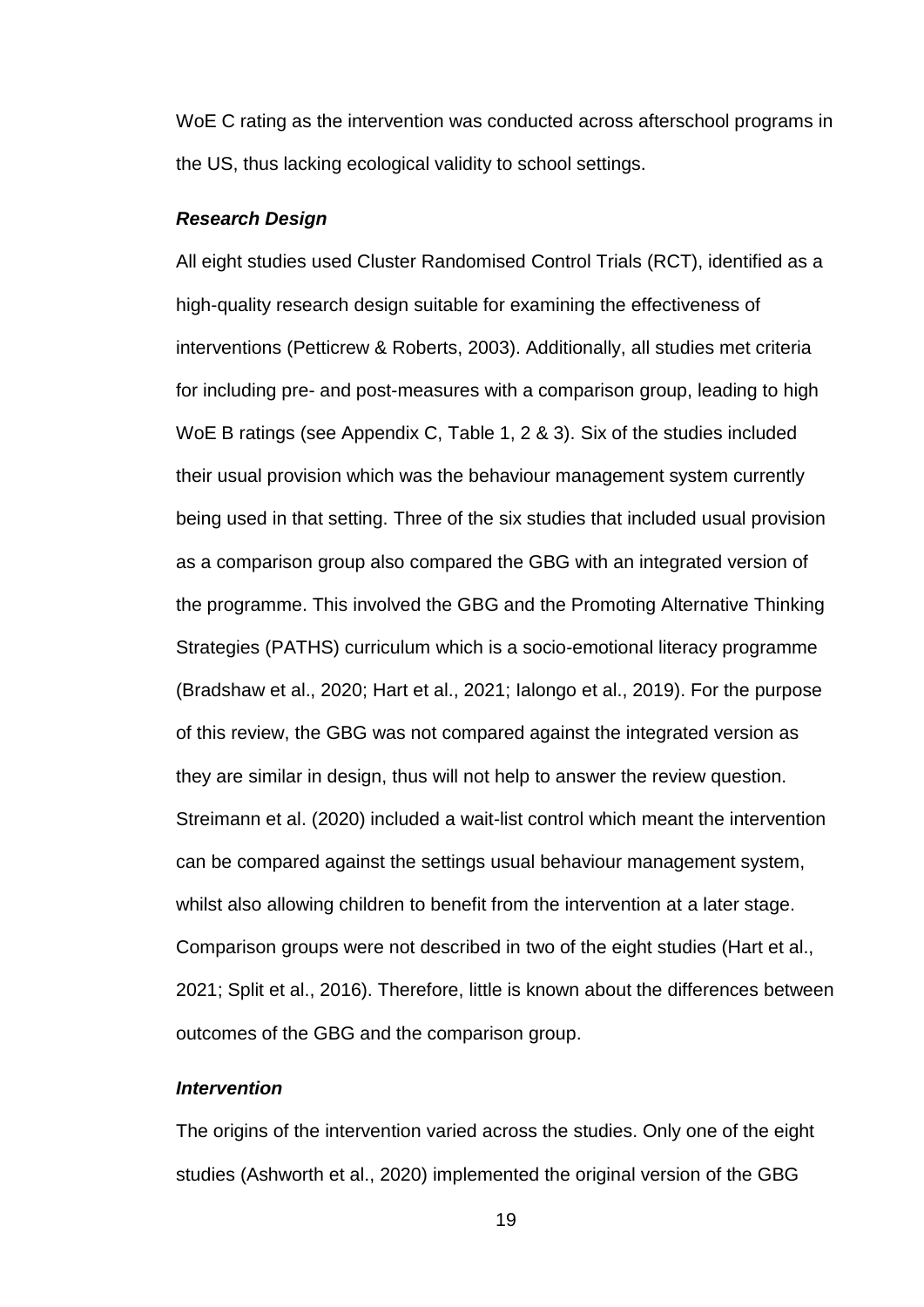without any adaptations or modifications, yielding a higher rating for WoE C (see Appendix D, Table 2). Rather than assigning points to teams displaying disruptive behaviour, Breeman et al. (2016) and Split et al. (2020) used an adapted version of the GBG whereby teams were presented with cards at the start of the game. The removal of cards was contingent upon disruptive behaviour without much attention being paid to said behaviour. The teams with the most cards by the end of the game received the reward.

Hart et al. (2021), Ialongo et al. (2019), Smith et al. (2018) and Streimann et al. (2020) all used the PAX version of the GBG. This version involves the implementation of 'PAX kernels' both during and outside of the game. These are a set of evidence-based practices that influence behavioural and psychological processes. Examples of 'PAX kernels' involve providing a timer to support children to focus attention and engagement on a task, a cue demonstrating expected level of noise during a class activity, and notes providing feedback or praise for individuals (Streimann et al., 2020). Additionally, the PAX version of GBG has its own distinct terminology, referring to rule-breaking behaviour as 'spleems' and desired behaviour as 'PAX behaviour' (Ialongo et al., 2019). Bradshaw et al. (2020) received a lower WoE C rating due to no explanation of how the intervention differed from the original. As previously stated, the efficacy of adapted or modified versions of the intervention are contingent upon adherence to the underlying principles of the GBG (Bowman-Perrot, 2016). As a result, the outcomes of Bradshaw et al.'s (2020) study should be interpreted with caution as it is unknown whether findings were attributed by the core principles of the original GBG.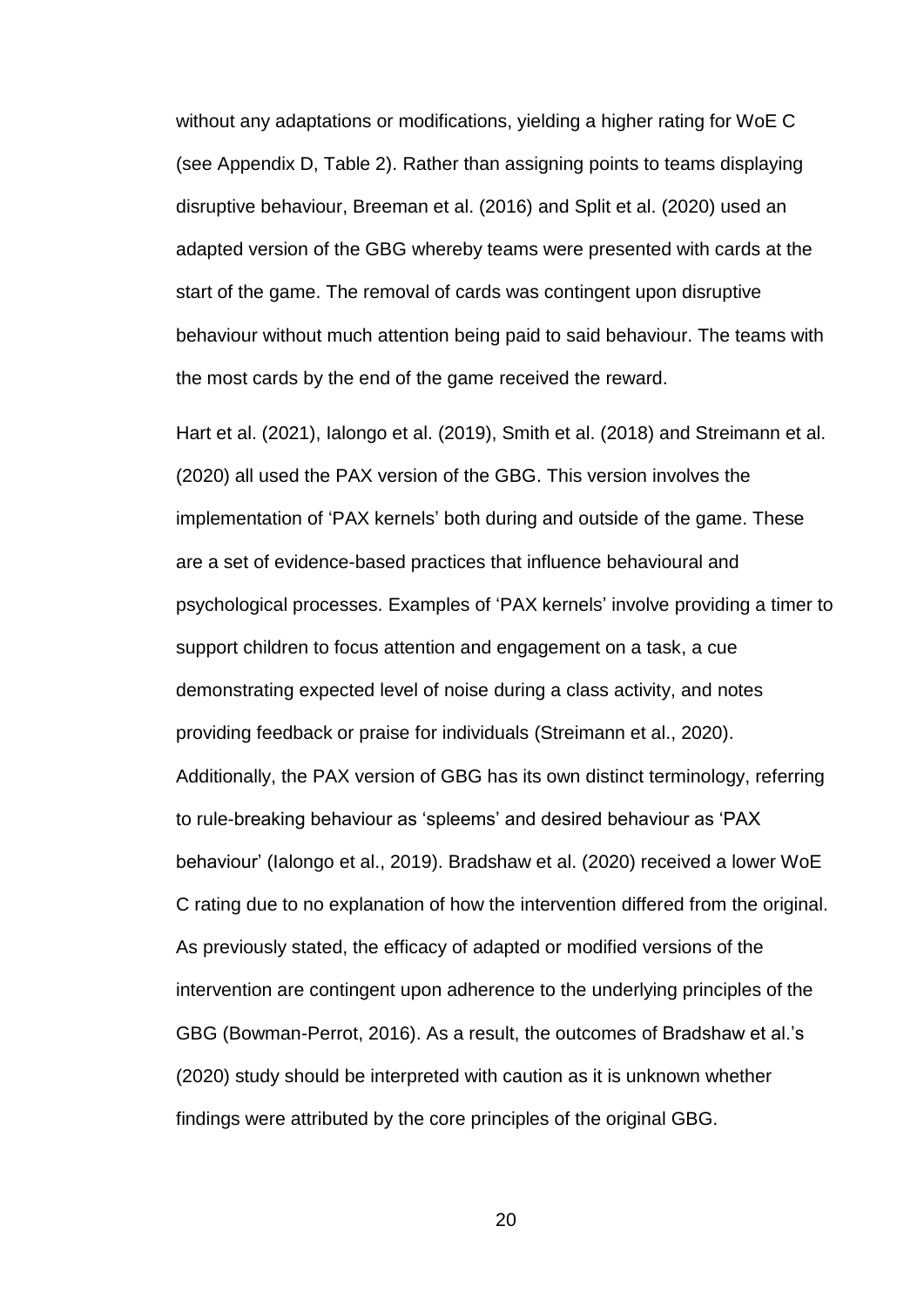In terms of intervention fidelity, six studies ensured that fidelity to the intervention was maintained. This involved providing mandatory training for teachers delivering the programme, as well as on-going mentoring from researchers to support the implementation of the GBG (Ashworth, 2020; Bradshaw, 2020; Breeman et al., 2016; Ialongo et al., 2019; Split et al., 2016; Streimann et al., 2020). Smith et al. (2018) reported that staff attended training but no mentoring was provided by researchers as on-going support. Hart et al. (2021) was the only study that did not report how fidelity to the intervention was maintained. As a result, lower fidelity scores were given to Smith et al. (2020) and Hart et al. (2021), which are reflected in WoE C ratings (see Appendix D, Table 2).

### *Measures*

To measure social and behavioural outcomes in primary aged pupils, the Teacher Observation of Classroom Adaptation checklist (TOCA-C) and the revised scale (TOCA-R) were used in four studies (Ashworth et al., 2020; Bradshaw et al., 2020; Hart et al., 2021 & Ialongo et al., 2019). Authors reported the internal consistency across all subscales of the measure  $(α > .70)$ . Hart et al. (2021) and Ialongo et al. (2019) also used the Social Health Profile and independent observations of student's behaviour as additional measures for social and behavioural outcomes. This was accounted for in the WoE A ratings for using multiple measures (see Table 5).

Smith et al. (2018) and Streimann et al. (2020) used the Strengths and Difficulties Questionnaire (SDQ), with internal consistency reported for both teacher and parent rated scales ( $\alpha$  > .60). Both Breeman et al. (2016) and Split et al. (2016) used the Problem Behaviour at School Interview (PBSI). Breeman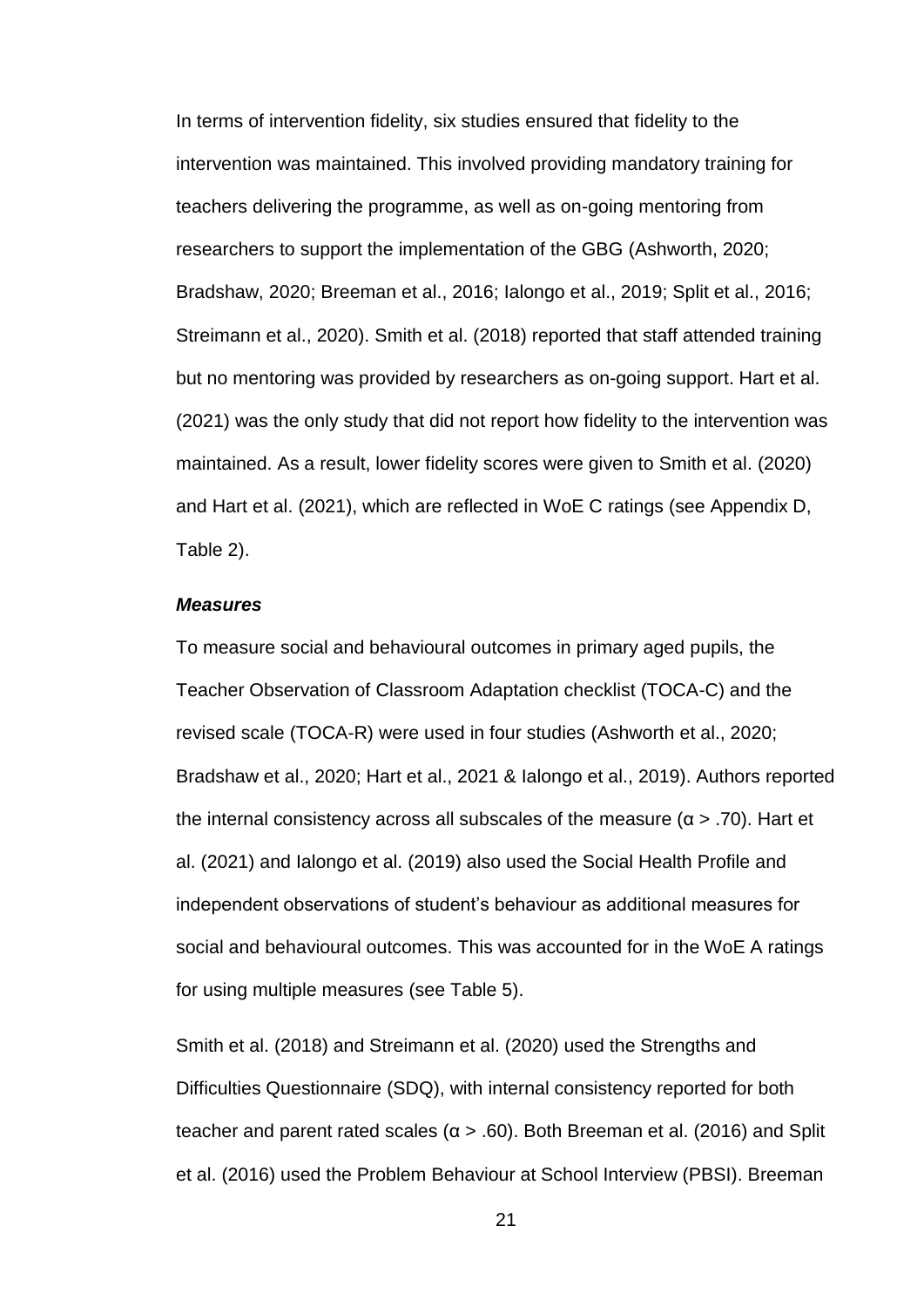et al. (2016) also used the Social Preference Procedure, whilst Split et al. (2016) used the Asocial Behaviour subscale of the Child Behaviour Scale and Peer Nomination Assessments as additional measures for social and behavioural outcomes. However, only the internal consistency was reported for the PBSI ( $\alpha$  > .87) and the Child Behaviour Scale ( $\alpha$  = .90). Finally, all eight studies did not report data on the validity of measures used, which is reflected in WoE A ratings (see Table 5).

### *Outcomes*

Each study provided a variety of outcomes, with five studies reporting an effect size using Cohen's *d* (Ashworth et al., 2020; Bradshaw et al., 2020, Hart et al., 2021; Smith et al., 2018; Split et al., 2016) and three studies providing only inferential statistics, which was accounted for in WoE A ratings (see Table 5). In order to ensure consistency amongst studies, this review calculated the standardised mean difference (Cohen's *d*) to the latter studies so that effect sizes could be compared. Calculations were made using the Campbell Collaboration online calculator (Wilson, n.d.). The effect size for two studies were calculated by finding the pre- and post-test mean difference between intervention and comparison group, divided by the combined standard deviation (Breeman et al., 2016; Streimann et al., 2020). The effect size for Ialongo et al. (2019) was calculated by using the *F*-statistic of the intervention between preand post-test scores for both intervention and comparison group. See Table 6 for the outcomes and effect sizes for all eight studies.

### **Table 6.**

### *Outcomes and Effect Sizes for Reviewed Studies*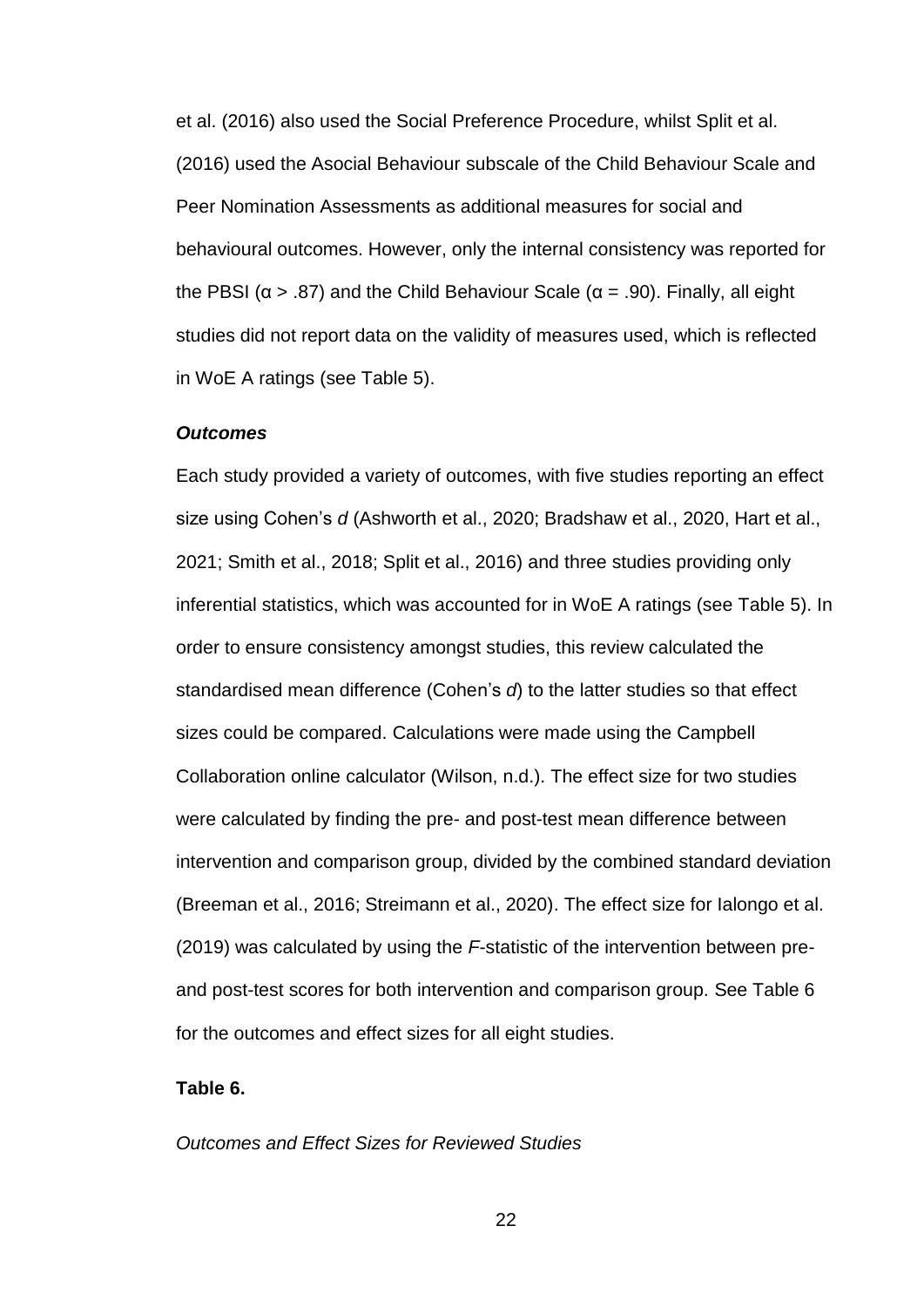# **Doctorate in Educational Psychology** Manual Assets of the Sophie Hoyle

| Study                              | Sample<br>size | Relevant<br>Measure(s)                                                  | <b>Behaviour</b><br>Outcome    | Cohen's<br>$d^1$ | <b>Effect Size</b><br><b>Descriptor</b> | Significance<br>value | 95% CI         | Overall<br>Judgement<br>Rating (WoE<br>D) |
|------------------------------------|----------------|-------------------------------------------------------------------------|--------------------------------|------------------|-----------------------------------------|-----------------------|----------------|-------------------------------------------|
| Ashworth<br>et al.                 | $N = 3084$     | Teacher rated:<br>Teacher                                               | <b>Disruptive</b>              | $d = 0.06$       | Negligible                              | $p = .05$             | $0.02 - 0.09$  | High                                      |
| (2020)                             |                | Observation of<br>Classroom<br><b>Adaptation (TOCA-</b><br>C)           | Prosocial                      | $d = -0.11$      | Negligible                              | p > .05               | $-0.32 - 0.10$ |                                           |
| <b>Bradshaw</b><br>et al.          | $N = 1526$     | Teacher rated:<br>Teacher                                               | <b>Hyperactivity</b>           | $d = 0.00$       | Negligible                              | p > .05               | $-0.08 - 0.20$ | Medium                                    |
| (2020)                             |                | Observation of<br>Classroom                                             | Aggressive-<br>disruptive      | $d = 0.00$       | Negligible                              | p > .05               | $-0.12 - 0.24$ |                                           |
|                                    |                | Adaptation-Revised<br>$(TOCA-R)$                                        | Social<br>competence           | $d = 0.00$       | Negligible                              | p > .05               | $-0.14 - 0.22$ |                                           |
|                                    |                |                                                                         | Peer relations                 | $d = 0.00$       | Negligible                              | p > .05               | $-0.08 - 0.24$ |                                           |
| <b>Breeman</b><br>et al.<br>(2016) | $N = 389$      | Teacher reported:<br>Problem Behaviour<br>at School Interview<br>(PBSI) | <b>Behavioural</b><br>problems | $d = 0.03$       | Negligible                              | $p < .05^*$           | $-0.17 - 0.23$ | Low                                       |
|                                    |                | Child reported:<br><b>Children's Social</b><br>Preference<br>Procedure  | Social<br>preference           | $d = 0.06$       | Negligible                              | p > .05               | $-0.14 - 0.27$ |                                           |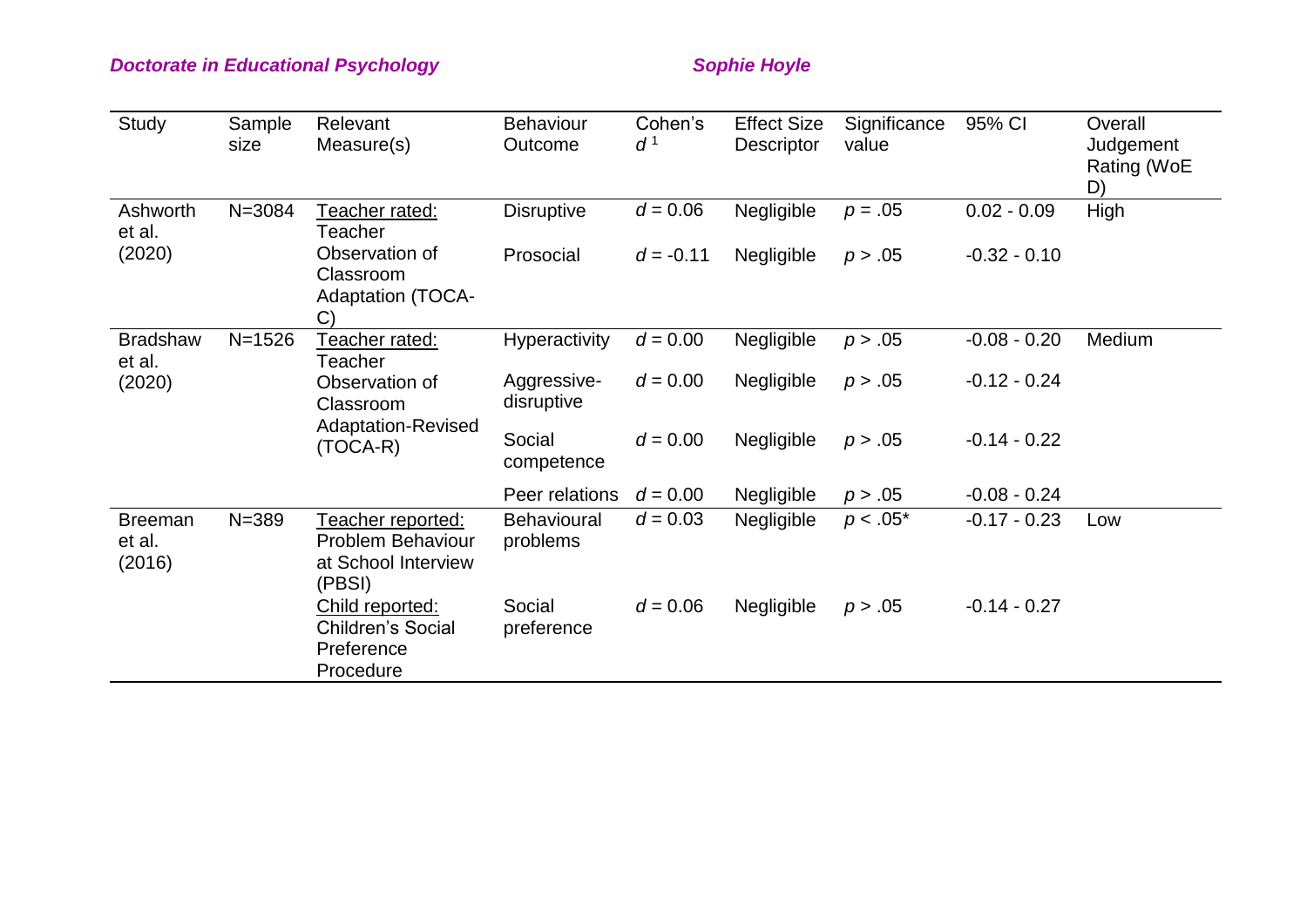| Study                    | Sample<br>size | Relevant<br>Measure(s)                                                                              | <b>Behaviour</b><br>Outcome | Cohen's<br>$d^1$ | <b>Effect Size</b><br><b>Descriptor</b> | Significance<br>value | 95% CI         | Overall<br>Judgement<br>Rating (WoE<br>D) |
|--------------------------|----------------|-----------------------------------------------------------------------------------------------------|-----------------------------|------------------|-----------------------------------------|-----------------------|----------------|-------------------------------------------|
| Hart et al.<br>(2021)    | $N = 650$      | Teacher rated:<br>Teacher<br>Observation of<br>Classroom<br><b>Adaption-Revised</b><br>$(TOCA-R)$   | Authority<br>acceptance     | $d = 0.01$       | Negligible                              | p > .05               | $-0.22 - 0.15$ | Low                                       |
|                          |                | Researcher:<br>Independent<br>behaviour<br>observation                                              | Total problem<br>behaviour  | $d = 0.07$       | Negligible                              | p > .05               | $-0.26 - 0.12$ |                                           |
|                          |                | Teacher rated:<br><b>Social Health Profile</b>                                                      | Social<br>competence        | $d = 0.09$       | Negligible                              | p > .05               | $-0.01 - 0.27$ |                                           |
| lalongo et<br>al. (2019) | $N = 5611$     | Researcher:<br>Independent<br>behaviour<br>observation                                              | Total problem<br>behaviour  | $d = 0.08$       | Negligible                              | $p < .05^*$           | $0.01 - 0.14$  | Medium                                    |
|                          |                | Teacher rated:<br>Teacher<br>Observation of<br>Classroom<br><b>Adaptation-Revised</b><br>$(TOCA-R)$ | Authority<br>acceptance     | $d = 0.01$       | Negligible                              | p > 0.05              | $-0.06 - 0.07$ |                                           |
|                          |                | <b>Social Health Profile</b><br>(Social Competence)<br>subscale)                                    | Social<br>competence        | $d = 0.06$       | Negligible                              | p > .05               | $-0.00 - 0.13$ |                                           |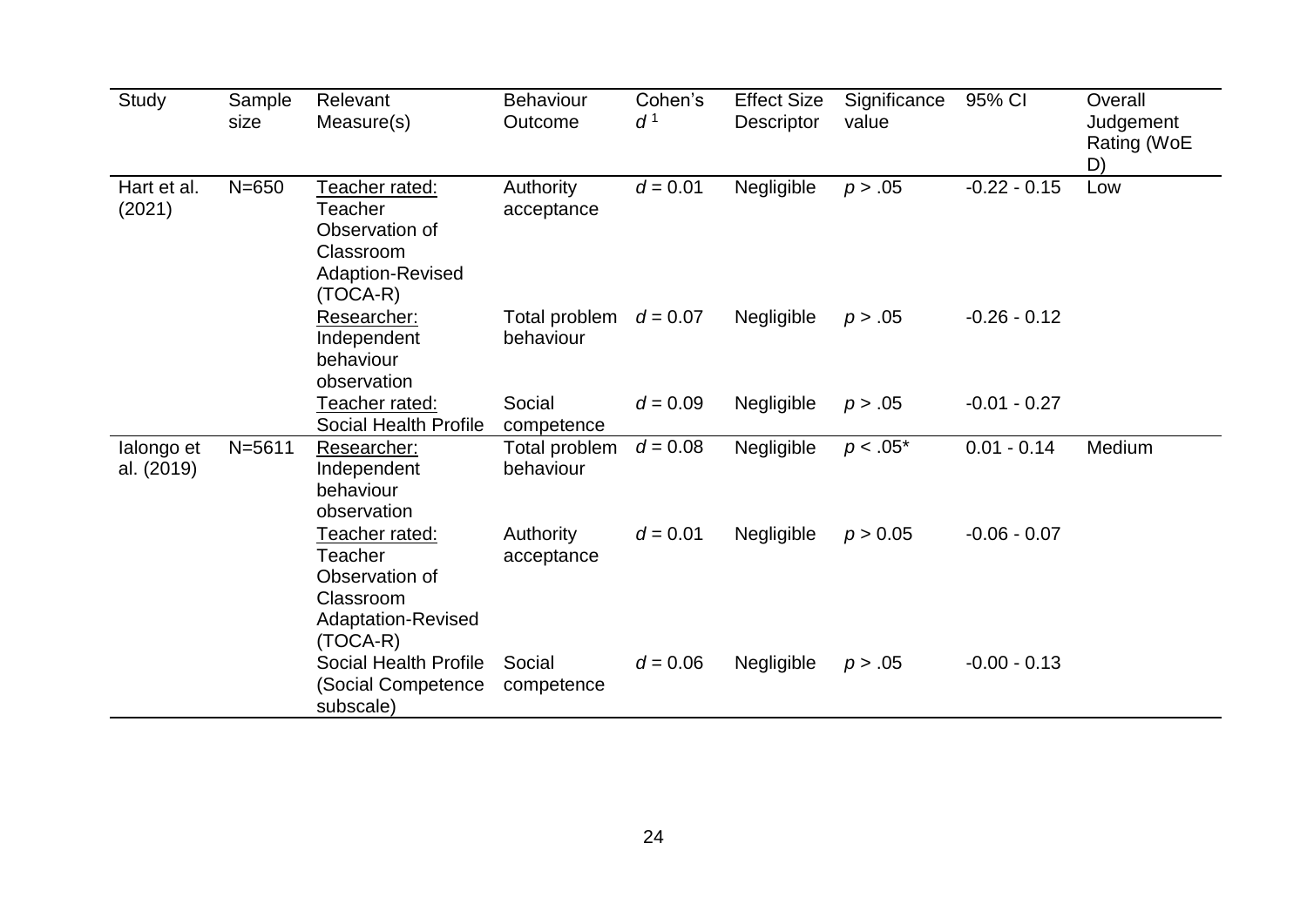| Study                  | Sample<br>size | Relevant<br>Measure(s)                                                                  | <b>Behaviour</b><br>Outcome | Cohen's<br>$d^1$ | <b>Effect Size</b><br><b>Descriptor</b> | Significance<br>value | 95% CI         | Overall<br>Judgement<br>Rating (WoE<br>D) |
|------------------------|----------------|-----------------------------------------------------------------------------------------|-----------------------------|------------------|-----------------------------------------|-----------------------|----------------|-------------------------------------------|
| Smith et al.<br>(2018) | $N = 811$      | Child rated:<br>Strengths and                                                           | Hyperactivity               | $d = -0.03$      | Negligible                              | p > .05               | $-0.13 - 0.07$ | Medium                                    |
|                        |                | <b>Difficulties</b><br>Questionnaire                                                    | Prosocial                   | $d = 0.08$       | Negligible                              | $p < .05^*$           | $0.00 - 0.16$  |                                           |
|                        |                | (SDQ)                                                                                   | Conduct<br>problems         | $d = -0.06$      | Negligible                              | p > .05               | $-0.16 - 0.04$ |                                           |
| Split et al.<br>(2016) | $N = 570$      | Teacher rated:<br>Strengths and                                                         | Hyperactive                 | $d = 0.09$       | Negligible                              | p > .05               | $-0.24 - 0.42$ | Medium                                    |
|                        |                | <b>Difficulties</b><br>Questionnaire<br>(SDQ)                                           | Oppositional                | $d = 0.05$       | Negligible                              | p > .05               | $-0.22 - 0.33$ |                                           |
|                        |                | Child rated:<br><b>The Child Behaviour</b><br>Scale (The Asocial<br>Behaviour subscale) | Withdrawn<br>from peers     | $d = 0.07$       | Negligible                              | p > .05               | $-0.01 - 0.15$ |                                           |
|                        |                | Child rated:<br>Peer nomination                                                         | Hyperactive                 | $d = -0.01$      | Negligible                              | p > .05               | $-0.04 - 0.02$ |                                           |
|                        |                | assessments                                                                             | Oppositional                | $d = -0.03$      | Negligible                              | $p < .05^*$           | $-0.12 - 0.36$ |                                           |
|                        |                |                                                                                         | Withdrawn<br>from peers     | $d = -0.01$      | Negligible                              | p > .05               | $-0.02 - 0.01$ |                                           |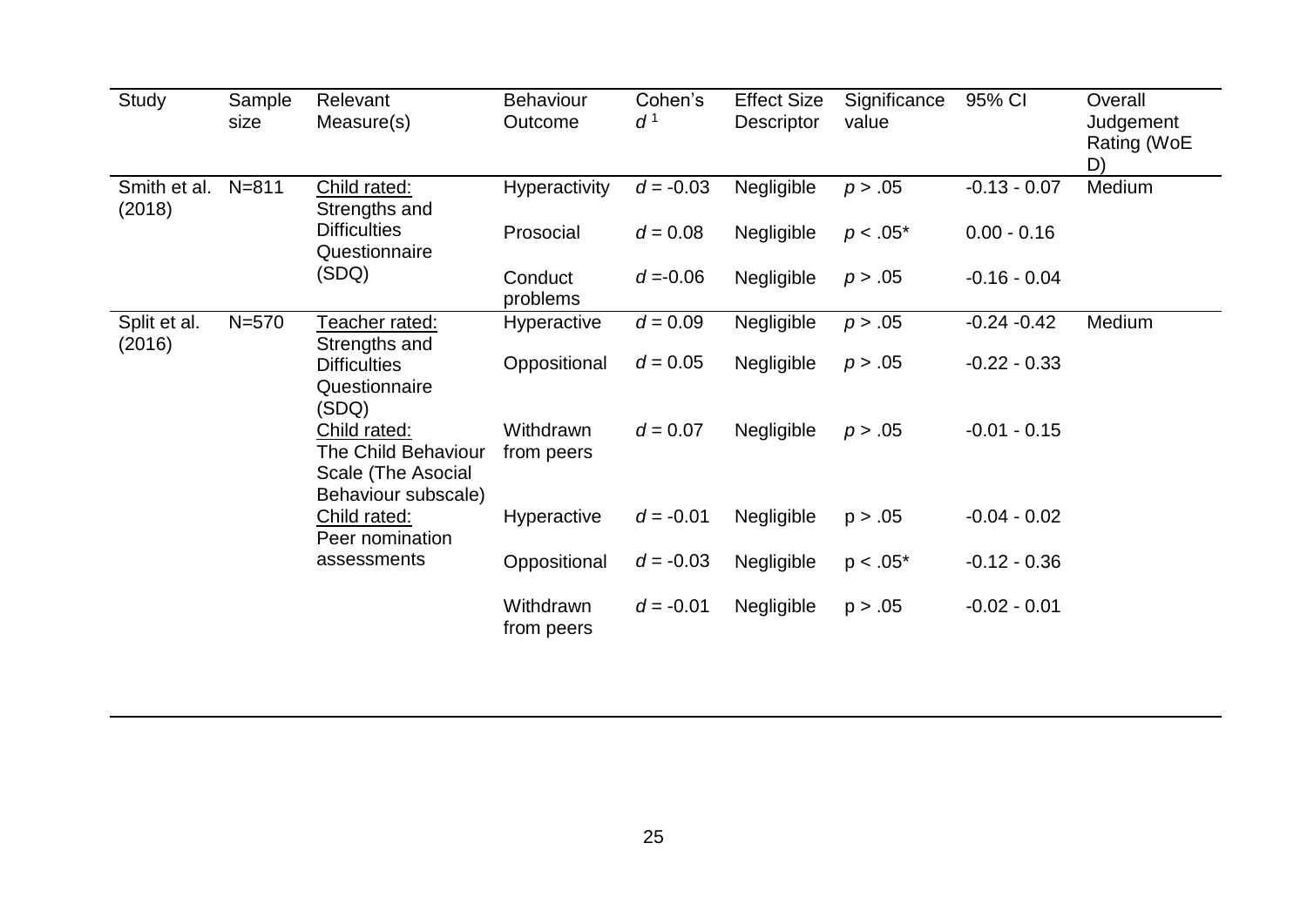| Study               | Sample<br>size | Relevant<br>Measure(s)                                                                                                                                                    | <b>Behaviour</b><br>Outcome | Cohen's<br>$d^1$ | <b>Effect Size</b><br><b>Descriptor</b> | Significance<br>value | 95% CI         | Overall<br>Judgement<br>Rating (WoE<br>D) |
|---------------------|----------------|---------------------------------------------------------------------------------------------------------------------------------------------------------------------------|-----------------------------|------------------|-----------------------------------------|-----------------------|----------------|-------------------------------------------|
| Streimann<br>et al. | $N = 708$      | Teacher reported:<br>Strengths and<br><b>Difficulties</b><br>Questionnaire<br>(SDQ)<br>Parent reported:<br>Strengths and<br><b>Difficulties</b><br>Questionnaire<br>(SDQ) | Conduct<br>problems         | $d = -0.07$      | Negligible                              | $p < .05^*$           | $-0.22 - 0.07$ | Low                                       |
| (2020)              |                |                                                                                                                                                                           | Peer<br>problems            | $d = 0.13$       | Negligible                              | p > .05               | $-0.01 - 0.28$ |                                           |
|                     |                |                                                                                                                                                                           | Hyperactivity               | $d = 0.09$       | Negligible                              | p > .05               | $-0.05 - 0.25$ |                                           |
|                     |                |                                                                                                                                                                           | Prosocial                   | $d = -0.17$      | Negligible                              | p > .05               | $-0.30 - 0.01$ |                                           |
|                     |                |                                                                                                                                                                           | Conduct<br>problems         | $d = -0.06$      | Negligible                              | p > .05               | $-0.23 - 0.12$ |                                           |
|                     |                |                                                                                                                                                                           | Peer<br>problems            | $d = 0.00$       | Negligible                              | p > .05               | $-0.18 - 0.18$ |                                           |
|                     |                |                                                                                                                                                                           | Hyperactivity               | $d = 0.03$       | Negligible                              | p > .05               | $-0.21 - 0.15$ |                                           |
|                     |                |                                                                                                                                                                           | Prosocial                   | $d = 0.05$       | Negligible                              | p > .05               | $-0.13 - 0.22$ |                                           |

*<sup>1</sup>According to Cohen (1988) an effect size considered negligible = < 0.2, small = 0.2, medium = 0.5 and large = 0.8 \*indicates a significant effect less than or equal to 0.05.*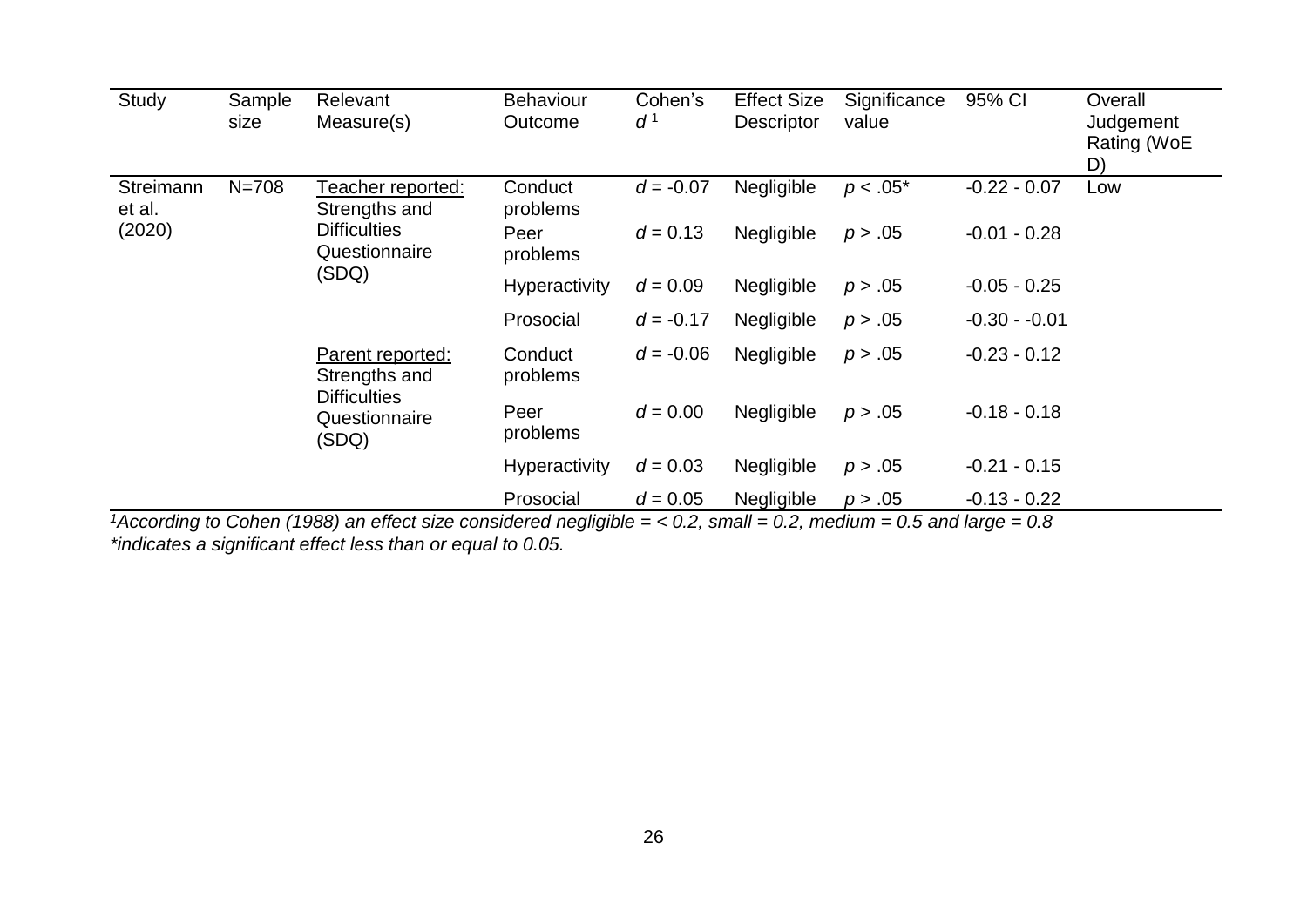### **Doctorate in Educational Psychology Contract Sophie Hoyle**

Four of the eight studies found that pupils in the intervention group demonstrated a significant reduction in problem behaviour at post-test, compared to the control group. However, the effect sizes were negligible (*d* < 0.2). Additionally, the type of problem behaviour varied considerably across studies. Split et al. (2016) found a reduction in pupil-reported oppositional behaviour but not in teacher-reported ratings. Additionally, non-significant effects were found for both teacher and pupil-reported measures for hyperactivity. This suggests that oppositional behaviours may be perceived differently by teachers and pupils. Streimann et al. (2020) found a significant reduction in teacher-reported conduct problems but not for hyperactivity. Two studies that used a general measure of behavioural problems (Breeman et al., 2016; Ialongo et al., 2019) found a significant reduction in behaviour at post-test compared to the control group. However, this was not the case for Hart et al. (2021) and Ashworth et al (2020) who used similar measures.

In regards to social behaviours, one study reported a significant improvement in prosocial behaviours (Smith et al., 2018), demonstrating a negligible effect size (*d* = 0.08). Non-significant effects were found for social competence, peer relations, withdrawn from peers and prosocial skill across the remaining studies.

Three studies did not report any significant effects for both behavioural and social outcomes (Ashworth, et al., 2020; Bradshaw et al., 2020; Hart et al., 2021). Bradshaw et al. (2020) and Hart et al. (2021) received lower WoE C ratings for fidelity (Hart et al., 2021) and origins of the intervention (Bradshaw et al., 2020), thus findings may account for these limitations (see Appendix D, Table 2 for WoE C ratings).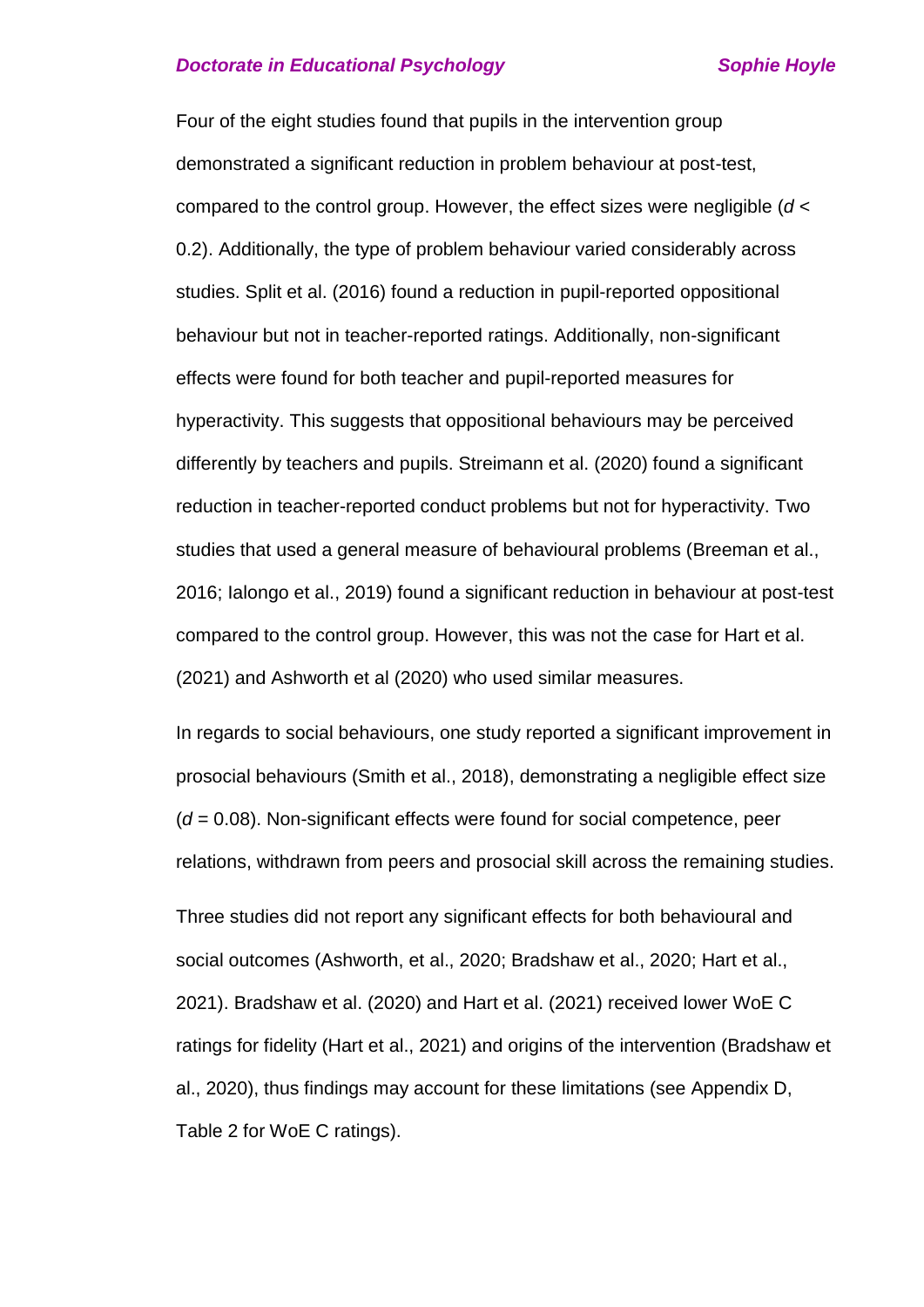Despite some of the studies demonstrating significant differences between the intervention and control group, a negligible effect size indicates that the differences are too small to infer that improvements in social and behavioural outcomes are a result of the GBG (Thompson, 2007).

### **Conclusions and Recommendations**

### *Discussion of Findings*

The aim of this systematic literature review was to examine the effectiveness of the GBG on social and behavioural outcomes in primary aged pupils. Out of the eight studies appraised in this review, according to Gough's (2007) WoE Framework and Gersten's (2005) coding protocol, one study received a 'high' WoE D rating (Ashworth et al., 2020), three studies were given a 'low' rating, whilst the four remaining studies received a 'medium' rating. 'High' WoE D ratings, indicate studies of higher quality and should be given greater weight when interpreting this review. Overall, the findings indicate insufficient evidence to support that the GBG is an effective intervention for improving social and behavioural outcomes in primary aged pupils. Therefore, it is recommended that EPs should consider alternative interventions with a stronger evidence-base when supporting schools address concerns with social and behavioural difficulties.

The findings contrast with previous reviews and meta-analyses (Bowman-Perrot et al., 2016; Flower et al., 2014; Tingstrom et al., 2006) that reviewed the effects of the GBG from single-case experimental designs (SCDs), demonstrating significant and large effect sizes. A possible reason for this is that SCDs may inflate the effect size due to small sample sizes and the use of repeated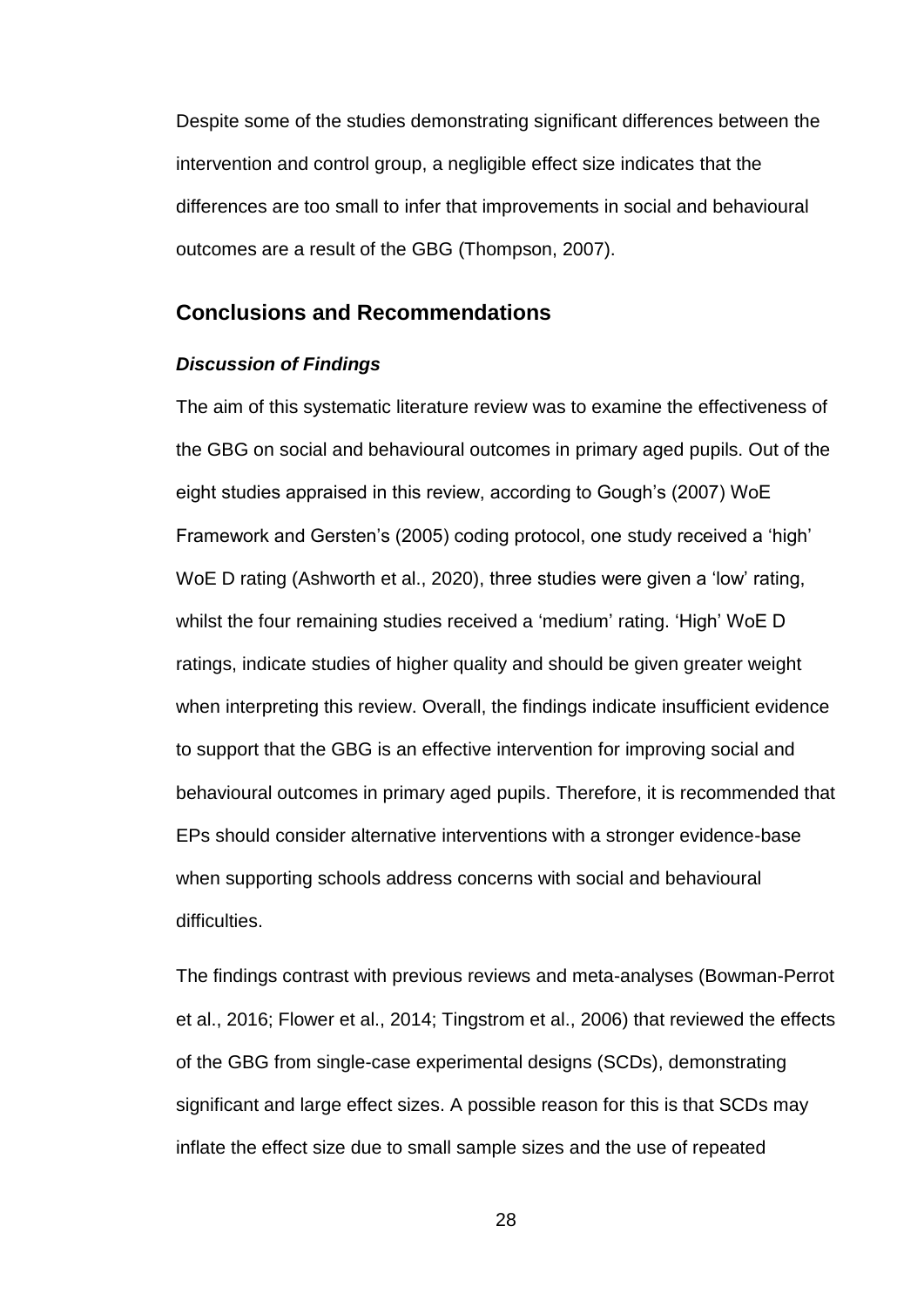measures typically employed in such designs (Dunlap et al., 1996). Additionally, SCDs are not suitable for answering how effective an intervention is (Petticrew & Roberts, 2003). Therefore, this review provides more representative findings in regards to the effectiveness of the GBG.

### *Limitations and Recommendations*

One study was conducted in the UK (Ashworth et al., 2020). Therefore, the findings are not generalisable to the UK population. Further research, using RCTs, should be conducted in the UK to determine whether similar findings are replicated; yielding greater generalisability of findings.

Three studies included participants who were identified as displaying higher levels of social and behavioural difficulties (Bradshaw et al., 2020; Breeman et al., 2016; Hart et al., 2021). Whilst these studies did not produce particularly convincing findings, three studies are not enough to reliably support previous assumptions that the effects of the GBG are more prominent for pupils experiencing higher problem behaviour at baseline (Breeman et al., 2016). Therefore, further research recruiting participants with higher problem behaviour is warranted.

Out of all the reviewed studies, Ashworth et al. (2020) was the only study to examine the difference between conditions by administering a survey to determine how the principles of the GBG differs from their usual behaviour management practices and procedures. Future studies should consider how usual provision conditions differ from the intervention to determine whether the findings can be attributed to the intervention.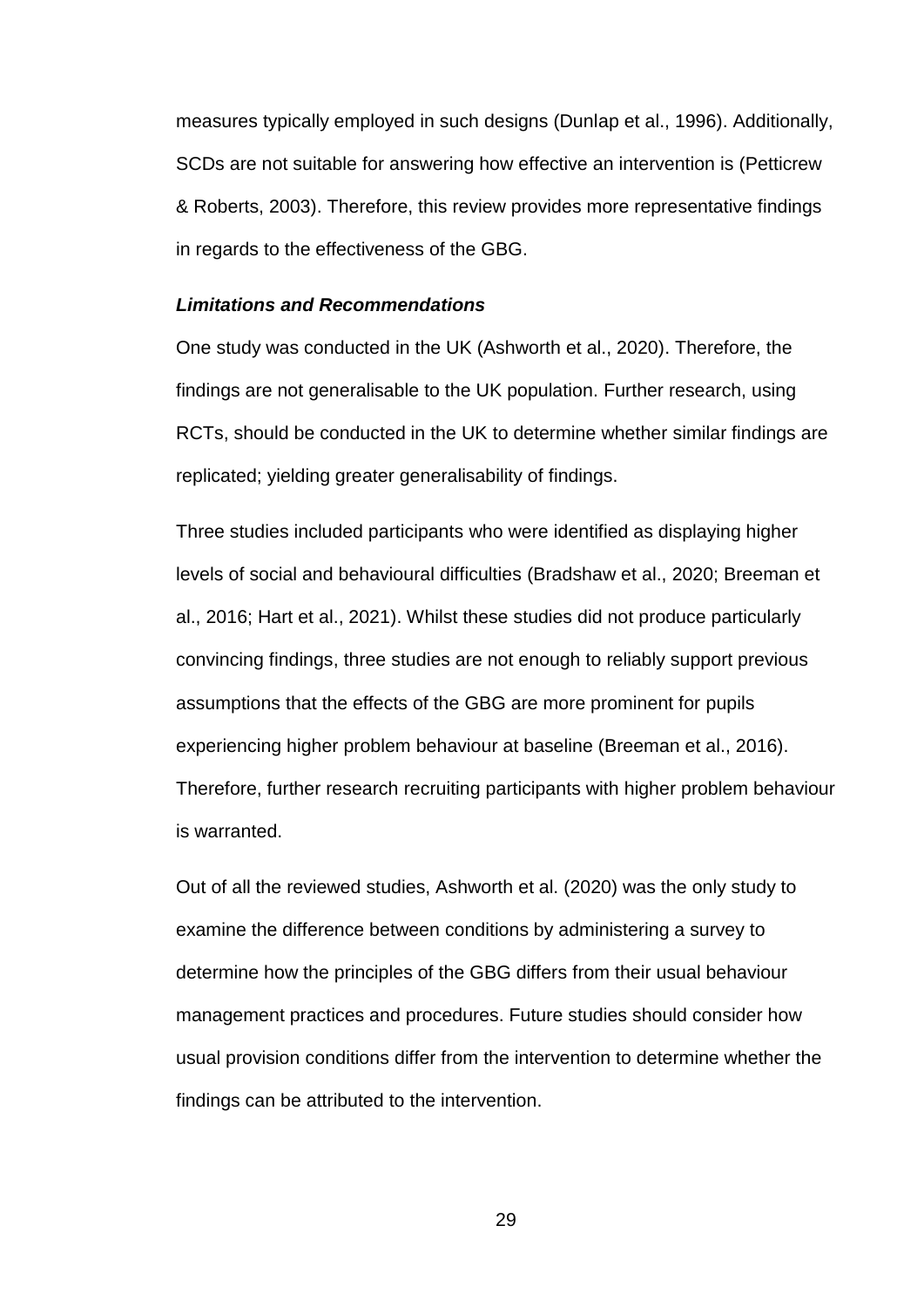Due to the flexibility the GBG provides in determining what behaviours to target contingent upon the specific needs of the class (Bowman-Perrott et al., 2016), little is known about what behaviours were being targeted within and between studies which may account for the overall findings. Future research should consider the specific behaviours being targeted during the intervention so that the relationship between the target behaviours and outcome measures can be closley examined.

Finally, the author of this review did not consider the sufficient power of the sample size as criteria for the WoE C. All eight studies included large sample sizes which may have been overpowered, potentially accounting for the effect size. Future reviews using Gough's (2007) WoE Framework should consider the power of the sample in their WoE C to further understand and evaluate the evidence.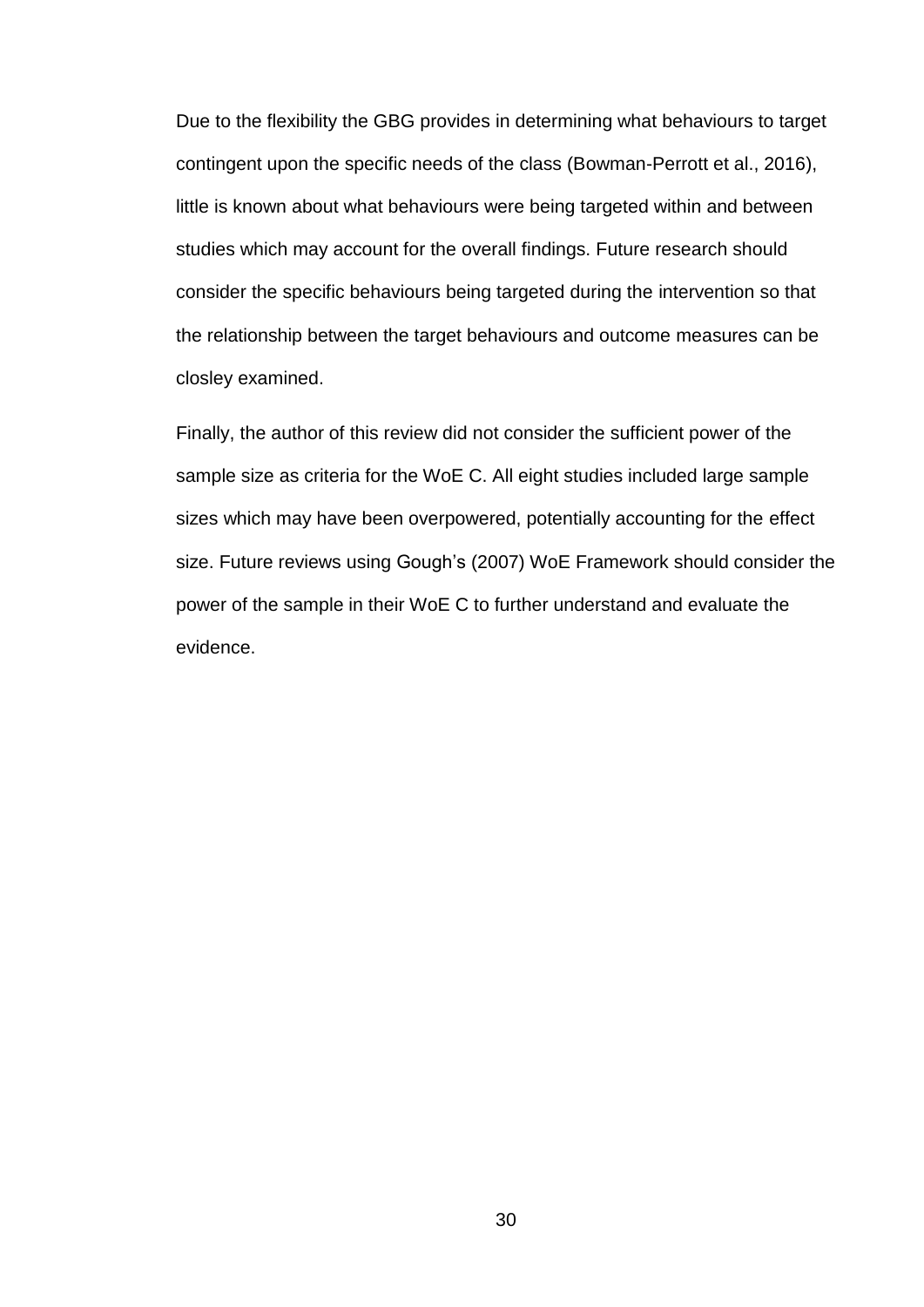### **References:**

Ashworth, E., Humphrey, N., & Hennessey, A. (2020). Game Over? No Main or Subgroup Effects of the Good Behavior Game in a Randomized Trial in English Primary Schools. *Journal of Research on Educational Effectiveness*, *13*(2), 298–321.

[https://doi.org/http://dx.doi.org/10.1080/19345747.2019.1689592](https://doi.org/http:/dx.doi.org/10.1080/19345747.2019.1689592)

Bandura, A. (1977). *Social learning theory*. Englewood Cliffs, NJ: Prentice Hall.

- Barrish, H. H., Saunders, M., & Wolf, M. M. (1969). Good behavior game: Effects of individual contingencies for group consequences on disruptive behavior in a classroom 1. *Journal of Applied Behavioural Analysis*, *2*(2), 119-124.
- Bowman-Perrott, L., Burke, M. D., Zaini, S., Zhang, N., & Vannest, K. (2016). Promoting Positive Behavior Using the Good Behavior Game: A Meta-Analysis of Single-Case Research. *Journal of Positive Behavior Interventions*, *18*(3), 180–190.<https://doi.org/10.1177/1098300715592355>
- Bradshaw, C. P., Shukla, K. D., Pas, E. T., Berg, J. K., & Ialongo, N. S. (2020). Using Complier Average Causal Effect Estimation to Examine Student Outcomes of the PAX Good Behavior Game When Integrated with the PATHS Curriculum. *Administration and Policy in Mental Health and Mental Health Services Research*, *47*(6), 972–986. https://doi.org/10.1007/s10488- 020-01034-1
- Breeman, L. D., van Lier, P. A. C., Wubbels, T., Verhulst, F. C., van der Ende, J., Maras, A., Struiksma, A. J. C., Hopman, J. A. B., & Tick, N. T. (2016). Effects of the Good Behavior Game on the Behavioral, Emotional, and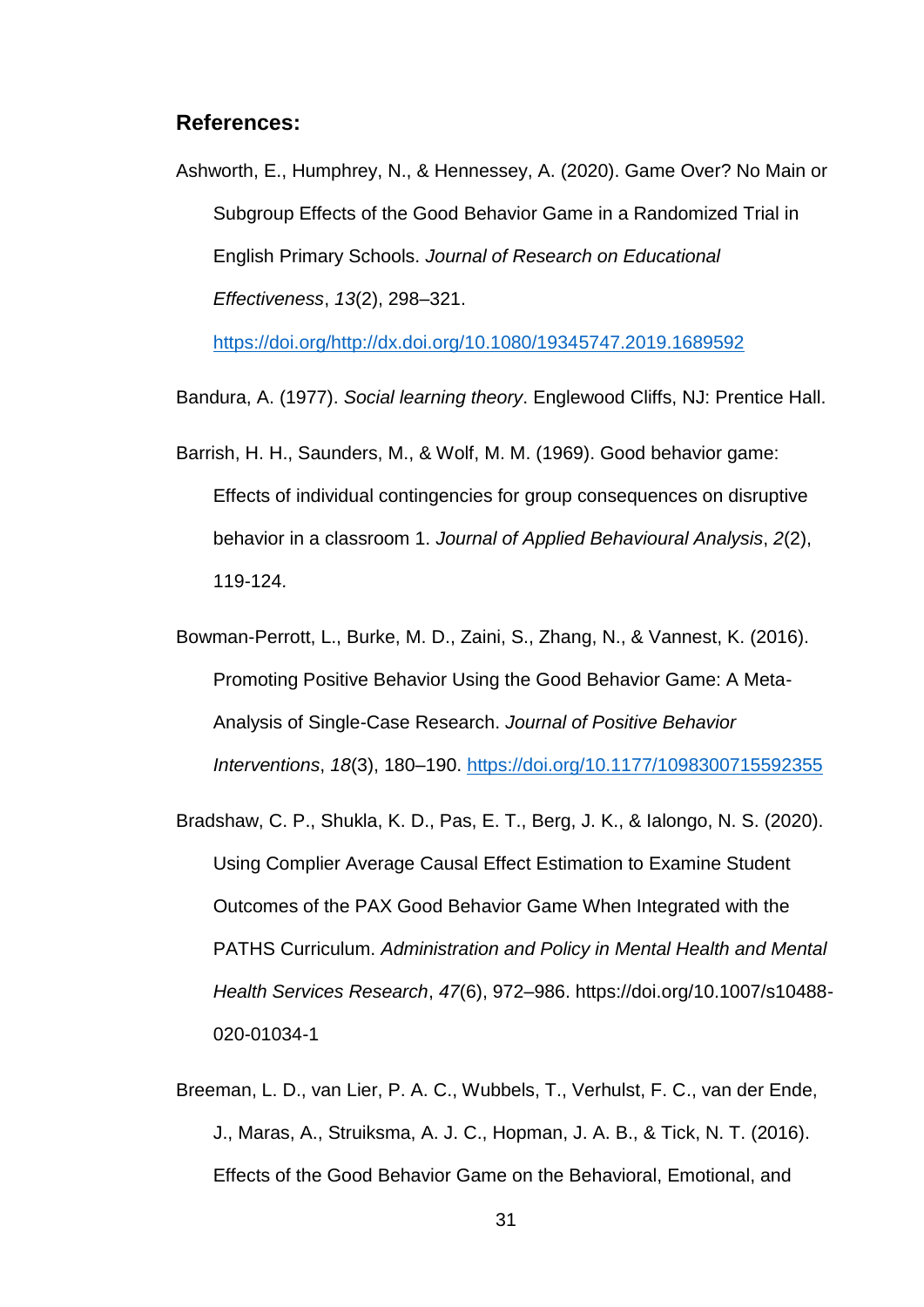Social Problems of Children with Psychiatric Disorders in Special Education Settings. *Journal of Positive Behavior Interventions*, *18*(3), 156–167. [https://doi.org/http://dx.doi.org/10.1177/1098300715593466](https://doi.org/http:/dx.doi.org/10.1177/1098300715593466)

- Chan, G., Foxcroft, D., Smurthwaite, B., Coomes, L., & Allen, D. (2012). Improving child behaviour management: An evaluation of the Good Behaviour Game in UK primary schools. *Oxford: Oxford Brookes University.*
- Cohen, J. (1988). *Statistical power analysis for the behavioural sciences* (2nd ed.). Hillside, NJ: Erlbaum
- Coombes, L., Chan, G., Allen, D., & Foxcroft, D. R. (2016). Mixed-methods Evaluation of the Good Behaviour Game in English Primary Schools. *Journal of Community & Applied Social Psychology*, *26*(5), 369–387. [https://doi.org/http://dx.doi.org/10.1002/casp.2268](https://doi.org/http:/dx.doi.org/10.1002/casp.2268)

Department for Education, & Department of Health (DfE & DoH). (2015). *Special educational needs and disability code of practice: 0 to 25 years.* GOV.UK. *[https://www.gov.uk/government/publications/send-code-of](https://www.gov.uk/government/publications/send-code-of-practice-0-to-25)[practice-0-to-25.](https://www.gov.uk/government/publications/send-code-of-practice-0-to-25)* 

Department of Education (DfE). (2021). *Permanent and fixed-period exclusions in England*. GOV.UK. [https://explore-education](https://explore-education-statistics.service.gov.uk/find-statistics/permanent-and-fixed-period-exclusions-in-england)[statistics.service.gov.uk/find-statistics/permanent-and-fixed-period](https://explore-education-statistics.service.gov.uk/find-statistics/permanent-and-fixed-period-exclusions-in-england)[exclusions-in-england.](https://explore-education-statistics.service.gov.uk/find-statistics/permanent-and-fixed-period-exclusions-in-england)

Department of Health and Social Care, & Department of Education (DHSC & DfE). (2017). *Transforming children and young people's mental health*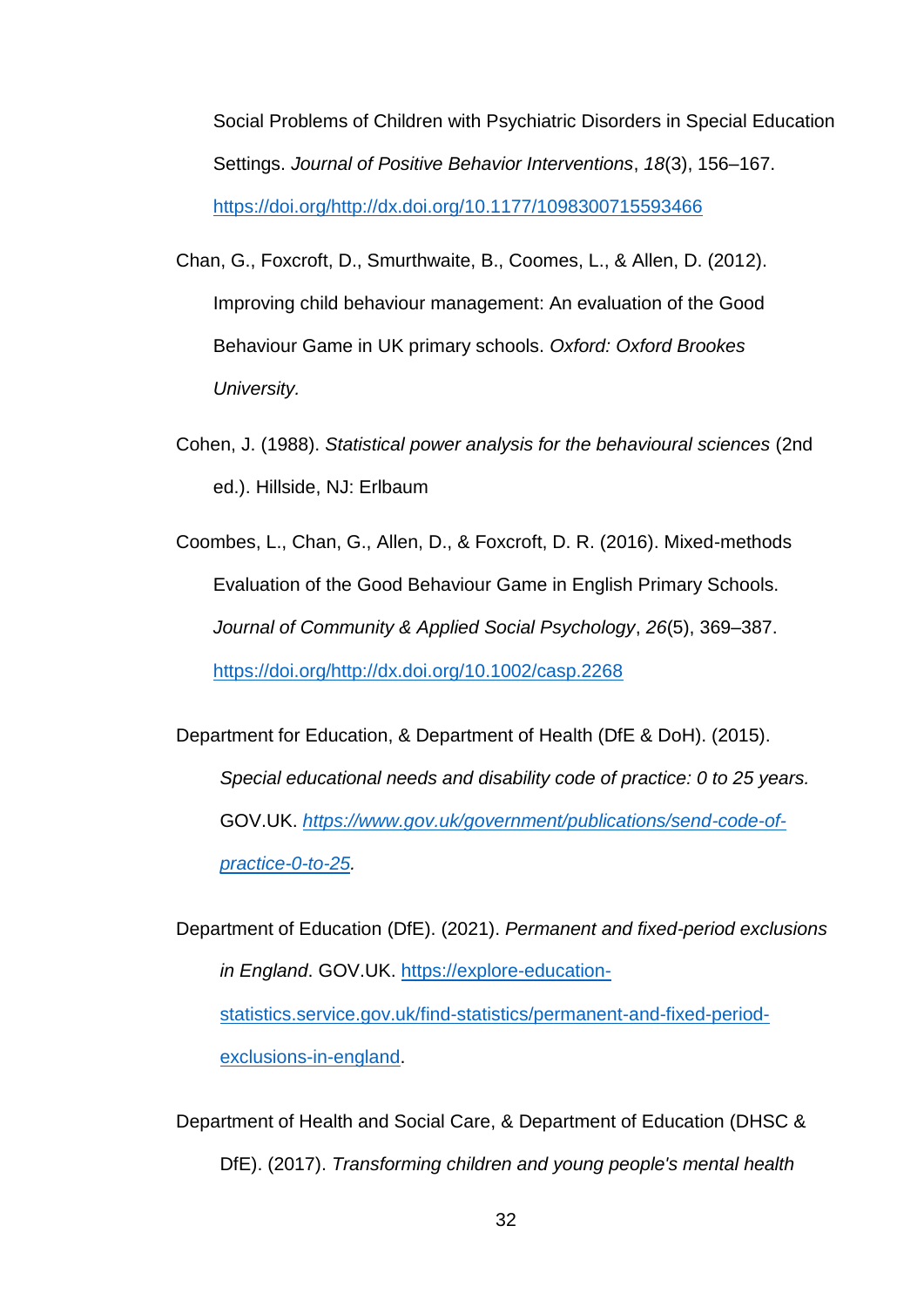*provision: a green paper*. GOV.UK.

[https://www.gov.uk/government/consultations/transforming-children-and](https://www.gov.uk/government/consultations/transforming-children-and-young-peoples-mental-health-provision-a-green-paper)[young-peoples-mental-health-provision-a-green-paper.](https://www.gov.uk/government/consultations/transforming-children-and-young-peoples-mental-health-provision-a-green-paper)

- Dunlap, W. P., Cortina, J. M., Vaslow, J. B., & Burke, M. J. (1996). Metaanalysis of experiments with matched groups or repeated measures designs. *Psychological Methods*, *1*(2), 170.
- Flower, A., McKenna, J. W., Bunuan, R. L., Muething, C. S., & Vega Jr, R. (2014). Effects of the Good Behavior Game on challenging behaviors in school settings. *Review of Educational Research*, *84*(4), 546-571.
- Gersten, R., Fuchs, L. S., Compton, D., Coyne, M., Greenwood, C., & Innocenti, M. S. (2005). Quality indicators for group experimental and quasiexperimental research in special education. *Exceptional Children*, *71*(2), 149-164.
- Gough, D. (2007). Weight of evidence: a framework for the appraisal of the quality and relevance of evidence. *Research Papers in Education*, *22*(2), 213-228.
- Hart, S. R., Celene, D., Embry, D. D., Becker, K., Lawson, A., & Ialongo, N. (2021). The Effects of Two Elementary School-Based Universal Preventive Interventions on Special Education Students' Socioemotional Outcomes: RASE. *Remedial and Special Education*, *42*(1), 31–43. [https://doi.org/http://dx.doi.org/10.1177/0741932520941603](https://doi.org/http:/dx.doi.org/10.1177/0741932520941603)
- Health & Care Professions Council (HCPC). (2016). *Standards of conduct, performance and ethics*. Health & Care Professions Council.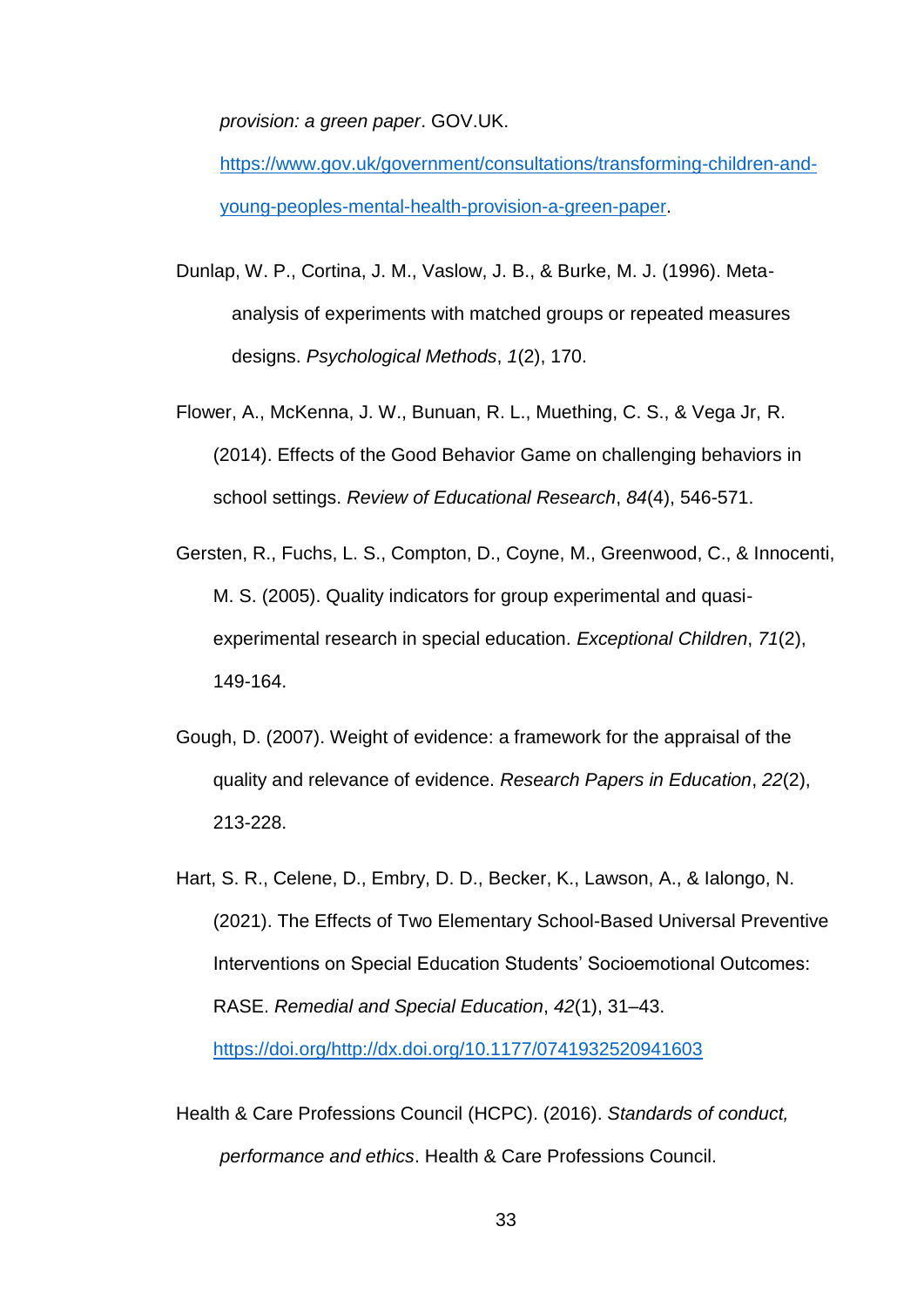[https://www.hcpc-uk.org/standards/standards-of-conduct-performance](https://www.hcpc-uk.org/standards/standards-of-conduct-performance-and-ethics/)[and-ethics/.](https://www.hcpc-uk.org/standards/standards-of-conduct-performance-and-ethics/)

- Hukkelberg, S., Keles, S., Ogden, T., & Hammerstrøm, K. (2019). The relation between behavioral problems and social competence: A correlational Meta-analysis. *BioMed Central Psychiatry*, *19*(1), 1-14.
- Humphrey, N., Hennessey, A., Ashworth, E., Frearson, K., Black, L., Petersen, K., ... & Pampaka, M. (2018). Good Behaviour Game. Evaluation Report and Executive Summary. *Education Endowment Foundation, London*.
- Ialongo, N. S., Domitrovich, C., Embry, D., Greenberg, M., Lawson, A., Becker, K. D., & Bradshaw, C. (2019). A Randomized Controlled Trial of the Combination of Two School-Based Universal Preventive Interventions. *Developmental Psychology*, *55*(6), 1313–1325.

[https://doi.org/http://dx.doi.org/10.1037/dev0000715](https://doi.org/http:/dx.doi.org/10.1037/dev0000715)

Kellam, S. G., Brown, C. H., Poduska, J. M., Ialongo, N. S., Wang, W., Toyinbo, P., ... Wilcox, H. C. (2008). Effects of a universal classroom behavior management program in first and second grades on young adult behavioral, psychiatric, and social outcomes. Drug and Alcohol Dependence, 95 Suppl 1, S5–S28.

<http://doi.org/10.1016/j.drugalcdep.2008.01.004>

Kellam, S. G., Mackenzie, A. C. L., Brown, C. H., Poduska, J. M., Wang, W., Petras, H., & Wilcox, H. C. (2011). The good behavior game and the future of prevention and treatment. *Addiction Science & Clinical Practice*, *6*(1), 73–84.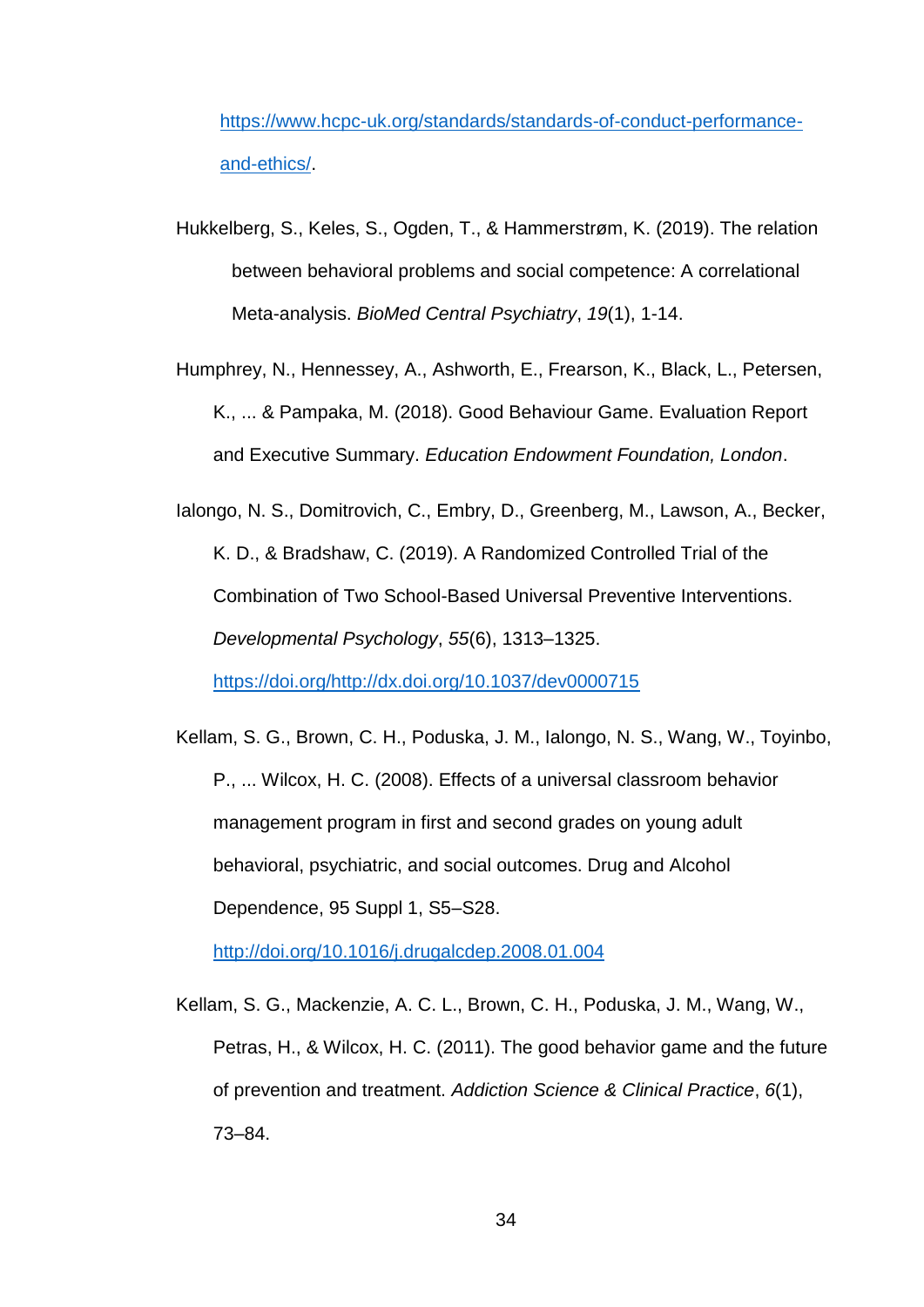- Leflot, G., van Lier, P. A., Onghena, P., & Colpin, H. (2010). The role of teacher behavior management in the development of disruptive behaviors: An intervention study with the good behavior game. *Journal of Abnormal Child Psychology*, *38*(6), 869-882.
- Office for Standards in Education (Ofsted). (2014). *Below the radar: low-level disruption in the country's classrooms*. London: Ofsted.
- Petticrew, M., & Roberts, H. (2003). Evidence, hierarchies, and typologies: horses for courses. *Journal of Epidemiology & Community Health*, *57*(7), 527-529.
- Sewell, A. (2020). An Adaption of the Good Behaviour Game to Promote Social Skill Development at the Whole-Class Level. *Educational Psychology in Practice*, *36*(1), 93–109.

[https://doi.org/http://dx.doi.org/10.1080/02667363.2019.1695583](https://doi.org/http:/dx.doi.org/10.1080/02667363.2019.1695583)

- Skinner, B. F. (1945). The operational analysis of psychological terms. *Psychological Review*, *52*(5), 270.
- Smith, E. P., Osgood, D. W., Oh, Y., & Caldwell, L. C. (2018). Promoting Afterschool Quality and Positive Youth Development: Cluster Randomized Trial of the Pax Good Behavior Game. *Prevention Science*, *19*(2), 159– 173. https://doi.org/10.1007/s11121-017-0820-2
- Spilt, J. L., Leflot, G., Onghena, P., & Colpin, H. (2016). Use of Praise and Reprimands as Critical Ingredients of Teacher Behavior Management: Effects on Children's Development in the Context of a Teacher-Mediated Classroom Intervention. *Prevention Science*, *17*(6), 732–742. [https://doi.org/http://dx.doi.org/10.1007/s11121-016-0667-y](https://doi.org/http:/dx.doi.org/10.1007/s11121-016-0667-y)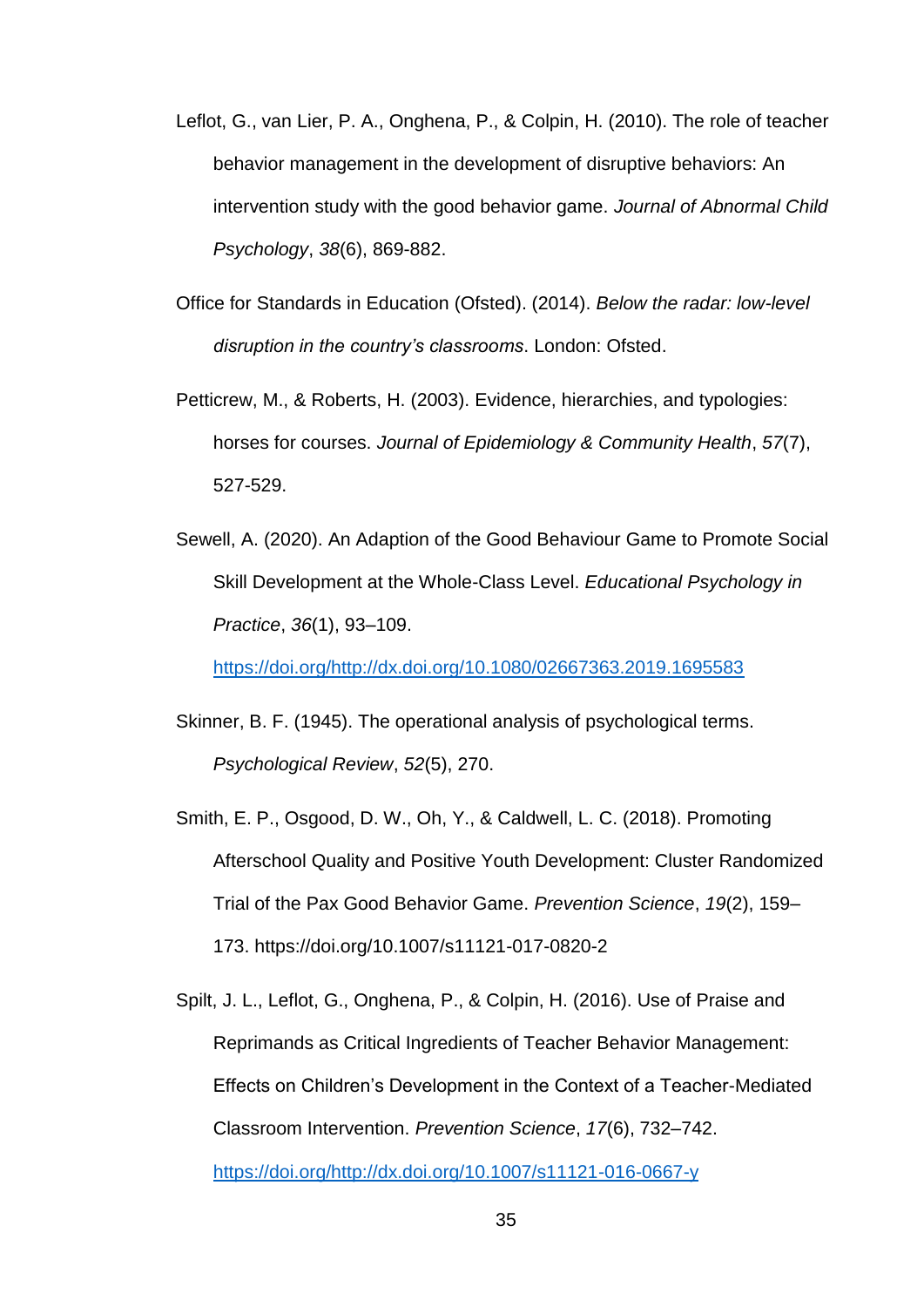Streimann, K., Selart, A., Trummal, A., Karin, S., Anne, S., & Aire, T. (2020). Effectiveness of a Universal, Classroom-Based Preventive Intervention (PAX GBG) in Estonia: a Cluster-Randomized Controlled Trial. *Prevention Science*, *21*(2), 234–244.

[https://doi.org/http://dx.doi.org/10.1007/s11121-019-01050-0](https://doi.org/http:/dx.doi.org/10.1007/s11121-019-01050-0)

- Thompson, B. (2007). Effect sizes, confidence intervals, and confidence intervals for effect sizes. *Psychology in the Schools*, *44*(5), 423-432.
- Tingstrom, D. H., Sterling-Turner, H. E., & Wilczynski, S. M. (2006). The good behavior game: 1969-2002. *Behavior Modification*, *30*(2), 225-253.
- Wilson, D. B. (n.d). *Practical Meta-Analysis Effect Size Calculator.* Campbell Collaboration*.* [https://www.campbellcollaboration.org/research](https://www.campbellcollaboration.org/research-resources/effect-size-calculator.html)[resources/effect-size-calculator.html.](https://www.campbellcollaboration.org/research-resources/effect-size-calculator.html)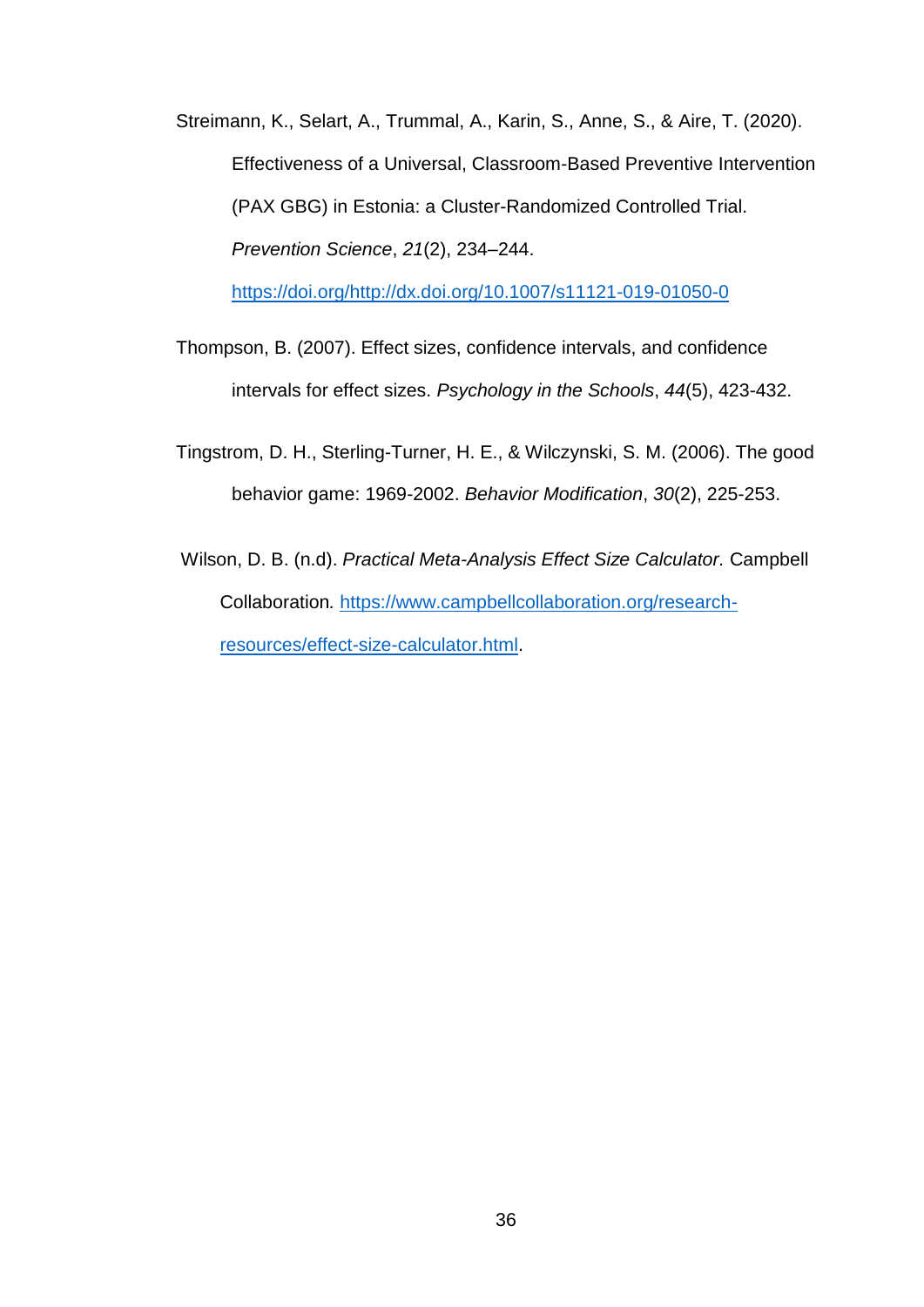# **Appendices**

*Appendix A.*

**Table 1.**

|    | Study reference                                                                                                                                                                                                                                         | Exclusion<br>Criteria<br>number(s) |
|----|---------------------------------------------------------------------------------------------------------------------------------------------------------------------------------------------------------------------------------------------------------|------------------------------------|
|    | 1. Coombes, L., Chan, G., Allen, D., & Foxcroft, D. R. (2016).<br>Mixed-methods evaluation of the good behaviour game in<br>English primary schools. Journal of community & applied<br>social psychology, 26(5), 369-387.                               | 4                                  |
|    | 2. Donaldson, J. M., Wiskow, K. M., & Soto, P. L. (2015).<br>Immediate and distal effects of the good behavior game.<br>Journal of Applied Behavior Analysis, 48(3), 685-689.                                                                           | 4                                  |
|    | 3. Groves, E. A., & Austin, J. L. (2019). Does the Good Behavior<br>Game Evoke Negative Peer Pressure? Analyses in Primary<br>and Secondary Classrooms. Journal of Applied Behavior<br>Analysis, 52(1), 3-16.                                           | 4                                  |
|    | 4. Lynne, S., Radley, K. C., Dart, E. H., Tingstrom, D. H., Barry,<br>C. T., & Lum, J. D. K. (2017). Use of a technology-enhanced<br>version of the good behavior game in an elementary school<br>setting. Psychology in the Schools, 54(9), 1049-1063. | 4 & 5                              |
| 5. | McHugh, D. M. B., Radley, K. C., Tingstrom, D. H., Dart, E. H.,<br>& Barry, C. T. (2019). The Effects of Tootling via ClassDojo on<br>Pupil Behavior in Elementary Classrooms. School Psychology<br>Review, 48(1), 18-30.                               | 4 & 5                              |
|    | 6. Ortiz, J., Bray, M. A., Bilias-Lolis, E., & Kehle, T. J. (2017). The<br>Good Behavior Game for Latino English Language Learners<br>in a Small-Group Setting. International Journal of School &<br>Educational Psychology, 5(1), 26–38.               | 4 & 5                              |
|    | 7. Sewell, A. (2020). An adaption of the Good Behaviour Game<br>to promote social skill development at the whole-class level.<br>Educational Psychology in Practice, 36(1), 93-109.                                                                     | 4                                  |
|    | 8. Sondey, J., Taurel, N., Khem, C., Negre, L., Birocchi, S., &<br>Reynaud-Maurupt, C. (2019). The Good Behavior Game:<br>when the classroom becomes the playground for life skills<br>Toulon area). European Journal of Public Health, 29.             | 4                                  |
|    | 9. Stratton, K. K., Gadke, D. L., & Morton, R. C. (2019). Using<br>the Good Behavior Game with High School Special Education<br>Pupils: Comparing Pupil- and Teacher-Selected Reinforcers.<br>Journal of Applied School Psychology, 35(2), 105-121.     | 4 & 5                              |
|    | 10. Torok, M., Rasmussen, V., Wong, Q., Werner-Seidler, A.,<br>Bridianne, O., Toumbourou, J., & Alison, C. (2019). Examining<br>the impact of the Good Behaviour Game on emotional and<br>behavioural problems in primary school children: A case for   | 4                                  |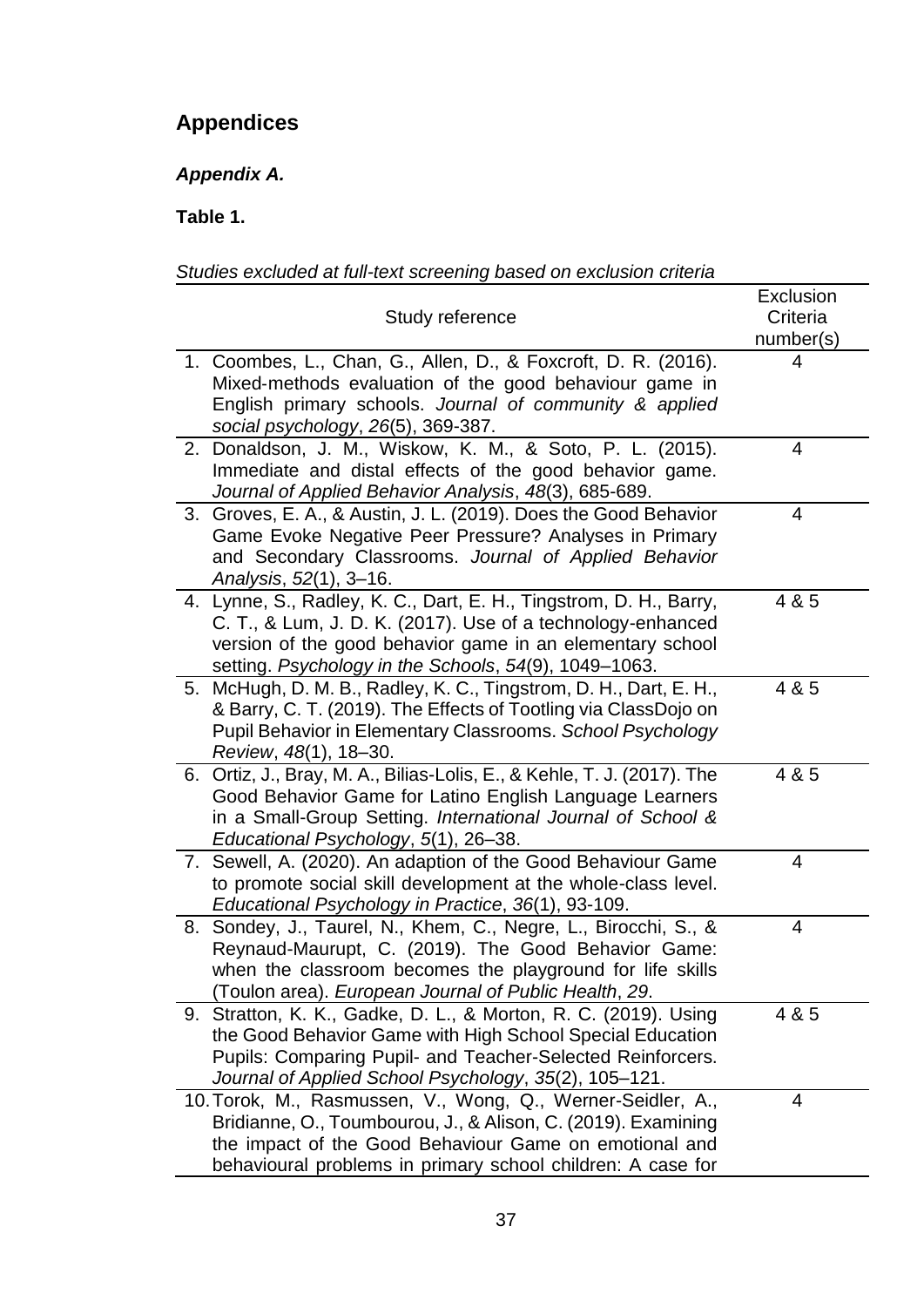| integrating well-being strategies into education. Australian      |  |
|-------------------------------------------------------------------|--|
| Journal of Education, 63(3), 292-306.                             |  |
| 11. Wu, Y. Q., Chartier, M., Ly, G., Phanlouvong, A., Shelby, T., |  |
| Weenusk, J., Murdock, N., Munro, G., & Sareen, J. (2019).         |  |
| Qualitative case study investigating PAX-good behaviour           |  |
| game in first nations communities: insight into school            |  |
| personnel's perspectives in implementing a whole school           |  |
| approach to promote youth mental health. BMJ Open, 9(9).          |  |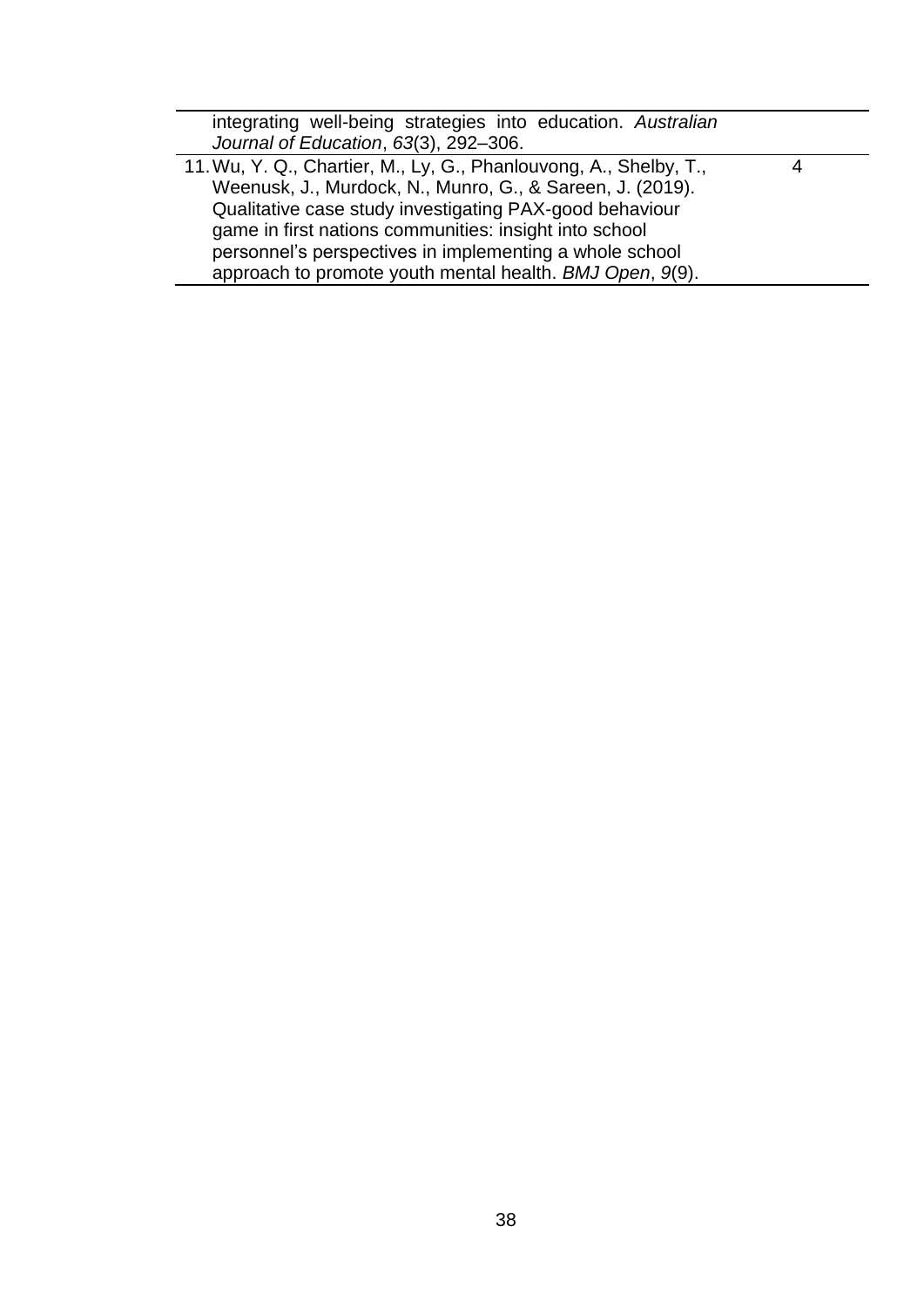# *Appendix B.*

# **Example of WoE A Coding Protocol**

**Coding protocol:** Gersten, R., Fuchs, L. S., Compton, D., Coyne, M., Greenwood, C., & Innocenti, M. S. (2005). Quality indicators for group experimental and quasi-experimental research in special education. *Exceptional Children*, *71*(2), 149-164.

Note. This protocol was adapted so that the questions are relevant to the research question. Question wording will be strikethrough (e.g. example) and appropriately re-worded if it is not relevant to the review. Explanations of adaptation will be identified through italics.

**Reference of the study:** Ashworth, E., Humphrey, N., & Hennessey, A. (2020). Game Over? No Main or Subgroup Effects of the Good Behavior Game in a Randomized Trial in English Primary Schools. *Journal of Research on Educational Effectiveness*, *13*(2), 298-321.

# **Essential Quality Indicators**

### *A. Quality indicators for describing participants*

Was sufficient information provided about the participants involved in the study? to determine whether the participants demonstrated the difficulties presented? *(the intervention is a universal programme so for the purpose of the review, this question will focus on whether the study has described the participant characteristics involved in the study)*

☒Yes

☐ No

☐ Unknown/Unable to Code

Were appropriate procedures used to increase the likelihood that relevant characteristics of participants in the sample were comparable across conditions?

☒ Yes

 $\Box$  No

☐ Unknown/Unable to Code

Was sufficient information given characterizing the interventionists or teachers provided? Did it indicate whether they were comparable across conditions?

☒ Yes; partially, Teachers allocated to intervention condition provided training and support to implement GBG.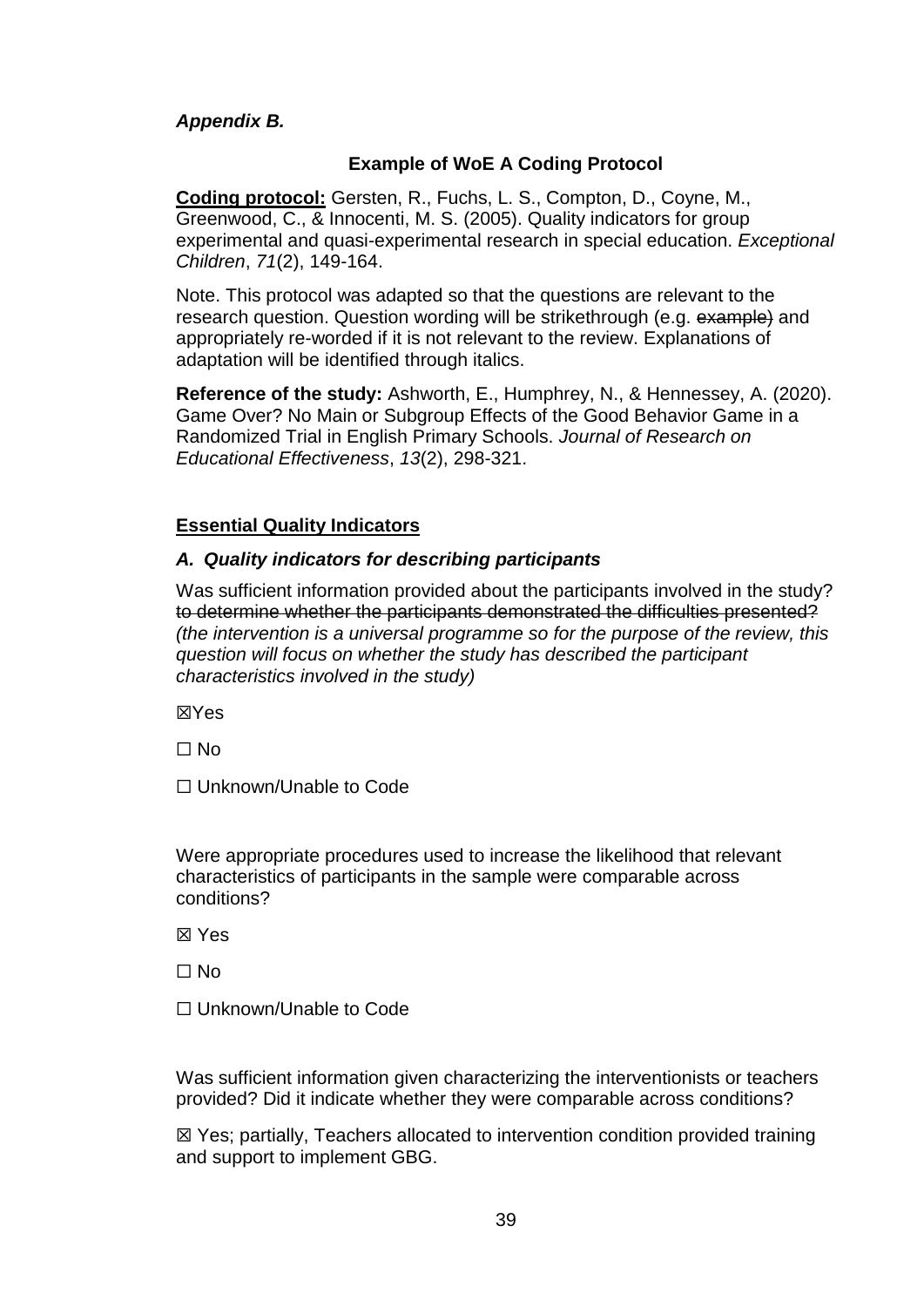☐ No

☐ Unknown/Unable to Code

# *B. Quality indicators for implementation of the intervention and description of comparison conditions*

Was the intervention clearly described?

☒ Yes

☐ No

☐ Unknown/Unable to Code

Was the fidelity of implementation described and assessed?

☒Yes

☐ No

☐ Unknown/Unable to Code

Was the nature of services provided in comparison conditions described?

☒ Yes

☐ No

☐ Unknown/Unable to Code

# *C. Quality indicators for outcome measures*

Were multiple measures used to provide an appropriate balance between measures closely aligned with the intervention and measures of generalised performance?

☐ Yes

☒ No; one measure assessed social and behavioural outcomes

☐ Unknown/Unable to Code

Were outcomes for capturing the intervention's effect measured at the appropriate times?

☒ Yes

☐ No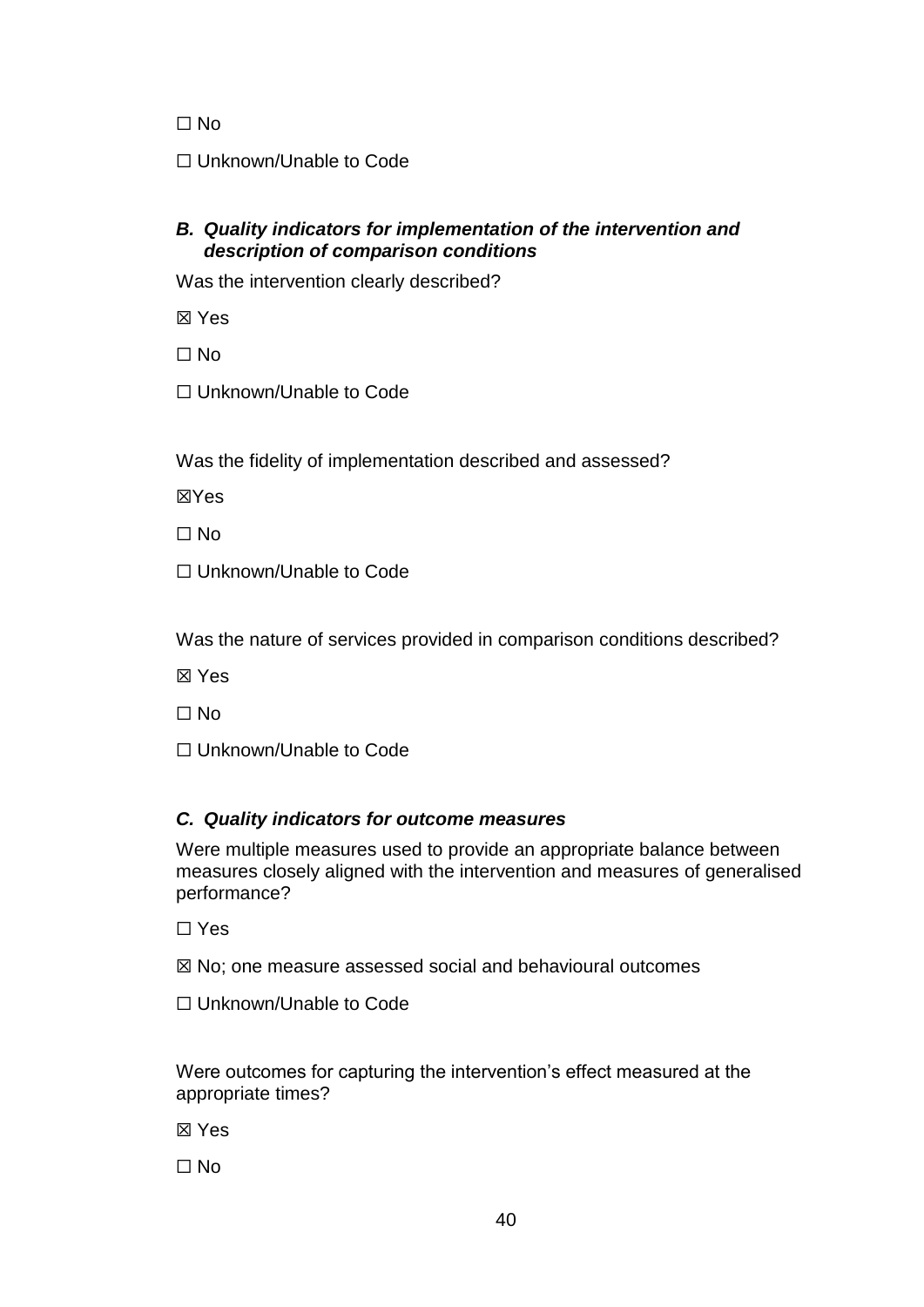## ☐ Unknown/Unable to Code

# *D. Quality indicators for data analysis*

Were the data analysis techniques appropriately linked to key research questions and hypotheses? Were they appropriately linked to the unit of analysis in the study?

☒ Yes

☐ No

☐ Unknown/Unable to Code

Did the research report include not only inferential statistics but also effect size calculations?

☒ Yes

 $\Box$  No

□ Unknown/Unable to Code

# **Desirable Quality Indicators**

Was data available on attrition rates among intervention samples?

☒ Yes

 $\Box$  No

☐ Unknown/Unable to Code

Was severe overall attrition (30% or more) avoided? Is attrition comparable across samples?

☒ Yes

 $\Box$  No

☐ Unknown/Unable to Code

Did the study provide not only internal consistency reliability but also test-retest reliability and interrater reliability (when appropriate) for outcome measures?

☐ Yes

 $\boxtimes$  No; only internal consistency reliability reported (coefficient .87)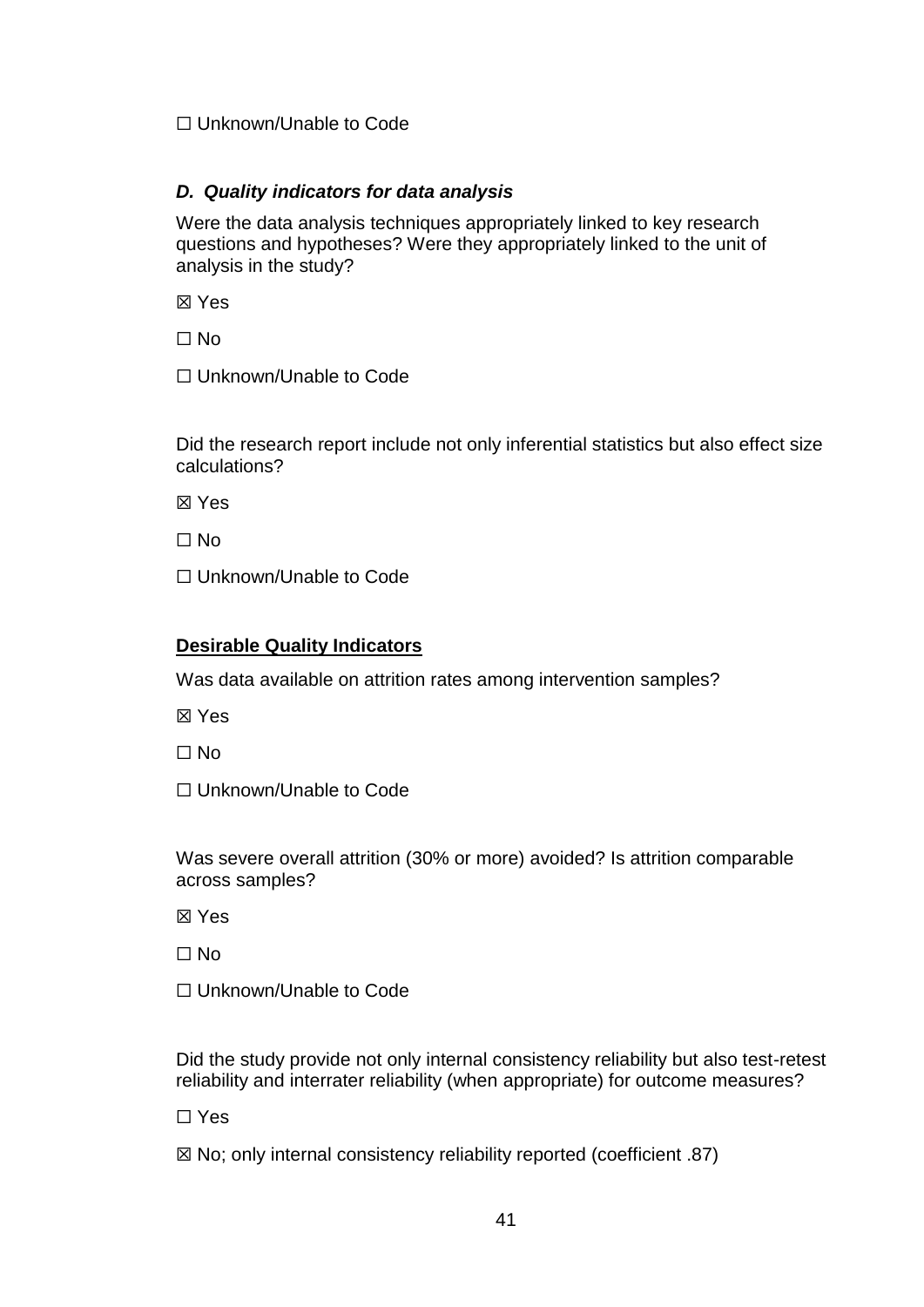### ☐ Unknown/Unable to Code

Were data collectors and/or scorers blind to study conditions and equally (un)familiar to examinees across study conditions?

☐ Yes

☒ No

☐ Unknown/Unable to Code

Were outcomes for capturing the intervention's effect measured beyond an immediate post-test?

☐ Yes

☒ No

☐ Unknown/Unable to Code

Was evidence of the criterion-related validity and construct validity of the measures provided?

☐ Yes

☒ No

☐ Unknown/Unable to Code

Did the research team assess not only surface features of fidelity implementation (e.g. number of minutes allocated to the intervention or teacher/interventionist following procedures specified), but also examine quality of implementation?

☒ Yes

☐ No

☐ Unknown/Unable to Code

Was any documentation of the nature of instruction or series provided in comparison conditions?

☐ Yes

☒ No

☐ Unknown/Unable to Code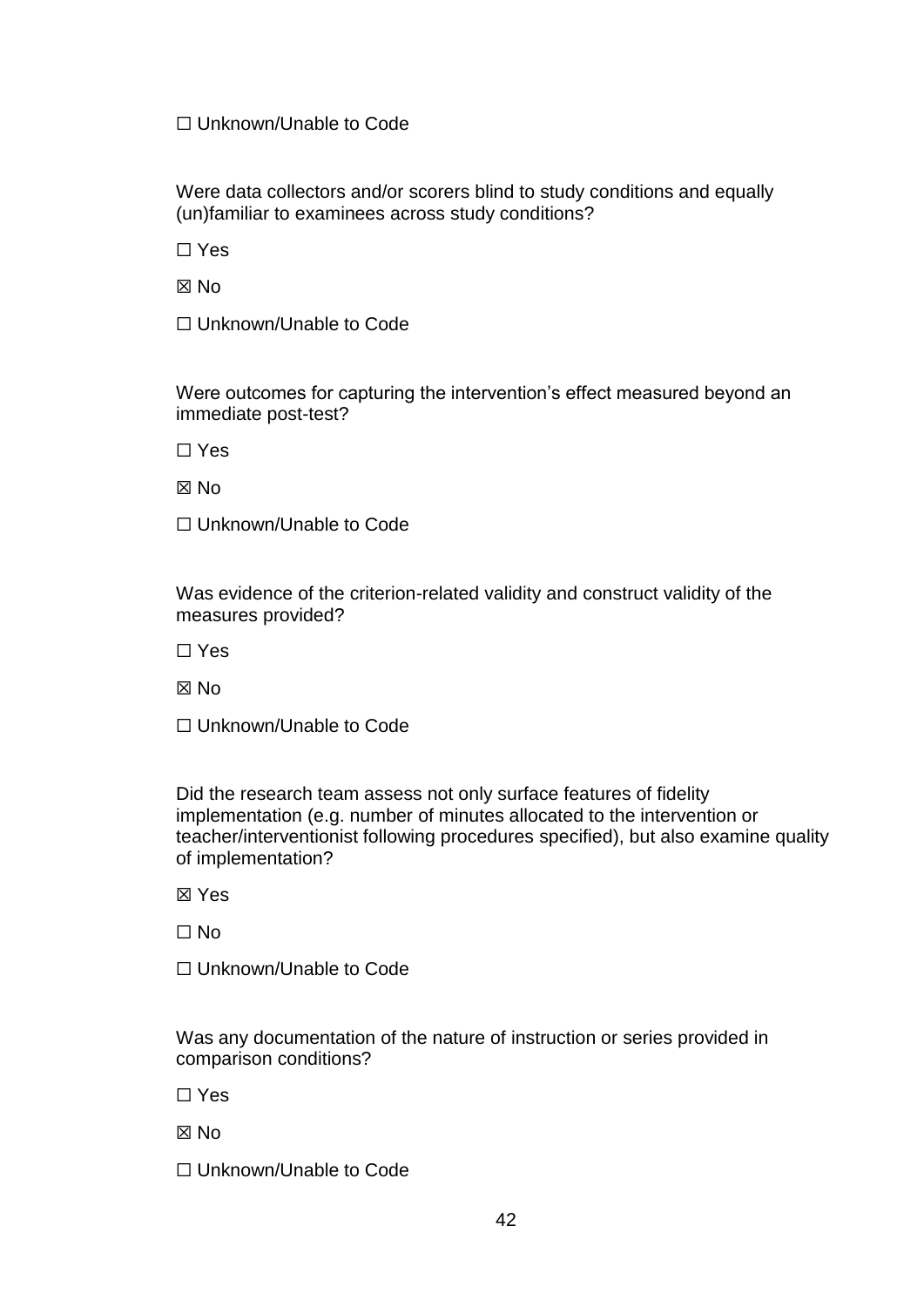Did the research report include actual audio or videotape excerpts or examples of paperwork that capture the nature of the intervention?

 $\Box$  Yes – examples of materials used in all three groups

☒ No

☐ Unknown/Unable to Code

Were results presented in a clear, coherent fashion?

☒ Yes

 $\Box$  No

☐ Unknown/Unable to Code

| <b>Overall Rating of Evidence:</b> | ⊠3 |  |  |  |
|------------------------------------|----|--|--|--|
|------------------------------------|----|--|--|--|

|                                                     |          | Low quality $=$<br>(study meets  <br>less than<br>- 9  <br>essential<br>criteria) | Medium<br>quality = $2 \mid = 3$<br>at least<br>9<br>essential<br>criteria AND<br>at least 1 and<br>less than<br>$\overline{4}$<br>desirable<br>criteria) | High<br>quality<br>(study meets   (Study meets<br>least<br>at<br>9<br>essential<br>criteria AND 4<br><b>or</b><br>more<br>desirable<br>criteria) | Over<br>all<br>rating<br>$(1-3)$ |
|-----------------------------------------------------|----------|-----------------------------------------------------------------------------------|-----------------------------------------------------------------------------------------------------------------------------------------------------------|--------------------------------------------------------------------------------------------------------------------------------------------------|----------------------------------|
| of<br>No.<br>essential<br>quality<br>indicators met | 9/1<br>0 |                                                                                   |                                                                                                                                                           |                                                                                                                                                  |                                  |
| of<br>No.<br>desirable<br>quality<br>indicators met | 4/8      |                                                                                   |                                                                                                                                                           | X                                                                                                                                                | 3                                |

*WoE A Criteria – based on Gersten et al. (2005) coding protocol*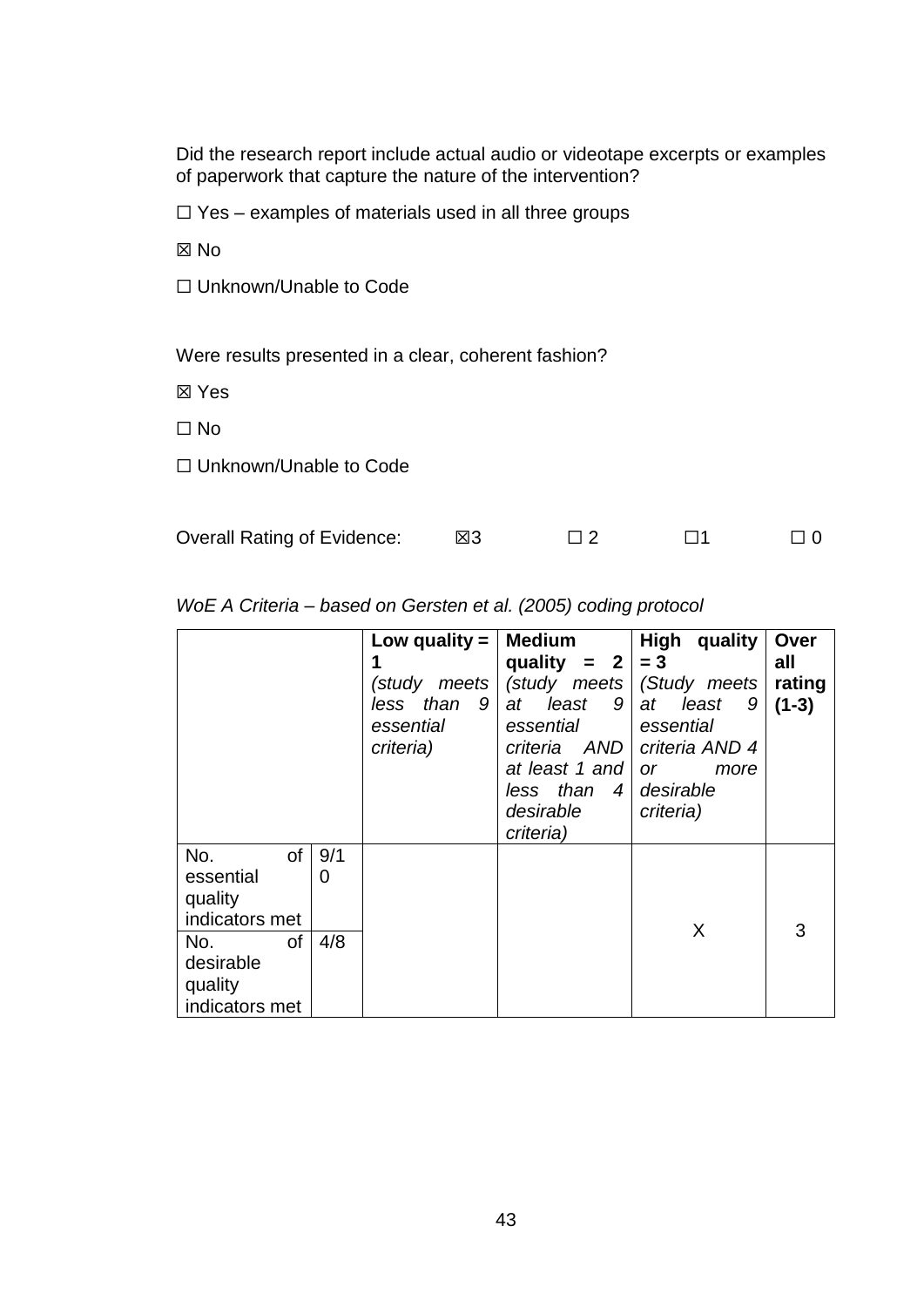# *Appendix C.*

# **Weight of Evidence B: Methodological Relevance**

The WoE B determines how relevant the methodology used within each study is in answering the review question on the effectiveness of the Good Behaviour Game on social and behavioural outcomes for primary aged pupils. This was evaluated using Petticrew and Roberts (2003) typology of evidence criteria (see Table 1 and 2 for criteria and rationale). All criteria must be met to fulfil rating (see Table 3 for WoE B ratings).

# **Table 1.**

|  |  | <b>WoE B Rating Criteria</b> |
|--|--|------------------------------|
|--|--|------------------------------|

| <b>WoE Rating</b> | Criteria                                                                                                                         |
|-------------------|----------------------------------------------------------------------------------------------------------------------------------|
| $High = 3$        | Design:<br>Randomised control trials with random assignment to<br>GBG or control group<br>Appropriate control group<br>$\bullet$ |
| Medium $= 2$      | Design:<br>Appropriate control group<br>Non-random assignment of participants<br>$\bullet$                                       |
| $Low = 1$         | Design:<br>Single-case research<br>Qualitative research<br>No control group<br>$\bullet$                                         |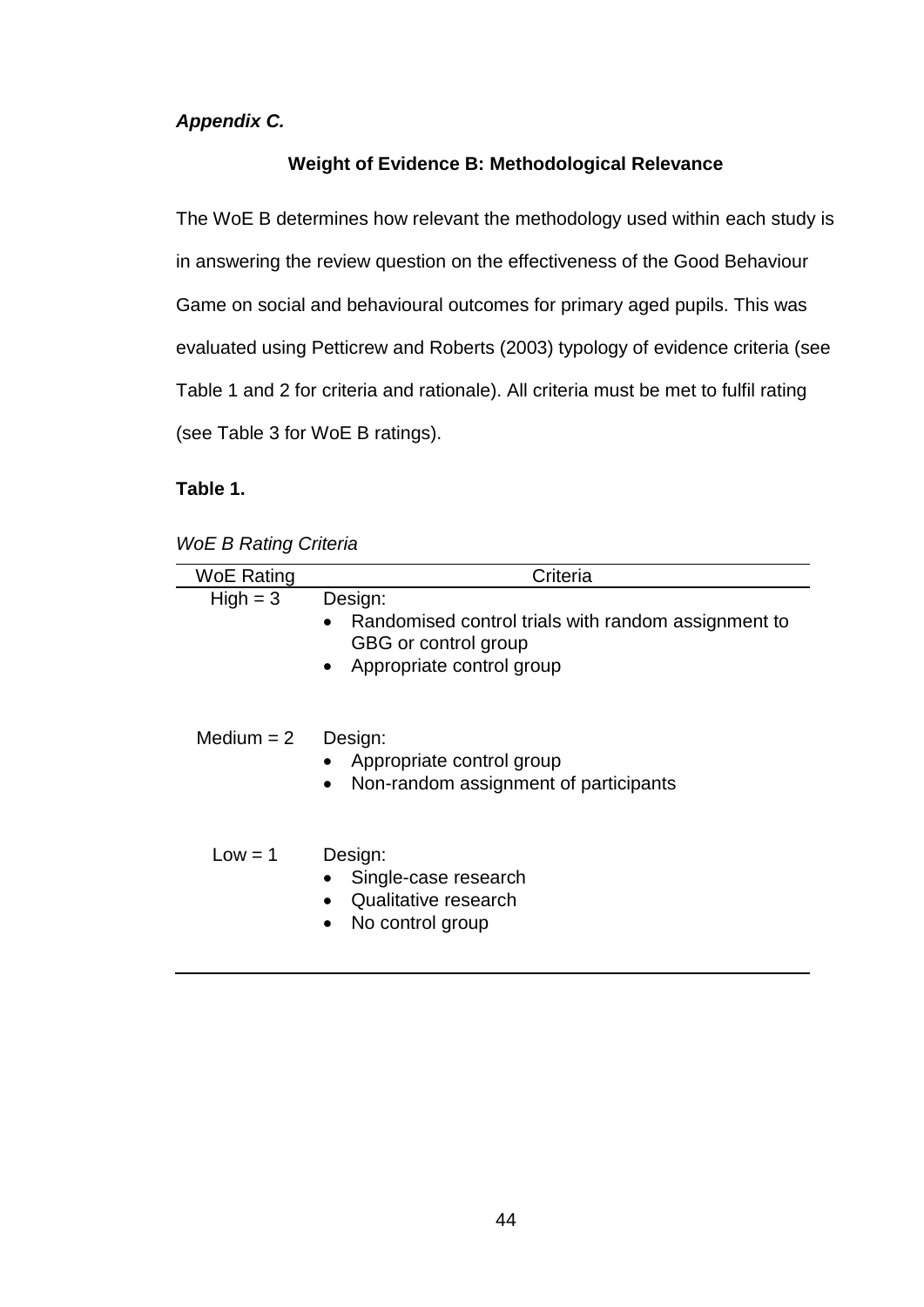# **Table 2.**

# *Rationale for WoE B Criteria*

| Criteria | Rationale                                                                                                                                                                                                                                                                          |
|----------|------------------------------------------------------------------------------------------------------------------------------------------------------------------------------------------------------------------------------------------------------------------------------------|
| Design   | • Randomised control trials are identified as a high-quality<br>research design to examine an interventions<br>effectiveness (Petticrew & Roberts, 2003)<br>• A comparison group allows for intervention effects to be<br>compared against another intervention or no intervention |

# **Table 3.**

*WoE B Rating for Reviewed Studies*

| Study                   | WoE B Rating |
|-------------------------|--------------|
| Ashworth et al. (2020)  |              |
| Bradshaw et al. (2020)  |              |
| Breeman et al. (2016)   |              |
| Hart et al. (2020)      |              |
| lalongo et al. (2019)   |              |
| Smith et al. (2018)     |              |
| Split et al. (2016)     |              |
| Streimann et al. (2020) |              |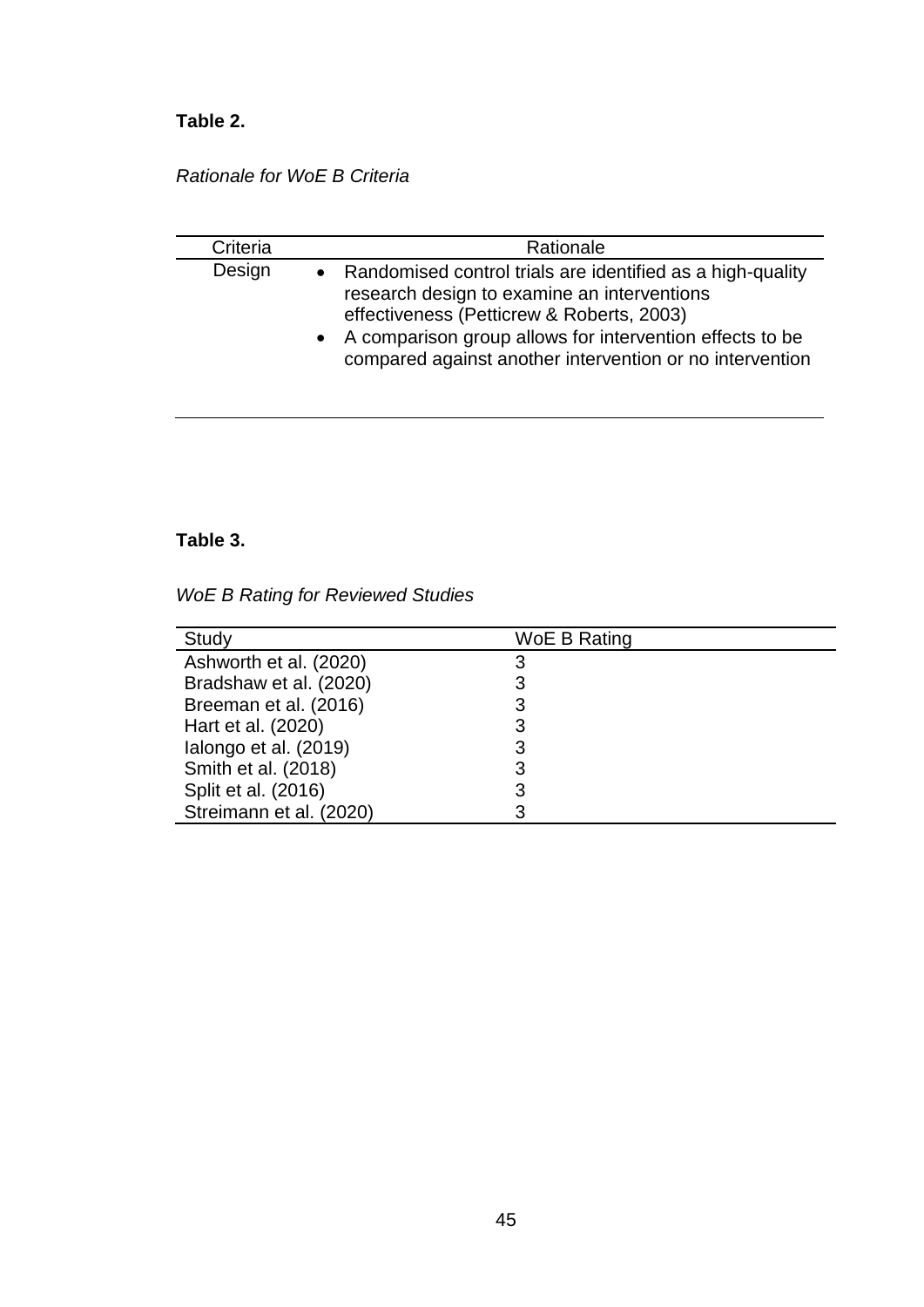# *Appendix D.*

# **Weight of Evidence C: Relevance to review question**

The WoE C is a review-specific judgement that examines how relevant the study is in answering how effective the GBG is at improving social and behavioural outcomes for primary aged pupils (Gough, 2007). For this review, studies were appraised and given a WoE C rating outlined in table 1. Criteria were determined by the author of the review.

# **Table 1.**

| Criteria     | <b>WoE</b>     | Descriptor                                    | Rationale                                       |
|--------------|----------------|-----------------------------------------------|-------------------------------------------------|
|              | Rating         |                                               |                                                 |
| Origins of   | 3              | The intervention is                           | The research will be of                         |
| intervention |                | based on the original<br>version of GBG       | high relevance to the                           |
|              | $\overline{2}$ | The intervention is an                        | review question if the<br>intervention is based |
|              |                | adapted or enhanced                           | on the original                                 |
|              |                | version of GBG with an                        | principles of GBG                               |
|              |                | explanation of how it                         | (Barrish, Saunders &                            |
|              |                | differs from the original                     | Wolf, 1969).                                    |
|              | 1              | The intervention is an                        |                                                 |
|              |                | adapted or enhanced<br>version of GBG without |                                                 |
|              |                | an explanation of how                         |                                                 |
|              |                | it differs from the                           |                                                 |
|              |                | original                                      |                                                 |
| Setting      | 3              | In schools in the                             | The research will be of                         |
|              |                | <b>United Kingdom</b>                         | relevance to                                    |
|              | $\overline{2}$ | In schools in OECD                            | Educational                                     |
|              |                | countries                                     | Psychologist's in the<br>UK if the intervention |
|              | 1              | In OECD countries in                          | has taken place in UK                           |
|              |                | settings outside of                           | schools so that                                 |
|              |                | school hours (e.g.<br>youth clubs,            | outcomes are                                    |
|              |                | afterschool centres)                          | generalisable to EP                             |
|              |                |                                               | practice.                                       |
| Fidelity     | 3              | <b>Teachers receive</b>                       | To ensure the<br>intervention is                |
|              |                | training and support<br>from researchers      | maintaining                                     |
|              |                |                                               |                                                 |

### *WoE C Criteria and Rationale*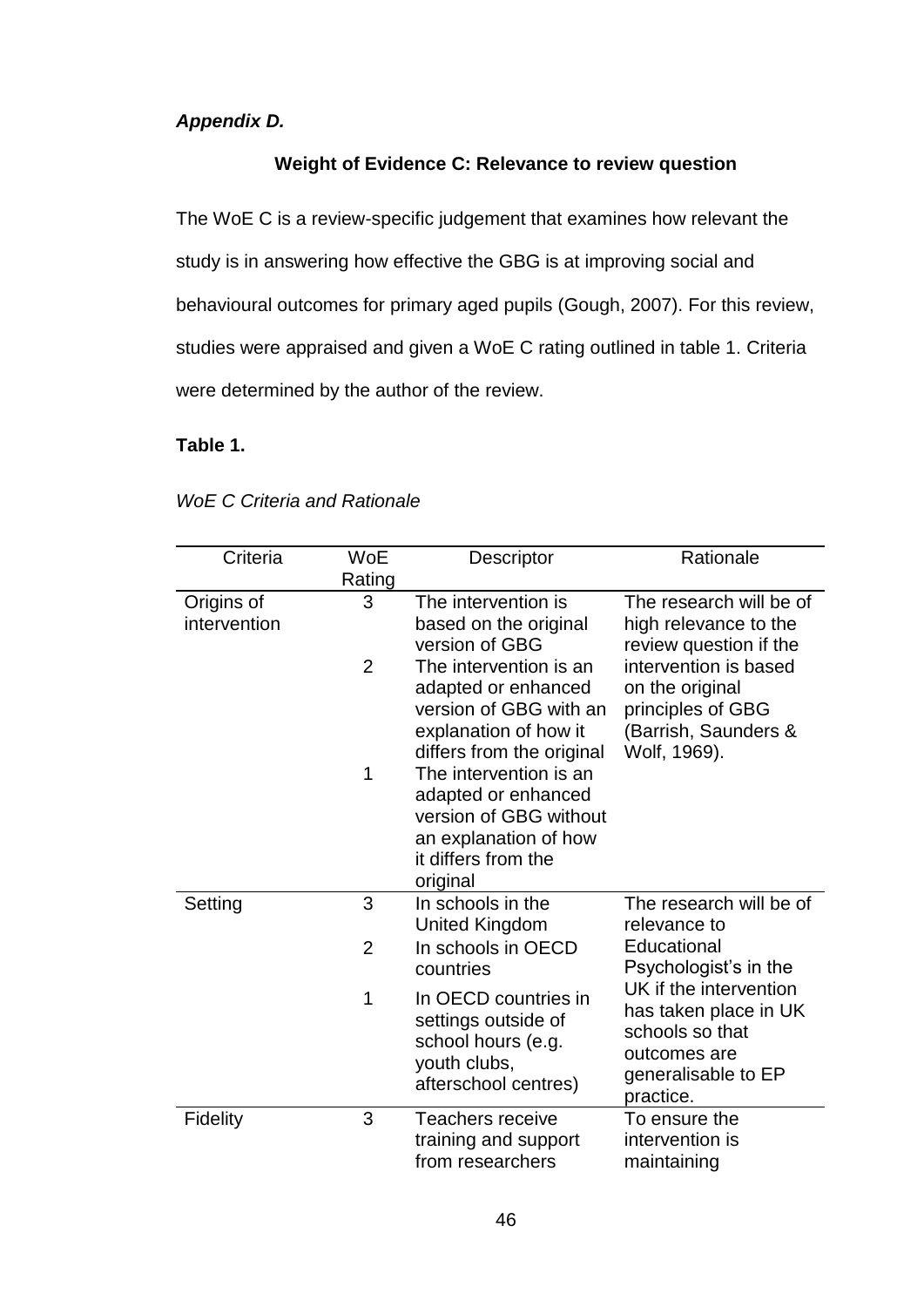|                                 | $\overline{2}$ | Teachers receive<br>training but no<br>continued support from<br>researchers | consistency across the<br>sample the<br>intervention should<br>provide information on                                                                                              |
|---------------------------------|----------------|------------------------------------------------------------------------------|------------------------------------------------------------------------------------------------------------------------------------------------------------------------------------|
|                                 | 1              | Teachers do not<br>receive training to<br>implement the<br>intervention      | how fidelity to the<br>intervention has been<br>monitored                                                                                                                          |
| Participants<br>characteristics | 3              | Pupils displaying high<br>level of disruptive<br>behaviour                   | Existing research<br>indicates that the<br>intervention is most                                                                                                                    |
|                                 | $\overline{2}$ | Pupils not displaying<br>high levels of<br>disruptive behaviour              | effective for pupils<br>displaying disruptive<br>behaviours at pre-test<br>(Breeman, et al.,                                                                                       |
|                                 | 1              | Not school aged pupils                                                       | 2015). Therefore, the<br>relevance of the<br>research should be<br>delivered to pupils who<br>are identified as<br>displaying disruptive<br>behaviour prior to the<br>intervention |

# **Table 2.**

| <b>WoE C Rating Scores for Reviewed Studies</b> |  |  |  |
|-------------------------------------------------|--|--|--|
|-------------------------------------------------|--|--|--|

| <b>Studies</b>                      | Origins of<br>intervention | Setting        | Fidelity       | Participants   | Overall<br>WoE C           |
|-------------------------------------|----------------------------|----------------|----------------|----------------|----------------------------|
| Ashworth<br>(2020)                  | 3                          | 3              | 3              | $\overline{2}$ | 2.75<br>(High)             |
| <b>Bradshaw</b><br>et al.<br>(2020) | 1                          | $\overline{2}$ | 3              | 3              | 2.25<br>(High)             |
| <b>Breeman</b><br>et al.<br>(2016)  | 2                          | $\overline{2}$ | 3              | 3              | 2.5<br>(High)              |
| Hart et al.<br>(2020)               | $\overline{2}$             | $\overline{2}$ | 1              | 3              | $\overline{2}$<br>(Medium) |
| lalongo et<br>al. (2019)            | $\overline{2}$             | $\overline{2}$ | 3              | $\overline{2}$ | 2.25<br>(High)             |
| Smith et al.<br>(2018)              | $\overline{2}$             | 1              | $\overline{2}$ | $\overline{2}$ | 1.75<br>(Medium)           |
| Split et al.<br>(2016)              | 2                          | $\overline{2}$ | 3              | $\overline{2}$ | 2.25<br>(High)             |